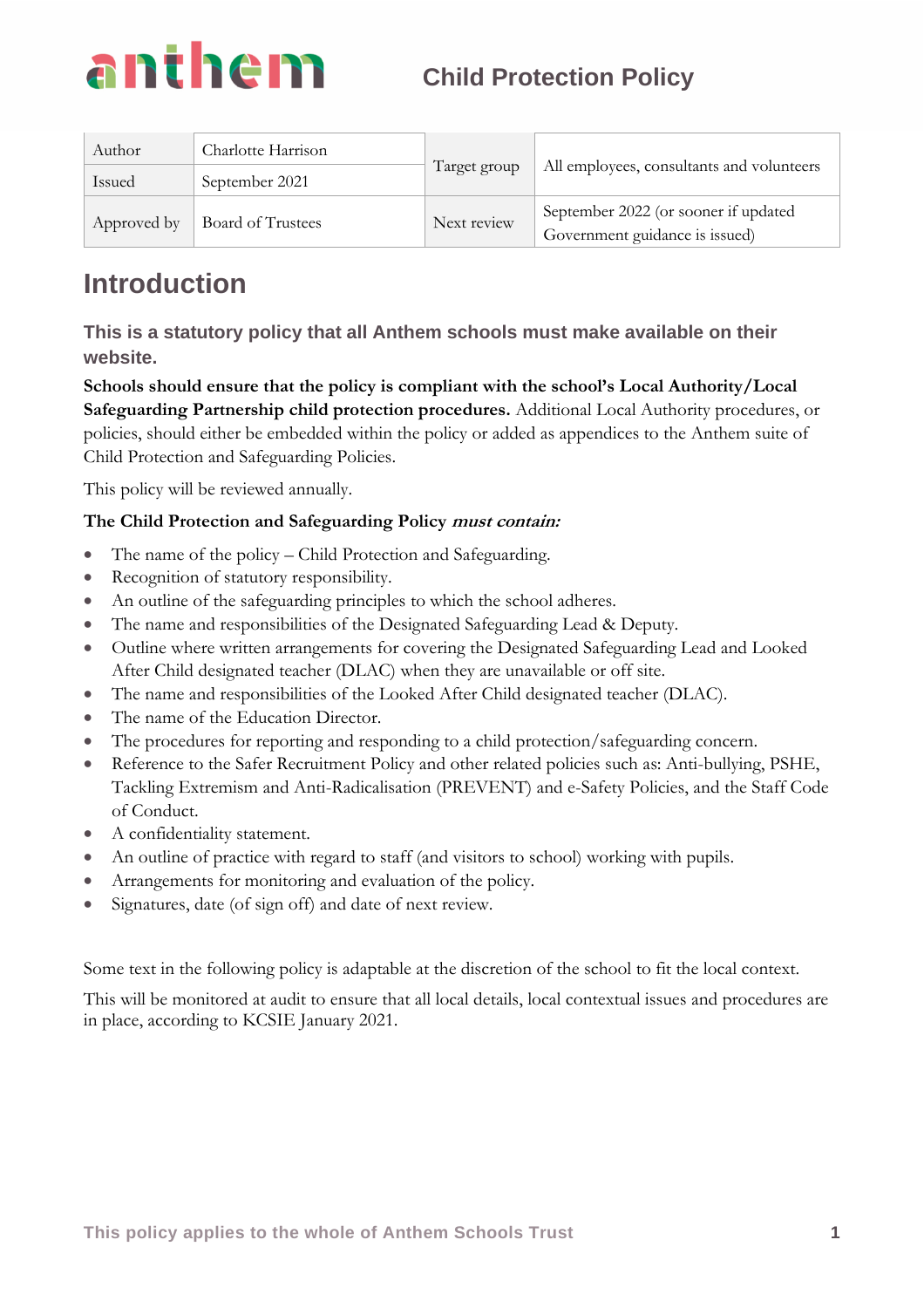## **Child Protection and Safeguarding Policy**

Anthem Schools Trust and Gladstone Park Primary School fully recognises its statutory responsibilities for Child Protection and Safeguarding. It is committed to promoting the welfare of children and young people and expect all staff and volunteers to share this commitment and be appropriately trained.

### **School Designated Safeguarding Lead (DSL)**

The school has appointed a Designated Safeguarding Lead (DSL) from the senior leadership team in accordance with KCSIE September 2021 guidance.

### **The DSL (under the headteacher) is responsible for matters relating to child protection and welfare in this school:**

### **Vanlata Nathu, DSL, vnathu@gladpark.anthemtrust.uk**

**In their absence, these matters will be dealt with by the Deputy DSL:**

### **Dorothy Scott, Deputy DSL, dscott@gladpark.anthemtrust.uk**

The DSL is key to ensuring that proper child protection and safeguarding procedures and policies are in place and adhered to. They will also act as a dedicated resource available for other staff, volunteers and Local Governors to draw upon. Parents are welcome to approach the DSL if they have any concerns about the welfare of any child in the school, whether these concerns relate to their child or any other. The DSL will liaise with the Local Authority and work with other agencies in line with statutory guidance *Working Together to Safeguard Children*, 2018 (updated 2020) and *Keeping Children Safe in Education*, January 2021.

There will always be cover for this role and arrangements for this are as follows:

Should the DSL be unavailable, staff will contact the Deputy DSL with any concerns. Staff will be notified of the DSLs unavailability via the School's Morning Book. If both the DSL and Deputy DSL are unavailable, staff will contact the Head, who is also a Deputy DSL with any concerns.

### **LA Child Protection and Safeguarding**

LA children's social care: Brent Family Front Door 0208 937 4300

Referral form- [https://brent-self.achieveservice.com/en/AchieveForms/?form\\_uri=sandbox](https://brent-self.achieveservice.com/en/AchieveForms/?form_uri=sandbox-publish://AF-Form-afb467bd-f460-447d-841f-7adb0acb85b8/definition.json)[publish://AF-Form-afb467bd-f460-447d-841f-7adb0acb85b8/definition.json](https://brent-self.achieveservice.com/en/AchieveForms/?form_uri=sandbox-publish://AF-Form-afb467bd-f460-447d-841f-7adb0acb85b8/definition.json)

LA designated officer(s): Mona Cook 020 8937 2090

LA Channel Panel: Mohinder Perihar 020 8937 3145

### **Looked-After Children**

**The Designated Teacher for Looked-After Children (DLAC) is:**

### **Dorothy Scott, DLAC, dscott@gladpark.anthemtrust.uk**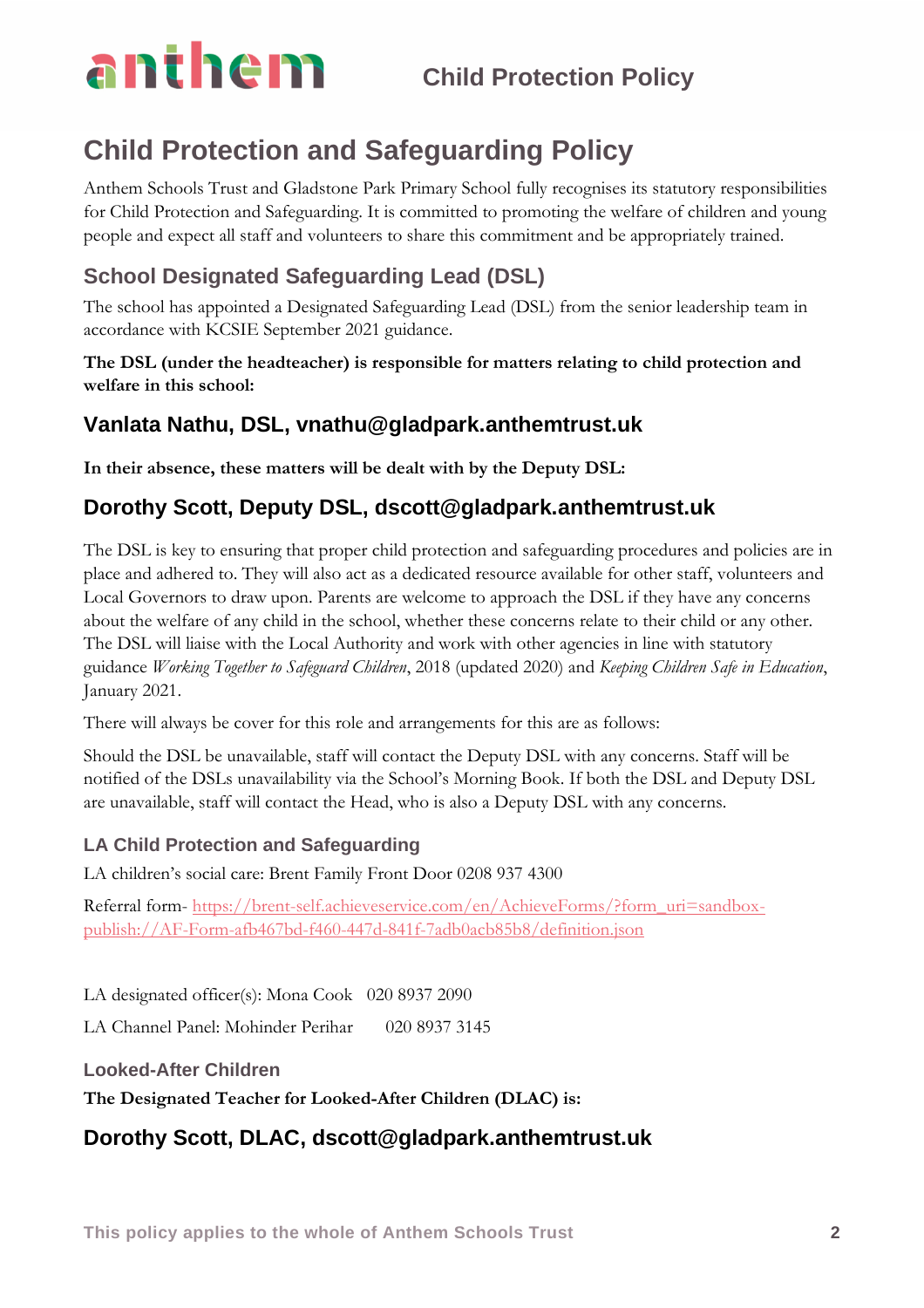The DLAC has received appropriate training and will make an annual report to the Local Governing Body and the Trustees in accordance with the latest statutory guidance. The Local Governing Body will consider the information in the report under the scheme of delegation. The Trustees will take any appropriate action.

The DLAC will liaise with the Virtual Head for Looked-After Children to ensure that the funding assigned to the child/young person is put to best use. The role will also encompass the needs of post-LAC students. The arrangements for covering this role should the DLAC be absent or unavailable are as follows:

Should the DLAC be unavailable, staff will contact the DSL with any concerns. Staff will be notified of the DLAC's unavailability via the School's Morning Book. If both the DLAC and the DSL are unavailable, staff will contact the Head, who is also a deputy DSL with any concerns.

### **Trust contacts (Anthem)**

Safeguarding Lead : Charlotte Harrison

Education Directors: Sam Coy

### **Legislation and statutory guidance**

This policy is based on the Department for Education's statutory guidance, *[Keeping Children Safe in](https://www.gov.uk/government/publications/keeping-children-safe-in-education--2)  [Education](https://www.gov.uk/government/publications/keeping-children-safe-in-education--2) September 2021, [Working Together to Safeguard Children](https://www.gov.uk/government/publications/working-together-to-safeguard-children--2) 2018 (updated 2020),* and the *[Governance](https://www.gov.uk/government/publications/governance-handbook)  [Handbook](https://www.gov.uk/government/publications/governance-handbook)*. We comply with this guidance and the procedures set out by our local safeguarding children partnership.

This policy is also based on the following legislation:

- Parts 3 and 4 of the schedule to the *[Education \(Independent School Standards\) Regulations 2014](http://www.legislation.gov.uk/uksi/2014/3283/schedule/part/3/made)*, which places a duty on academies and independent schools to safeguard and promote the welfare of pupils at the school.
- [The Children Act 1989](http://www.legislation.gov.uk/ukpga/1989/41) (and [2004 amendment\)](http://www.legislation.gov.uk/ukpga/2004/31/contents), which provides a framework for the care and protection of children.
- Section 5B(11) of the Female Genital Mutilation Act 2003, as inserted by section 74 of the Serious [Crime Act 2015,](http://www.legislation.gov.uk/ukpga/2015/9/part/5/crossheading/female-genital-mutilation) which places a statutory duty on teachers to report to the police where they discover that female genital mutilation (FGM) appears to have been carried out on a girl under 18.
- [Statutory guidance on FGM,](https://www.gov.uk/government/uploads/system/uploads/attachment_data/file/512906/Multi_Agency_Statutory_Guidance_on_FGM__-_FINAL.pdf) which sets out responsibilities with regards to safeguarding and supporting girls affected by FGM.
- [The Rehabilitation of Offenders Act 1974,](http://www.legislation.gov.uk/ukpga/1974/53) which outlines when people with criminal convictions can work with children.
- Schedule 4 of the [Safeguarding Vulnerable Groups Act 2006](http://www.legislation.gov.uk/ukpga/2006/47/schedule/4), which defines what 'regulated activity' is in relation to children.
- Statutory [guidance on the Prevent duty](https://www.gov.uk/government/publications/prevent-duty-guidance), which explains schools' duties under the Counter-Terrorism and Security Act 2015 with respect to protecting people from the risk of radicalisation and extremism.
- The [Childcare \(Disqualification\) Regulations 2009](http://www.legislation.gov.uk/uksi/2009/1547/pdfs/uksi_20091547_en.pdf) and [Childcare Act 2006,](http://www.legislation.gov.uk/ukpga/2006/21/contents) which set out who is disqualified from working with children in their own right (but not by association, as of 31August 2018).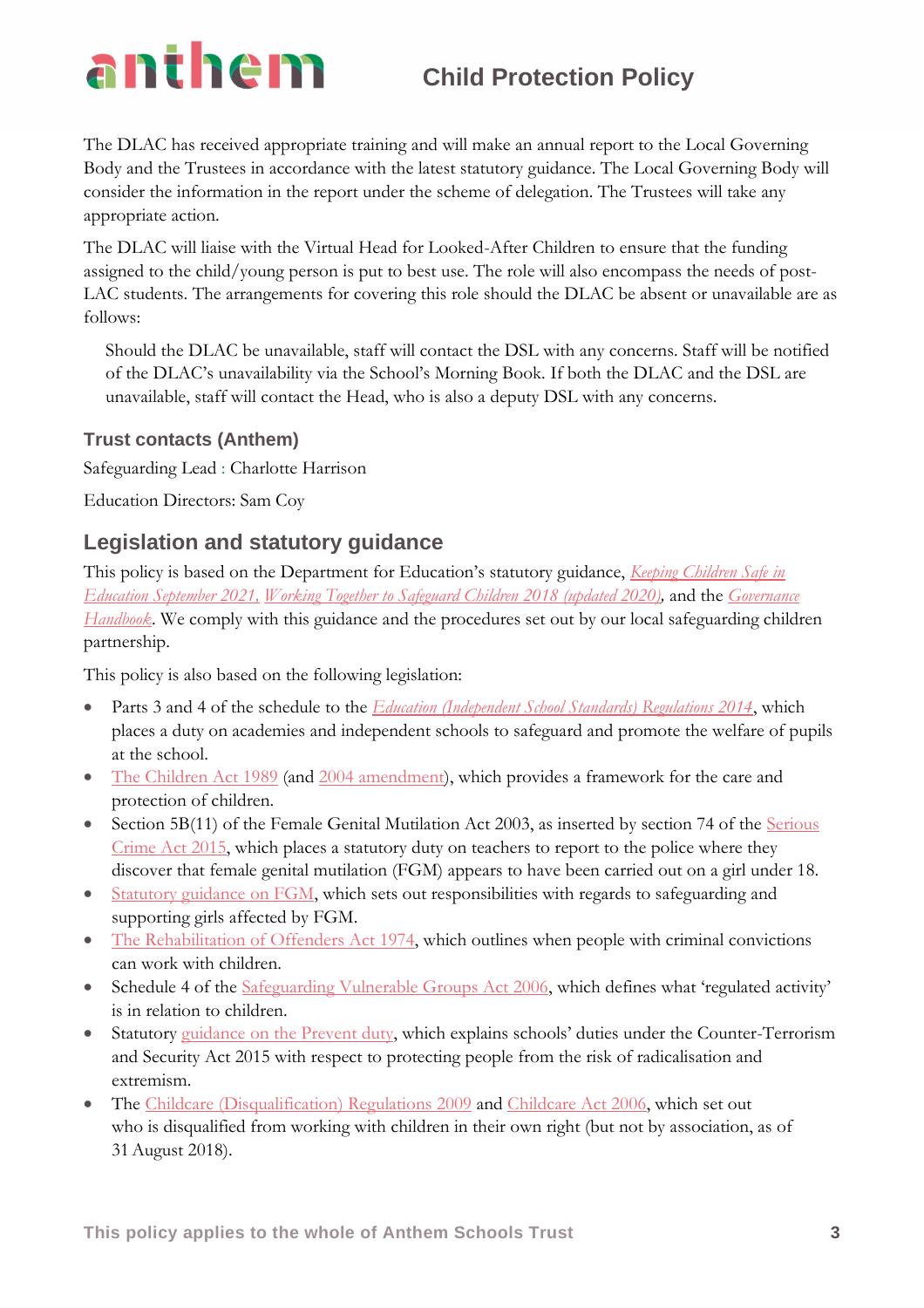This policy also meets requirements relating to safeguarding and welfare in the [statutory framework for](https://www.gov.uk/government/publications/early-years-foundation-stage-framework--2)  [the Early Years Foundation Stage,](https://www.gov.uk/government/publications/early-years-foundation-stage-framework--2) and on the advice document *[Sexual violence and sexual harassment](file:///H:/Documents/Safeguarding/Sexual%20violence%20and%20harassment/Sexual_violence_and_sexual_harassment_between_children_in_schools_and_colleges.pdf) between children in schools and colleges (2021).* It takes account of any guidance from the Department for Education relating to Coronavirus and Covid 19 (where still relevant) and the latest version of the Ofsted Inspection Framework. Additional guidance should continue to be read in conjunction with this policy.

### **Scope and publication**

This policy applies to all staff (including agency staff), Trustees, Local Governing Body members, central team staff and volunteers working in each school and applies wherever staff or volunteers are working with pupils even where this is away from the school, for example at an activity centre or on an educational visit. This policy is published on the school's website and can also be made available in large print or another accessible format if required.

The Trustees will facilitate a whole-trust approach to safeguarding, ensuring that safeguarding and child protection are at the forefront and underpin all relevant aspects of process and policy development

The Trustees and Local Governing Body Members take seriously their responsibility under Section 175 of the Education Act 2002 to safeguard and promote the welfare of children; and to work together with other agencies to ensure adequate arrangements within our schools to identify, assess, and support those children who are suffering harm.

The DfE defines safeguarding and promoting the welfare of children as:

- protecting children from maltreatment
- preventing impairment of children's mental and physical health or development
- ensuring children are growing up in circumstances consistent with the provision of safe and effective care
- taking action to enable all children to have the best outcomes.

Child protection is a part of safeguarding and promoting welfare. It refers to the activity that is undertaken to protect **specific** children who are suffering, or are likely to suffer, significant harm.

Effective child protection is essential as part of wider work to safeguard and promote the welfare of children. However, all agencies and individuals should aim to proactively safeguard and promote the welfare of children so that the need for action to protect children from harm is reduced.

### **Principles**

The school has a statutory duty to promote and safeguard the welfare of children and have due regard to guidance issued by the Department for Education<sup>1</sup>. This school recognises its legal and moral duty to promote the wellbeing of children, protect them from maltreatment, and respond to child abuse, as well as its responsibility to follow the local inter-agency procedures of Brent Safeguarding Multi-agency Partnership (MAP). The Multi-agency partnership consists of three member groups – the Police, the Clinical Commissioning Group and the Local Authority Social Care. These have been established from September 2019. We recognise the importance of a whole school approach to safeguarding and child protection, all systems, processes and policies should operate with the best interests of the child at their heart.

<sup>1</sup> Keeping Children Safe in Education, September 2021 & Working Together to Safeguard Children, 2018 (updated 2020)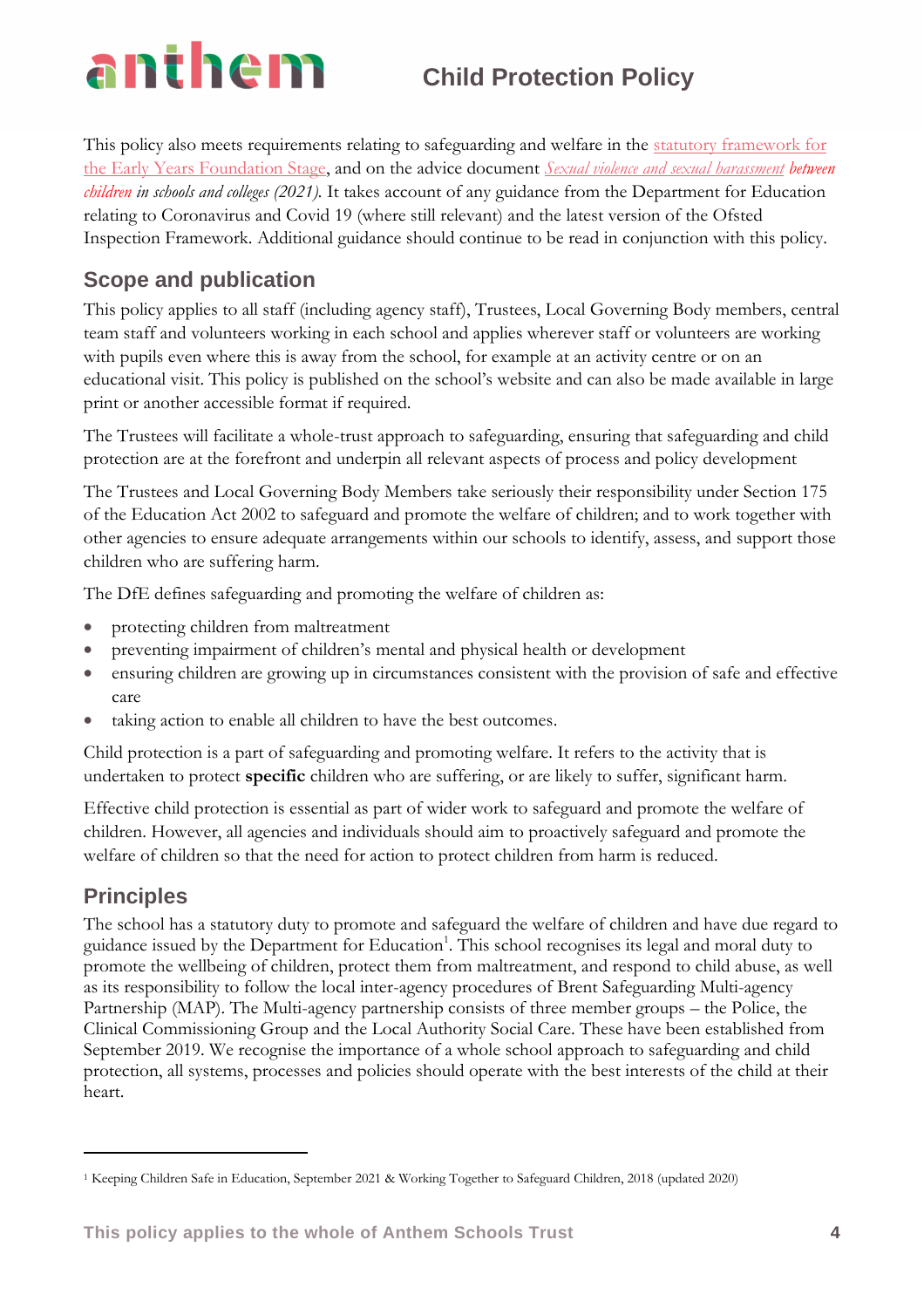We believe that every child, regardless of age, has at all times and in all situations a right to feel safe and protected from any situation or practice which results in a child being physically or psychologically damaged. We believe that children must receive the right help at the right time to address risks and prevent issues escalating.

We believe that children have the right to have their views heard and considered by all professionals when making decisions to keep the child safe from harm. We will actively enable and encourage children to participate in an open dialogue with all school stakeholders about safeguarding matters and include them in decisions about safeguarding practices, developing an inclusive and open ethos to keeping them safe.

We agree that we have a primary responsibility for the care, welfare and safety of the pupils in our charge, and we will carry out this duty through our teaching and learning, extra-curricular activities, pastoral care and extended school activities. We will teach about safeguarding, including keeping safe online, as part of providing a broad and balanced curriculum covering relevant issues through personal, social health and economic education/ RSHE and teach children to recognise when they are at risk and how to get help when they need it.

We always maintain an attitude of 'it could happen here'. When we have concerns about the welfare of a child, staff will always act in the interest of the child and will raise these with the school's Designated Safeguarding Lead. In exceptional circumstances, such as in an emergency or a when a genuine concern has not been appropriately acted upon, staff members will speak directly to children's social care.

The school seeks to adopt an open and accepting attitude towards children as part of their responsibility for pastoral care. The school hopes that parents and children will feel free to talk about any concerns and will see school as a safe place if there are any difficulties at home.

We recognise that a child who is abused or who witnesses violence may feel helpless and humiliated, may blame themselves, and find it difficult to develop and maintain a sense of self-worth.

We recognise that the school may provide the only stability in the lives of children who have been abused or who are at risk of harm. We accept that research shows that the behaviour of a child in these circumstances may range from that which is perceived to be normal, to aggressive or withdrawn.

Every complaint or suspicion of abuse from within or outside the school will be taken seriously and in all proper circumstances will be referred to an external agency such as children's social care services, the LA designated officer(s), police or the NSPCC, without investigation by the school. (The appropriate person(s) only (Headteacher and/or DSL or deputy DSL) will have completed the relevant information gathering and due consideration process appropriate to their level of skill and expertise, prior to seeking further advice or making a referral.)

The LA children's social care services, LA designated officer(s) and NSPCC contact details will be displayed throughout the school for ease of reference for the school community and children.

The name of the school's Designated Safeguarding Lead and their deputy will be clearly advertised throughout the school, with a statement explaining the school's role in referral and monitoring.

The name of the Education Director will be clearly displayed in the school office for school staff.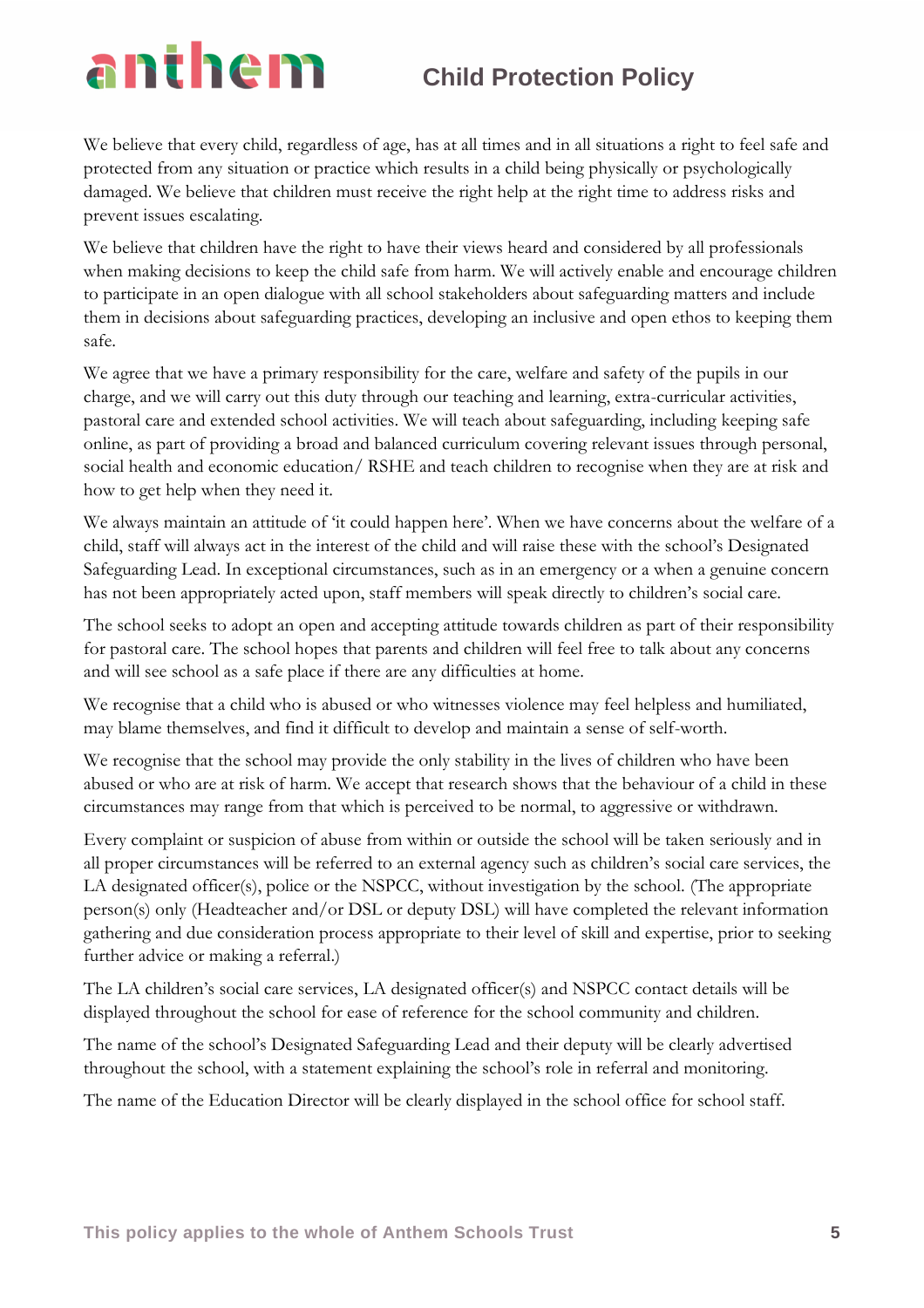### **Equality statement**

Some children have an increased risk of abuse, and additional barriers can exist for some children with respect to recognising or disclosing it. We are committed to anti-discriminatory practice and recognise children's diverse circumstances. We ensure that all children have the same protection, regardless of any barriers they may face.

We give special consideration to children who:

- have special educational needs or disabilities or certain health conditions
- those who are educationally disadvantaged
- are young carers
- are looked-after or previously looked after
- may experience discrimination due to their race, ethnicity, religion, gender identification or sexuality
- have English as an additional language
- are known to be living in difficult situations for example, temporary accommodation or where there are issues such as substance abuse or domestic abuse
- are at risk of honour-based abuse including FGM and/or forced marriage, sexual exploitation, or radicalisation
- appear vulnerable to criminal exploitation
- are asylum seekers
- are at risk due to either their own or a family member's mental health needs
- are missing from education
- Whose parent/carer has expressed an intention to remove them from school to be home educated

### **Roles and responsibilities**

### **School staff (including central team, volunteers, students, Trustees and Local Governing Body members)**

All staff will safeguard children's wellbeing and promote their welfare: protecting them from maltreatment; preventing impairment of children's health or development; ensuring that children grow up in circumstances consistent with the provision of safe and effective care; and by taking appropriate action to enable all children to have the best outcomes.

All staff MUST read Part 1 and Annex A of the Department for Education's statutory safeguarding guidance, *[Keeping Children Safe in Education](https://www.gov.uk/government/publications/keeping-children-safe-in-education--2) September 2021,* and review this guidance at least annually. It is a recommendation from the Trust that all staff also read Part 5.

Trustees, Education Directors, Safeguarding Lead, members of the School Leadership Teams, Designated Safeguarding Leads and their deputies, and members of the Central Team should read the document in its entirety.

**All** staff will be aware of:

• Our systems which support safeguarding, including the child protection policy (including procedures for dealing with peer-on-peer abuse), staff code of conduct, the role of the designated safeguarding lead (DSL) and deputy/deputies, the online safety policy, the behaviour policy, and the safeguarding response to children who go missing from education.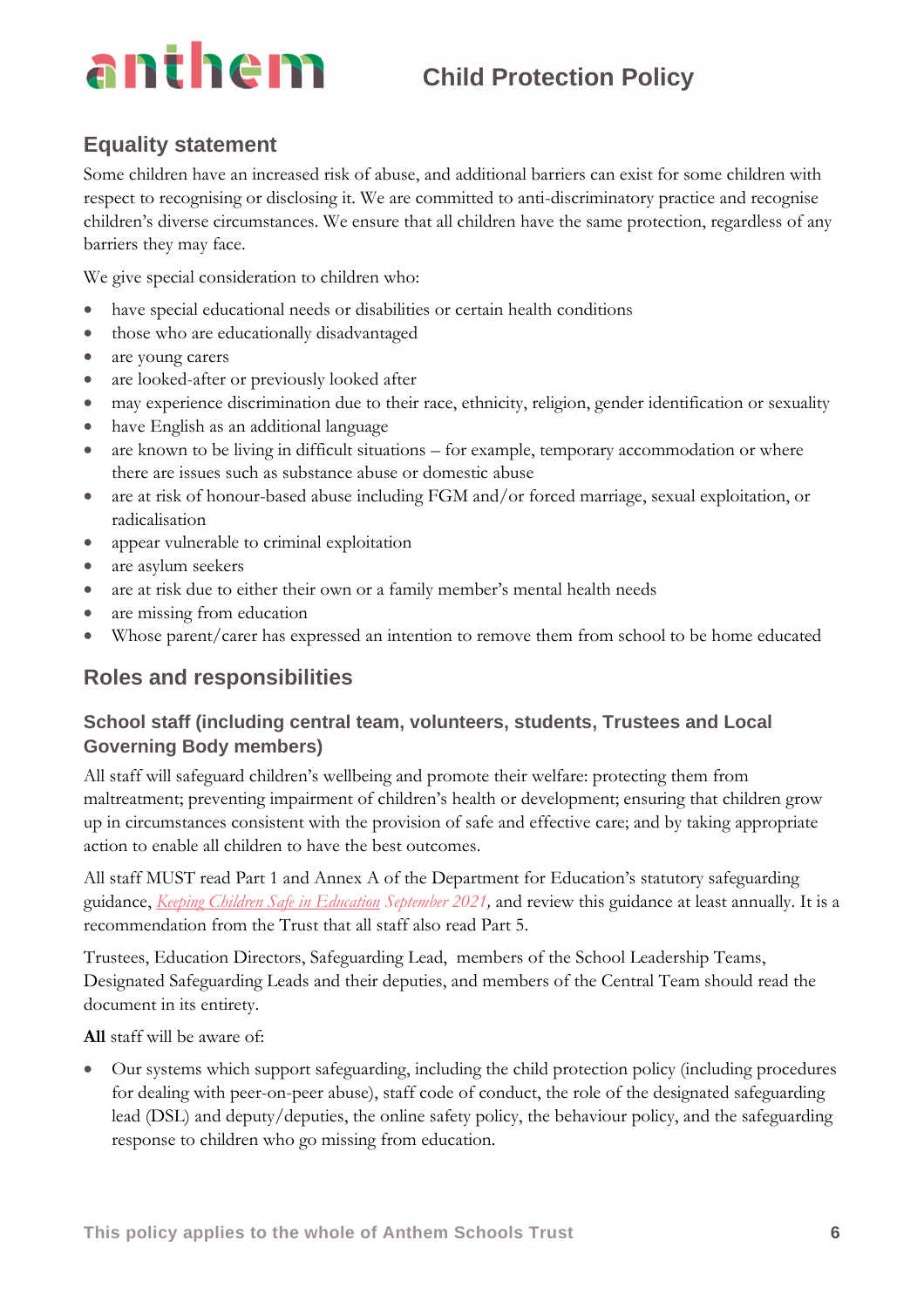- The early help process and their role in it, including identifying emerging problems, liaising with the DSL, and sharing information with other professionals to support early identification and assessment.
- The process for making referrals to local authority children's social care and for statutory assessments that may follow a referral, including the role they might be expected to play.
- What to do if they identify a safeguarding issue or a child tells them they are being abused or neglected, including specific issues such as FGM, and how to maintain an appropriate level of confidentiality while liaising with relevant professionals.
- The signs of different types of abuse and neglect, as well as specific safeguarding issues, such as peer-on-peer abuse, child sexual exploitation (CSE), child criminal exploitation (CCE), Domestic Abuse, indicators of being at risk from or involved with serious violent crime, FGM and radicalisation
- Mental Health problems and how in some cases they are an indicator of the child being at risk of harm.
- The importance of reassuring victims that they are being taken seriously and that they will be supported and kept safe

All new staff and volunteers will receive basic safeguarding training as part of their induction and be expected to read and understand the Child Protection and Safeguarding Policy.

The section on training and the appendix of this policy outline in more detail how staff are supported to do this.

### **Main responsibilities of the DSL**

**Managing referrals** (from school staff or others from outside the school)

- Refer all cases of suspected child abuse to children's social care services.
- Refer all safeguarding concerns involving adults (staff & volunteers) to the LA designated officer(s).
- Refer an individual to the Disclosure and Barring Service (when a staff member has harmed or poses a risk of harm, to a vulnerable adult or child, or has been dismissed for harming a vulnerable adult or child or would have been dismissed had they not left employment). **This is a legal duty and the school will work with the Safeguarding Lead and Education Directors in completing and making the referral.**
- Refer to the Teaching Regulation Agency (TRA) (formerly NCTLs Teacher Services or Employer Access Online Service) when checking the Teacher's Prohibition List for all teachers employed by the school and for making referrals for teacher misconduct<sup>2</sup>. Teaching Regulation Agency (TRA) checks will be completed on all staff involved in teaching.
- Inform the Police (cases where a crime may have been committed) with due regard to NPCC 'When to call the police' guidance.
- Liaise with the Headteacher to inform him/her of issues especially ongoing enquiries under section 47 of the Children Act 1989 and police investigations.
- Act as a source of support, advice and expertise to staff on matters of safety and safeguarding and when deciding whether to make a referral by liaising with relevant agencies.

<sup>2</sup> https://www.gov.uk/government/collections/teacher-misconduct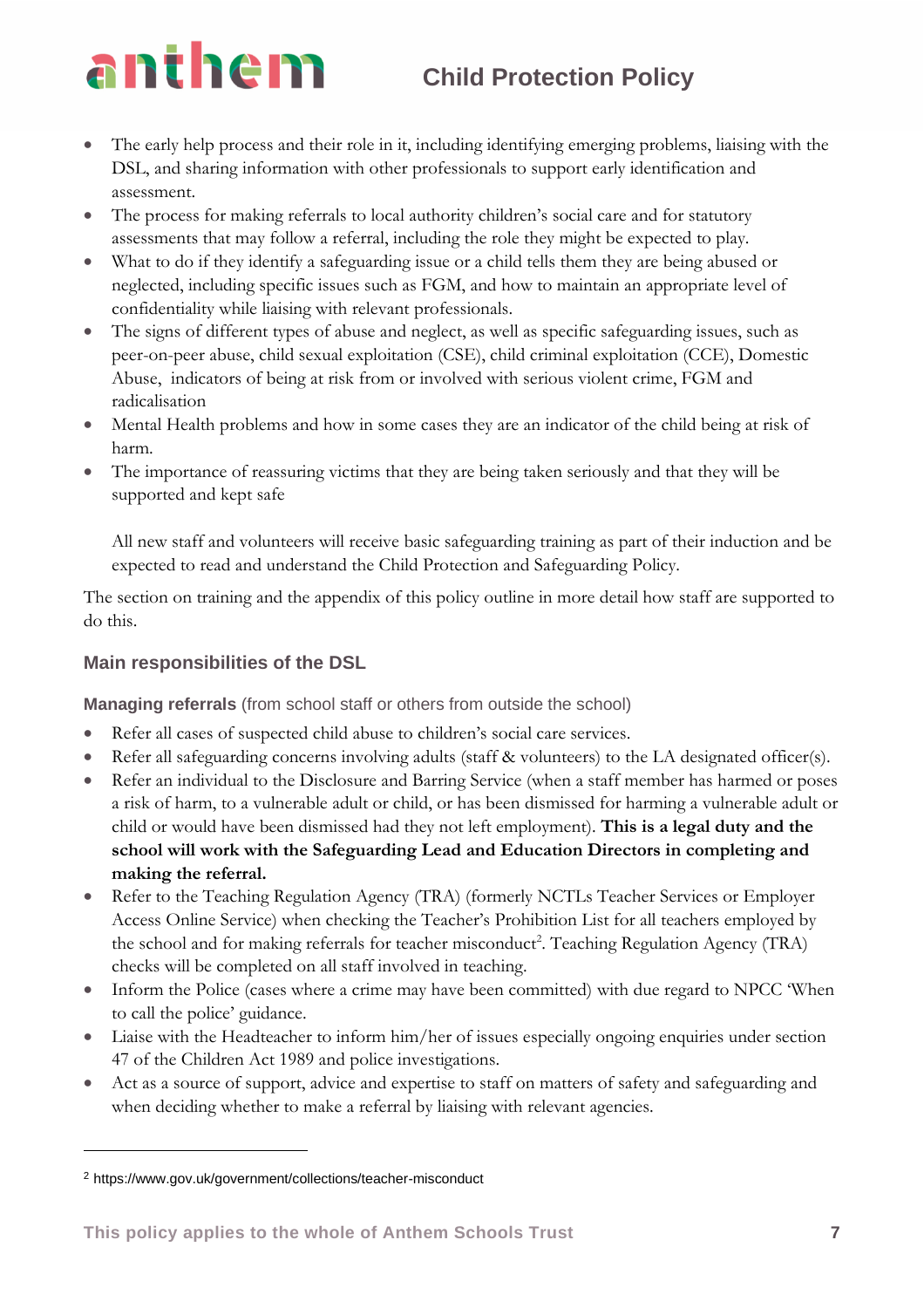### **Training**

Receive appropriate training every two years (or more regularly) and ensure that updates are accessed on an annual basis through the Local Authority or MAP.

Training should provide designated safeguarding leads with a good understanding of their own role, and the processes, procedures and responsibilities of other agencies, particularly children's social care

They should:

- Understand the importance of information sharing, both within the school and college, and with the three safeguarding partners, other agencies, organisations and practitioners;
- Understand and participate in the assessment process for providing early help and intervention through the MAP.
- Understand relevant data protection legislation and regulations, especially the Data Protection Act 2018 and the General Data Protection Regulation
- Understand and participate in child protection conferences and reviews, including providing reports.
- Ensure each member of staff has access to and understands the school's Child Protection and Safeguarding policy and procedures, especially new, agency/supply and part-time staff.
- Be alert to and support the specific needs of children in need, those with educational needs, looked after children, children with SEND, children with a social worker, children with certain health conditions and young carers.
- Attend relevant and refresher training courses, including online safety.
- Organise child protection induction, and update training annually for all school staff.
- Encourage a culture among all staff of listening to children and taking account of their wishes and feelings, and any measures the school may put in place to protect them.
- Ensure that at least one interview panel member of each interview has undertaken Safer Recruitment training.

### **Raising awareness**

- Ensure the school's policies are known and used appropriately.
- Ensure the school's Child Protection and Safeguarding policy is reviewed annually and the child protection procedures are in line with the LA, MAP, working with the Local Governing Bodies and Trust to achieve this.
- Ensure the Child Protection and Safeguarding Policy and procedures are available publicly, parents are aware of them and that referrals about suspected abuse or neglect may be made and the role of the school in this.
- Link with the local MAP to make sure staff are aware of training opportunities and the best local policies on Child Protection and Safeguarding.
- Keep written records of concerns about a child even if there is no need to make an immediate referral.
- Maintain detailed, accurate, secure written records of concerns and referrals and ensure actions are recorded and acted upon.
- Ensure that all child protection records are kept confidentially and separately from pupil records, in line with the Retaining Records Policy, and are passed on to the child's next school in a confidential and secure manner, ensuring a confirmation receipt is obtained on delivery.
- Ensure that the existence of the child protection file is marked on the pupil records.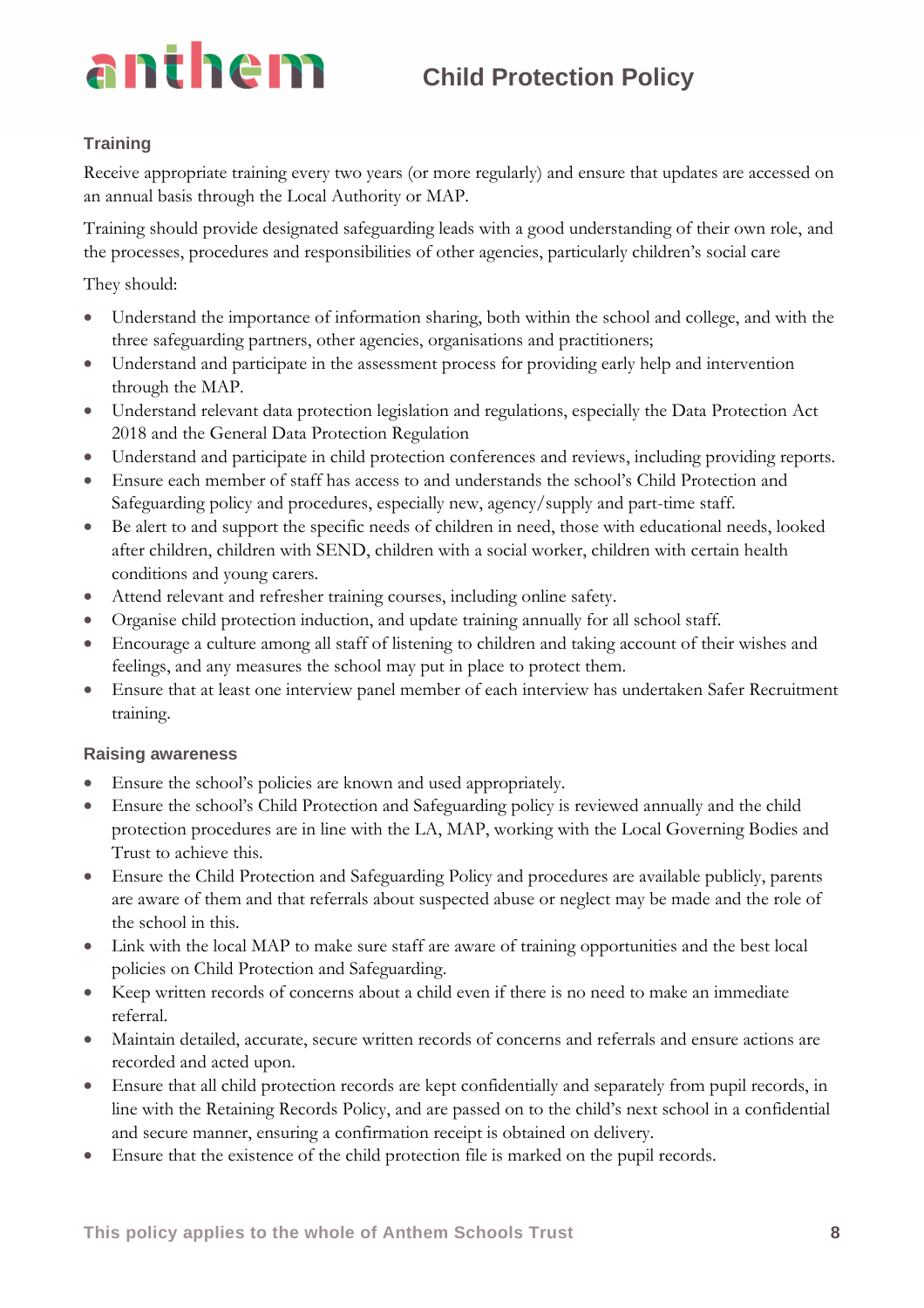- Ensure that any pupil with a child protection plan who is absent from the educational setting without explanation is referred to children's social care<sup>3</sup> immediately.
- Ensure the school follows up any unexplained absences immediately and refer this to the appropriate agency (educational welfare service, social care or the police) if the child cannot be located. Ensure that the school follows local Child Missing in Education procedures.
- Encourage a culture of listening to children and taking account of their wishes and feelings, in any measures the school may put in place to protect them.
- Help promote educational outcomes by sharing the information about the welfare, safeguarding and child protection that children, including children with a social worker, are experiencing, or have experienced, with teachers and school leadership staff.
- Ensure that the school, and their staff, know who these children are, understand their academic progress and attainment and maintain a culture of high aspirations for this cohort; support teaching staff to identify the challenges that children in this group might face and the additional academic support and adjustments that they could make to best support these children.
- Understand and support the school or college with regards to the requirements of the Prevent duty and are able to provide advice and support to staff on protecting children from the risk of radicalisation.
- Understand the unique risks associated with online safety and be confident that they have the relevant knowledge and up to date capability required to keep children safe whilst they are online at school.
- Provide, with the Head teacher, a termly report for the Local Governing Body.
- Provide the Trust with termly safeguarding reports.

The DSL and their deputy must undertake child protection training and training in inter-agency working every two years (or more regularly) and will attend annual refreshers provided by the LA/MAP to remain updated on policy, procedures and developing concerns nationally and regionally.

Their full responsibilities are outlined in the job descriptions of both the DSL and the Deputy DSL.

### **The Headteacher**

- The Headteacher is responsible for the implementation of this policy, including:
- Ensuring that staff (including temporary staff) and volunteers are informed of this policy as part of their induction.
- Understand and follow the procedures included in this policy, particularly those concerning referrals of cases of suspected abuse and neglect
- Communicating this policy to parents when their child joins the school and via the school website.
- Ensuring that the DSL has appropriate time, funding, training and resources, and that there is always adequate cover if the DSL is absent.
- Ensuring that all staff undertake appropriate safeguarding and child protection training and update this regularly.
- Acting as the 'case manager' in the event of an allegation of abuse made against another member of staff or volunteer, where appropriate (see Appendix 3).
- Ensuring the relevant staffing ratios are met, where applicable.
- Making sure each child in the Early Years Foundation Stage is assigned a key person.

<sup>3</sup> *https://www.gov.uk/government/uploads/system/uploads/attachment\_data/file/307867/Statutory\_Guidance\_-\_Missing\_from\_care\_\_3*\_.pdf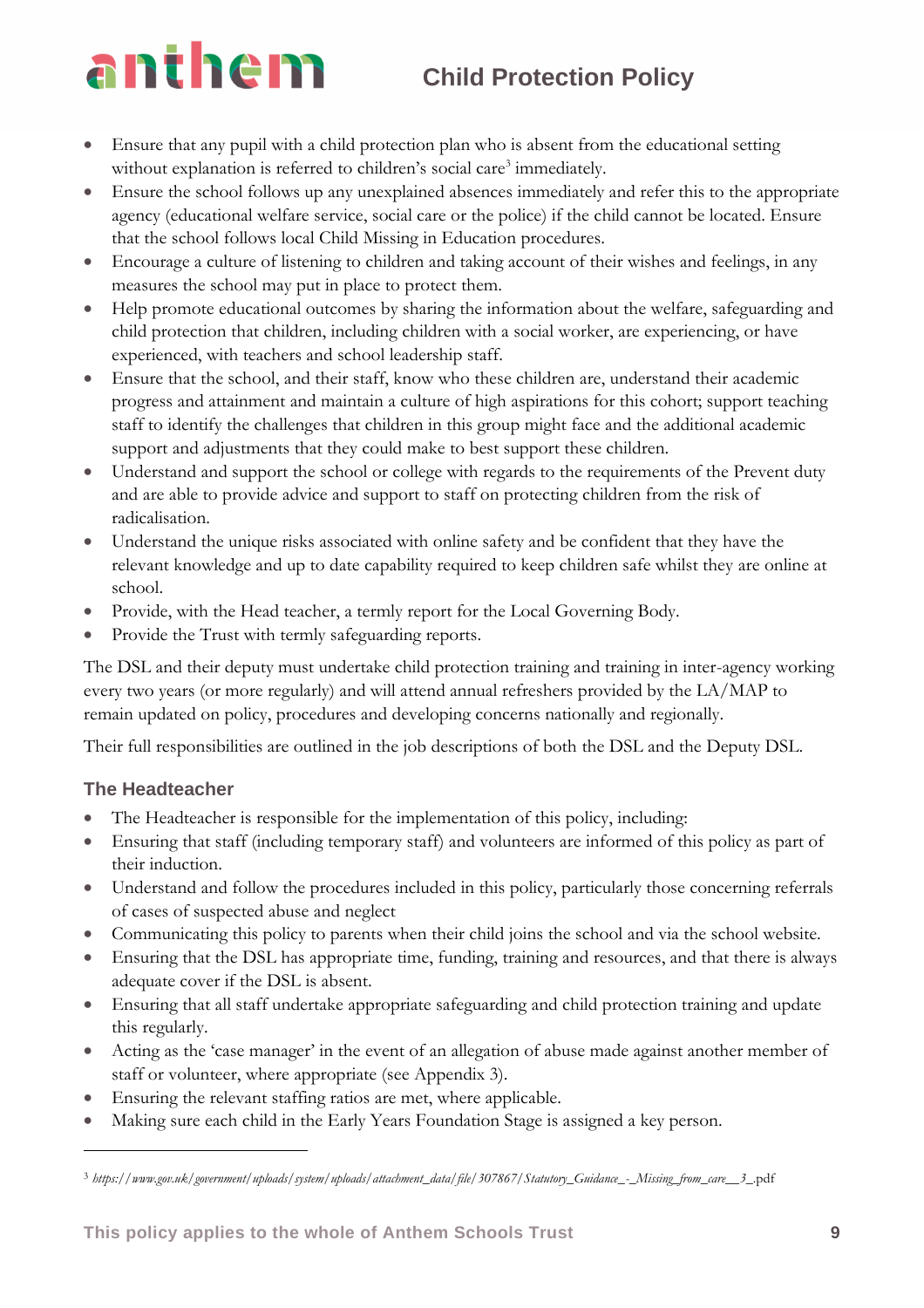• Ensuring the school has at least two emergency contact details for each pupil/student.

### **Reporting and recording**

It is the responsibility of all adults in school to ensure that any safeguarding concerns they may have, are reported to the Designated Safeguarding lead in school.

This school requires all staff to record non-urgent concerns on CPOMS as soon as possible, within the same day.

Any urgent concerns, where a child might be at risk of significant or immediate harm must be reported immediately to the DSL (or in their absence the DDSL) and then reported in writing onto CPOMS as soon as possible within the same day or as directed by the DSL on that occasion.

All reports will include complete details of the child, any others involved and of the incident. All names will be written in full and all people mentioned will be given their designation (i.e. "Fred, father of John"). As much as possible the language used by the child/student in any disclosure, will be reported and not substituted by the adult reporting.

The report will be considered a formal document and so all details must be clear so that, if referenced at a later stage, the person reading it has a clear understanding of who is involved and what occurred. Reports may be submitted as part of legal proceedings.

Where a child/student has such a file, this will be indicated on their general pupil file.

Next steps for the concern will be followed up by the DSL and DDSL. (See referral procedures.)

### **Reporting systems for our pupils**

Where there is a safeguarding concern, we will take the child's wishes and feelings into account when determining what action to take and what services to provide.

We recognise the importance of ensuring pupils feel safe and comfortable to come forward and report any concerns and/or allegations.

To achieve this, we will:

- Put systems in place for pupils to confidently report abuse
- Ensure our reporting systems are well promoted, easily understood and easily accessible for pupils
- Make it clear to pupils that their concerns will be taken seriously, and that they can safely express their views and give feedback
- Pupils can report concerns to any adult in school that they feel comfortable to talk to. This is made clear to all children at the start of every academic year
- After submitting a concern, pupils are reassured that they their concerns are believed and will be followed up

### **Confidentiality and information sharing**

The Data Protection Act 2018 and GDPR do not prevent the sharing of information for the purposes of keeping children safe (KCSIE Sept 2021 paragraph 110) except in circumstances where damage may be done to a person or group of people; 'this includes allowing practitioners to share information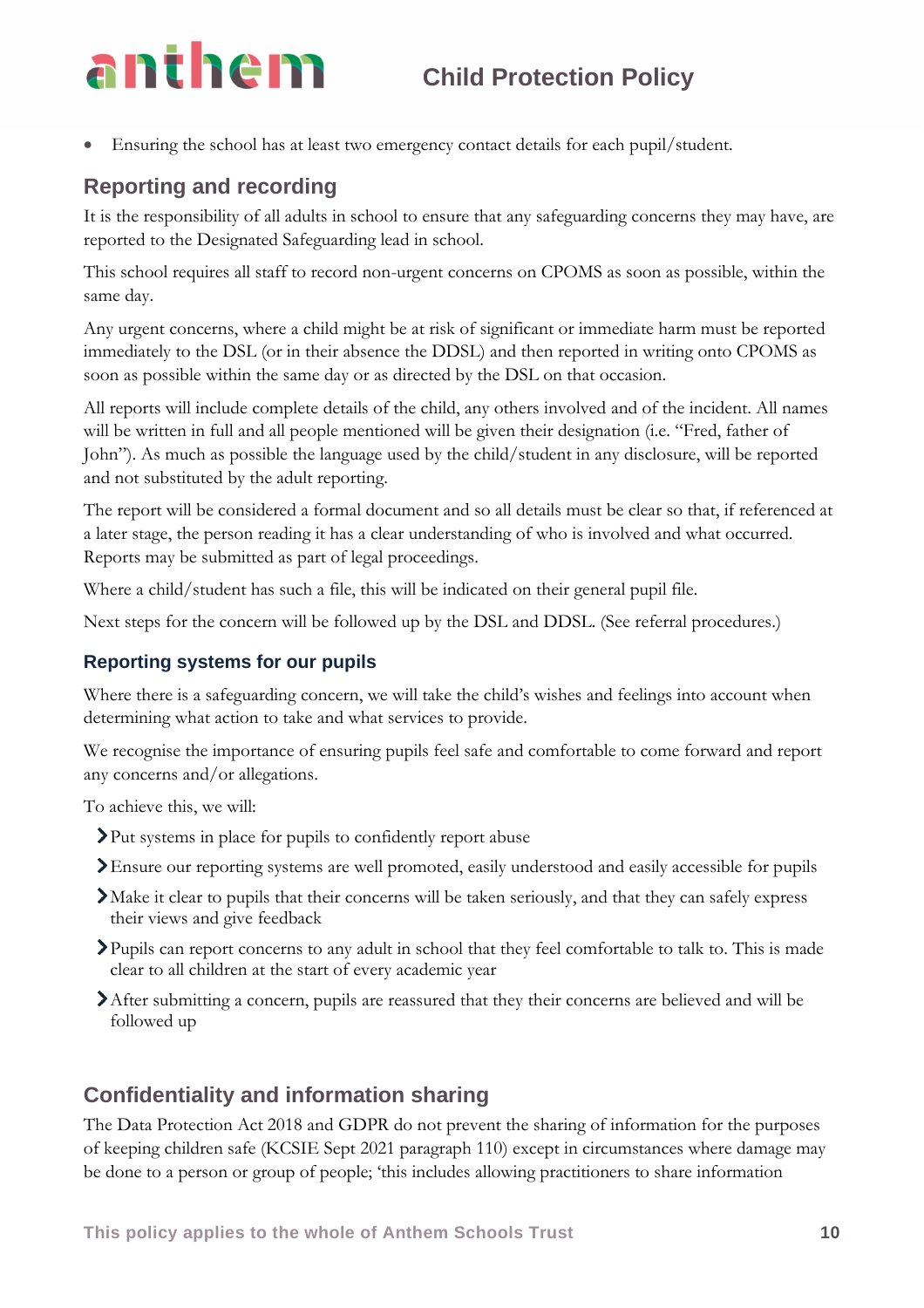without consent...' (KCSIE Sept 2021 paragraph 109). Fears about sharing information must not be allowed to stand in the way of the need to safeguard and promote the welfare and protect the safety of children, and where appropriate the school will seek advice from Anthem Trust.

The school will ensure that all child protection records are kept confidential and only allow disclosure to those who need the information in order to safeguard and promote the welfare of children. The school will cooperate with police and children's social services to ensure that all relevant information is shared for the purposes of child protection investigations.

Regardless of any duty of confidentiality, if any member of staff has reason to believe that a child may be suffering harm, or be at risk of harm, their duty is to forward this information without delay to the designated safeguarding lead in accordance with this policy. All staff may raise concerns directly with children's social care services.

The school will ensure that a clear protocol regarding communication using walkie-talkies is established and shared with relevant staff so no compromise or detriment to any safeguarding information.

### **Recognising abuse and taking action**

Staff (including temporary staff), volunteers and Local Governing Body Members must follow the procedures set out below in the event of a safeguarding issue.

We choose to refer via the DSL in the majority of cases because they may have wider knowledge about the family/circumstances that is unknown to the rest of staff. This also ensures that the person responsible for Safeguarding and Child Protection has a comprehensive picture of what is happening in school.

Nevertheless, where a staff member has a concern and the DSL or DDSL cannot be located or where the staff member feels the response from the DSL/DDSL is inadequate, the staff member **MUST** refer the case into Social Care using the processes and procedures below.

### **If a child is in immediate danger**

Early identification of abuse and neglect is vital. Staff will always speak to the designated safeguarding lead to escalate their concerns. **In exceptional circumstances, such as in an emergency or if they believe that a genuine concern that they have has not be appropriately addressed, they will speak directly to children's social care.**

Should the DSL or their deputy not be contactable **immediately**, make a referral to children's social care and/or the police **immediately** if a child is in immediate danger or at risk of harm. **Anyone can make a referral.**

Tell the DSL as soon as possible if you make a referral directly.

### *Call Brent family Front Door on 0208 937 4300 to make a referral and follow up with an email to: frontdoor@brent.gcsx.gov.uk*

### **If a child makes a disclosure to you**

If a child discloses a safeguarding issue to you, you should:

Listen to and believe them. Allow them time to talk freely and do not ask leading questions. Staff should not take a decision as to whether or not the abuse has taken place.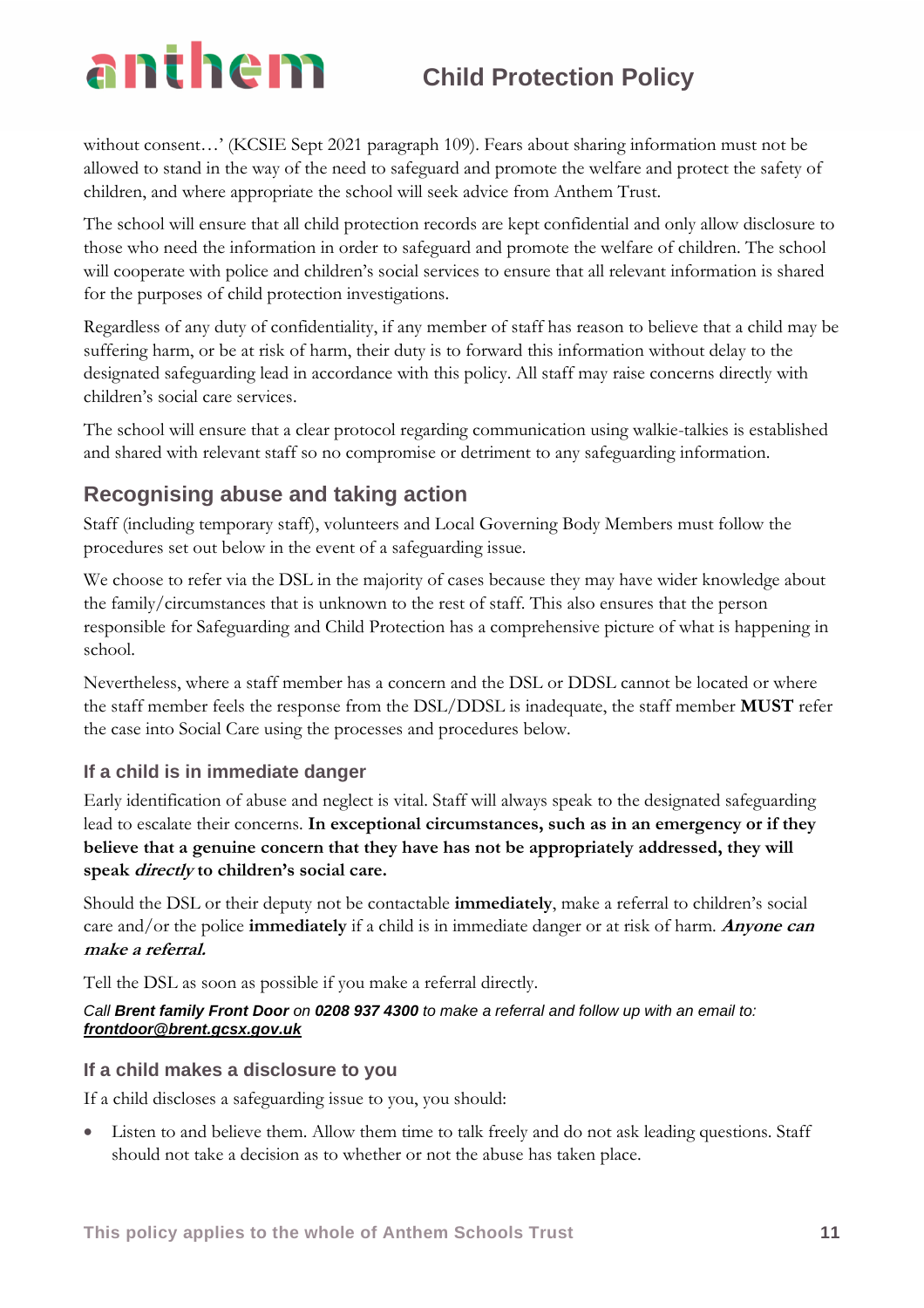- Stay calm and do not show that you are shocked or upset.
- Tell the child they have done the right thing in telling you. Do not tell them they should have told you sooner. Reassure them that you are taking their disclosure seriously, will help keep them safe and that they are not creating a problem for reporting abuse, sexual violence or sexual harassment
- Explain what will happen next and that you will have to pass this information on. Do not promise to keep it a secret.
- Write up your conversation as soon as possible in the child's own words. Stick to the facts, and do not put your own judgement on it. The record should include the date, time and place of the conversation and the essence of what was said and done by whom and in whose presence. The record should be signed by the person making it and should use names, not initials. The record and any evidence must be kept securely and handed to the DSL as soon as possible.
- Sign and date the write-up and pass it on to the DSL. Alternatively, if appropriate, make a referral to children's social care and/or the police directly and tell the DSL as soon as possible that you have done so. Aside from these people, do not disclose the information to anyone else unless told to do so by a relevant authority involved in the safeguarding process

Record concerns onto CPOMS in accordance with the procedures set out in school.

The procedures for making a referral:

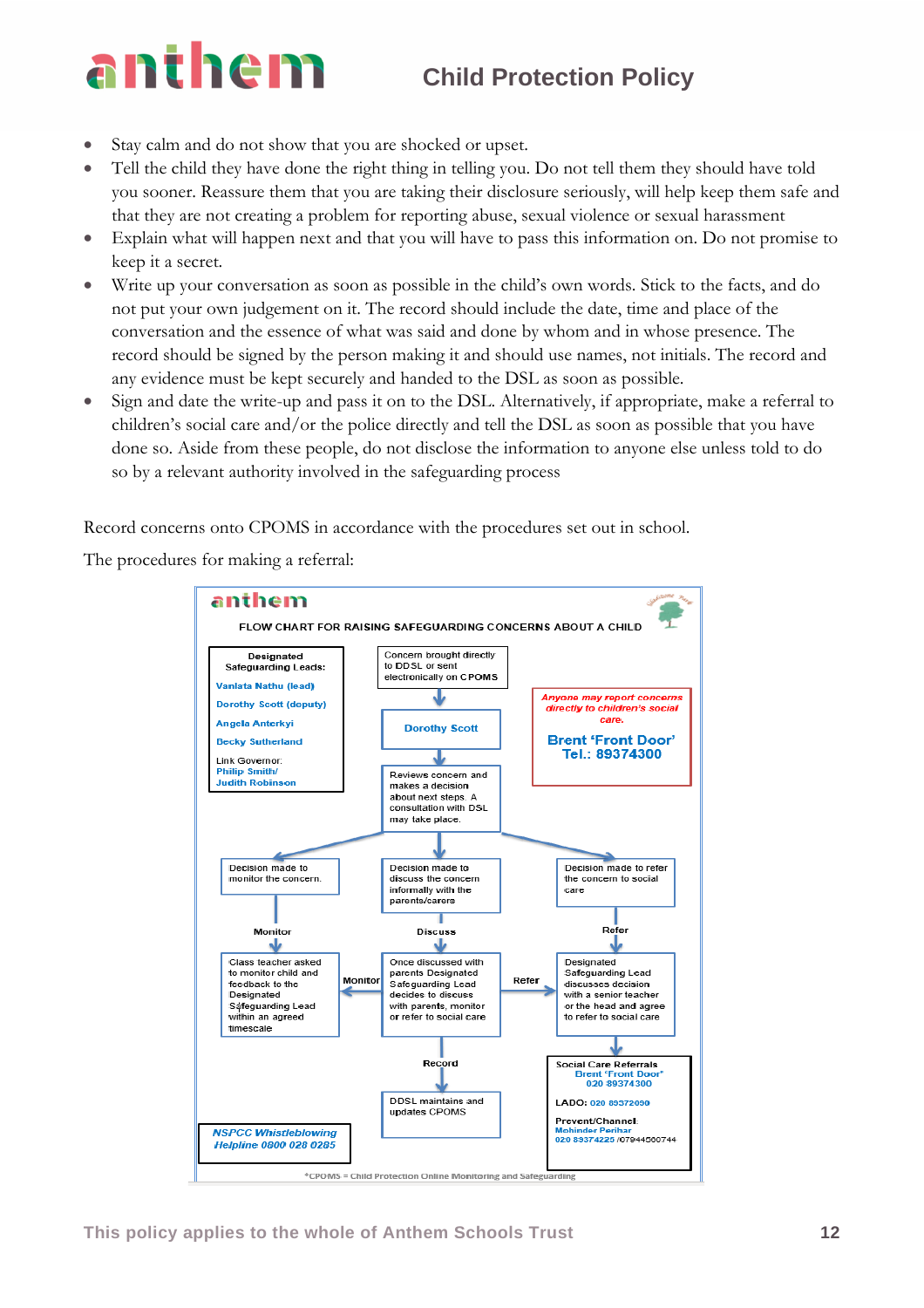### **Do not investigate suspicions regarding child protection issues.**

### **Action by the Designated Safeguarding Lead – concerns about children**

The action to be taken by the DSL will take into account:

- The local inter-agency procedures of the Brent Safeguarding Children Board.
- The nature and seriousness of the suspicion or complaint. A complaint involving a serious criminal offence will always be referred to children's social care or the Police. In case of serious harm, the Police will be informed from the outset.
- The wishes of the pupil who has complained, provided that the pupil is of sufficient understanding and maturity and properly informed. However, there may be times when the situation is so serious that decisions may need to be taken, after all appropriate consultation, that override a pupil's wishes.
- The wishes of the complainant's parents provided they have no interest which is in conflict with the pupil's best interests and that they are properly informed. Again, it may be necessary, after all appropriate consultation, to override parental wishes in some circumstances. If the designated safeguarding lead is concerned that disclosing information to parents would put a child at risk; s/he will take further advice from the relevant professionals before making a decision to disclose; and
- Duties of confidentiality, so far as applicable.

### **Referral**

If there is room for doubt as to whether a referral should be made, the DSL will consult with children's social care services on a no names basis without identifying the family. However, as soon as sufficient concern exists that a child may be at risk of significant harm, the DSL will make a referral without delay. If the initial referral is made by telephone, the DSL will confirm the referral in writing to children's social care services within 24 hours. If no response or acknowledgment is received within three working days, the DSL will contact children's social care services again. Should the school require further support in escalating the case then they will contact the Safeguarding Lead.

### **If you discover that FGM has taken place or a pupil is at risk of FGM**

The Department for Education's *Keeping Children Safe in Education September 2021* explains that FGM comprises 'all procedures involving partial or total removal of the external female genitalia, or other injury to the female genital organs'.

FGM is illegal in the UK and a form of child abuse with long-lasting, harmful consequences. It is also known as 'female genital cutting', 'circumcision' or 'initiation'.

Possible indicators that a pupil has already been subjected to FGM, and factors that suggest a pupil may be at risk, are set out in Appendix 4.

**Any teacher** who discovers that an act of FGM appears to have been carried out on a **pupil under 18** must immediately report this to the Police, personally. This could be that they

are informed by a girl under 18 that an act of FGM has been carried out on her; or

observes physical signs which appear to show that an act of FGM has been carried out on a girl under 18 and they have no reason to believe that the act was necessary for the girl's physical or mental health or for purposes connected with labour or birth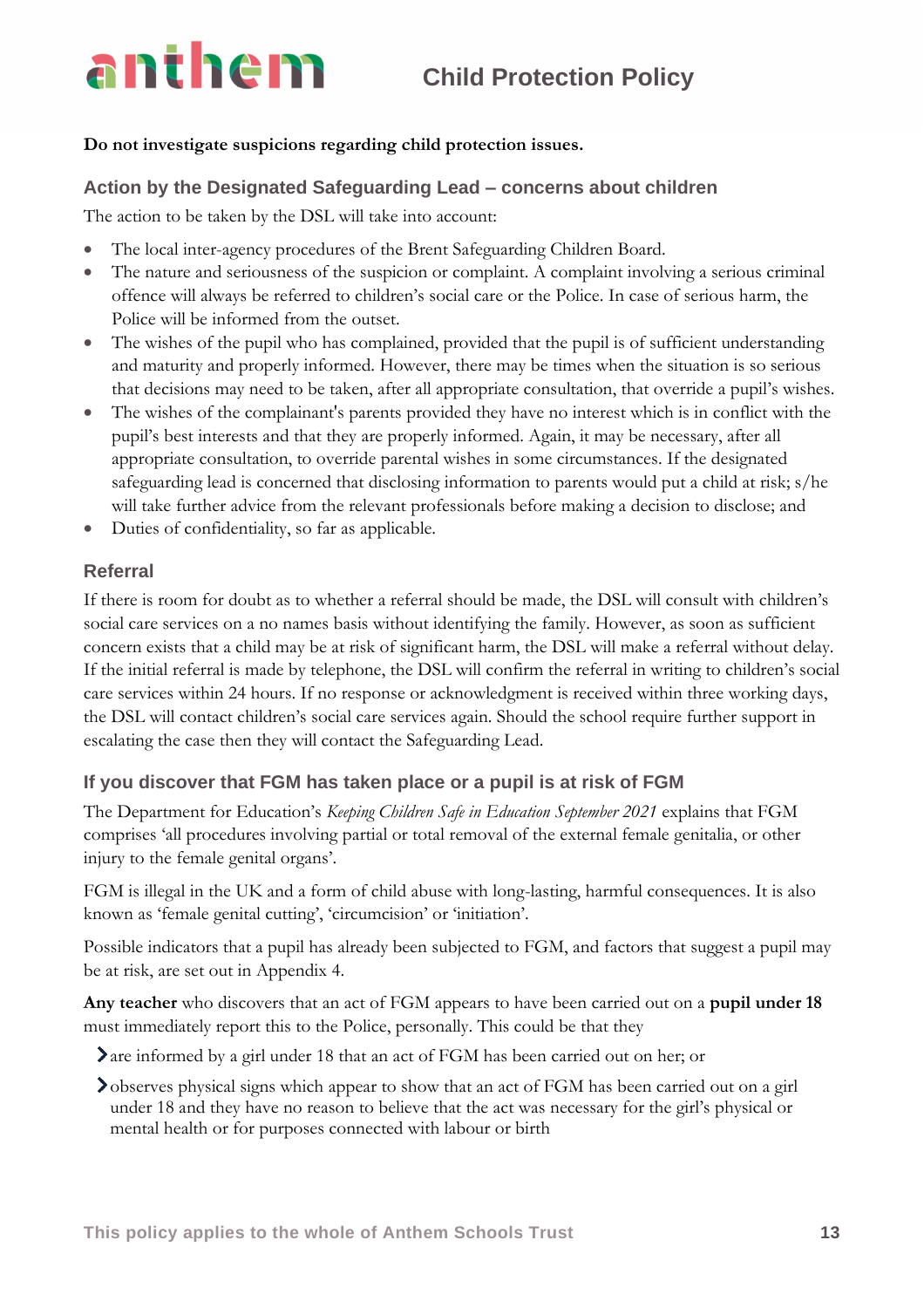This is a mandatory, **statutory duty,** and teachers may face disciplinary sanctions for failing to meet it. (KCSIE September 2021 and Serious Crime Act 2015). Thereafter, they may discuss their concerns with the DSL.

The duty above does not apply in cases where a pupil is *at risk* of FGM or FGM is suspected but is not known to have been carried out. Staff should not examine pupils.

**Any other member of staff** who discovers that an act of FGM appears to have been carried out on a **pupil under 18** must speak to the DSL and follow our local safeguarding procedures.

**Any member of staff** who suspects a pupil is *at risk* of FGM or discovers that a pupil age 18 or over appears to have been a victim of FGM, must speak to the DSL and follow our local safeguarding procedures.

### *Call Family Front Door on 0208 937 4300 Call the police on 101*

### **If you have concerns about a child (as opposed to a child being in immediate danger)**

Figure 1 illustrates the procedure to follow if you have concerns about a child's welfare and the child is not in immediate danger.

Where possible, speak to the DSL first to agree a course of action. Alternatively, make a referral to local authority children's social care directly (see 'Referral' below).

You can also contact the charity NSPCC on 0808 800 5000 if you need advice on the appropriate action.

### **Early help**

All staff should be prepared to identify children who may benefit from early help. Early help means providing support as soon as a problem emerges at any point in a child's life, from the foundation years through to the teenage years.

Any staff member who has a concern about a child's welfare should follow the referral processes.

If early help is appropriate, the DSL will support you in liaising with other agencies and setting up an inter-agency assessment as appropriate.

The DSL will keep the case under constant review and the school will consider a referral to local authority children's social care if the situation does not seem to be improving. Timelines of interventions will be monitored and reviewed.

### **Referral**

If it is appropriate to refer the case to local authority children's social care or the police, the DSL will make the referral or support you to do so.

If you make a referral directly, you must tell the DSL as soon as possible.

The local authority will make a decision within one working day of a referral about what course of action to take and will let the person who made the referral know the outcome. The DSL or person who made the referral must follow up with the local authority if this information is not made available, and ensure outcomes are properly recorded.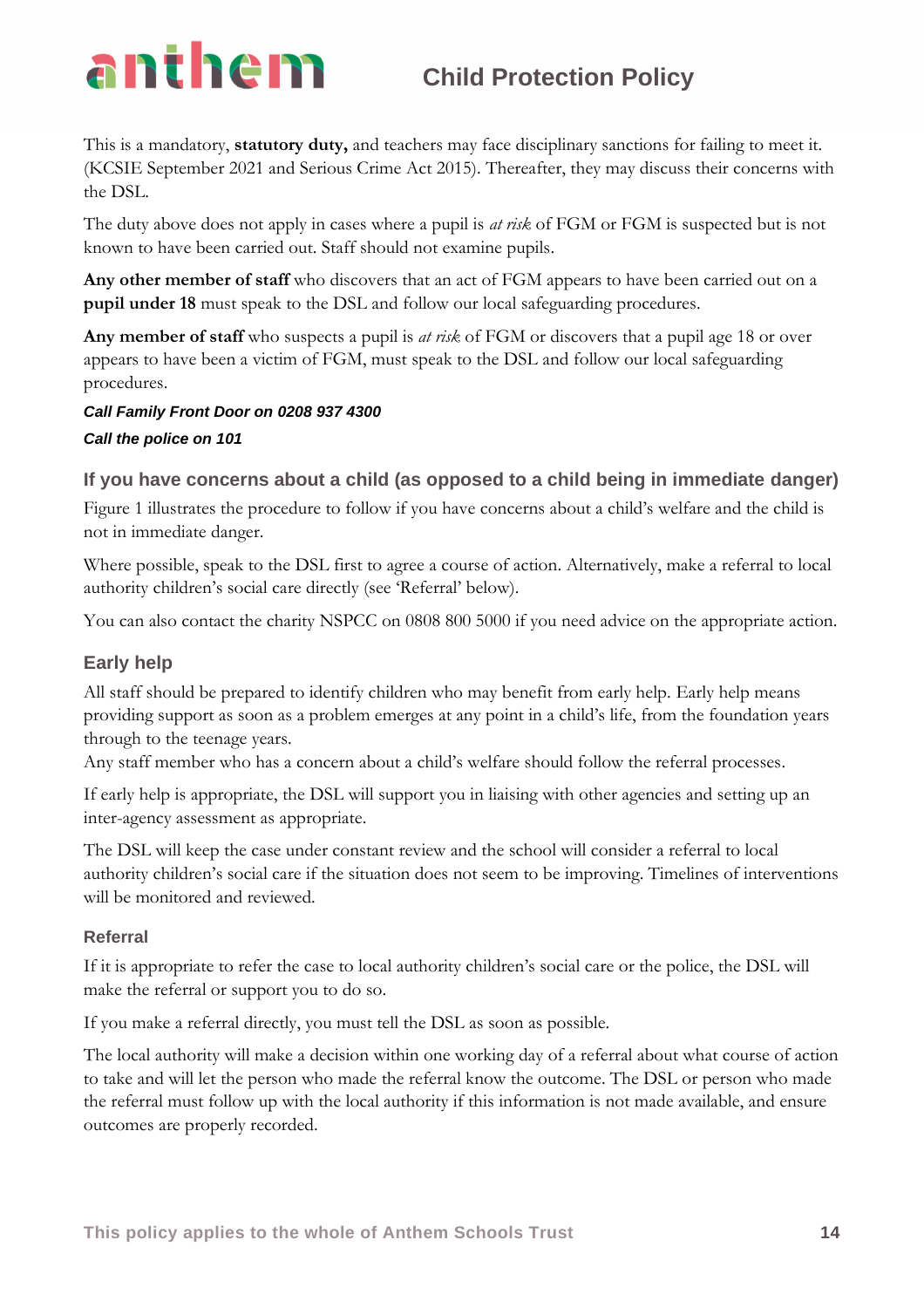If the child's situation does not seem to be improving after the referral, the DSL or person who made the referral must contact the local authority and make sure the case is reconsidered to ensure the concerns have been addressed and the child's situation improves.

### **If you have concerns about extremism**

If a child is not at immediate risk of harm, where possible, speak to the DSL first to agree a course of action. Alternatively, make a referral to local authority children's social care directly if appropriate (see 'Referral' above).

Where there is a concern, the DSL will consider the level of risk and decide which agency to make a referral to. This could include *Channel*, the government's programme for identifying and supporting individuals at risk of being drawn into terrorism, or the local authority children's social care team.

The Department for Education also has a dedicated telephone helpline, 020 7340 7264, that school staff and Local Governors can call to raise concerns about extremism with respect to a pupil. You can also email [counter.extremism@education.gov.uk.](mailto:counter.extremism@education.gov.uk) Note that this is not for use in emergency situations.

In an emergency, call 999 or the confidential anti-terrorist hotline on 0800 789 321 if you:

- think someone is in immediate danger
- think someone may be planning to travel to join an extremist group
- see or hear something that may be terror-related.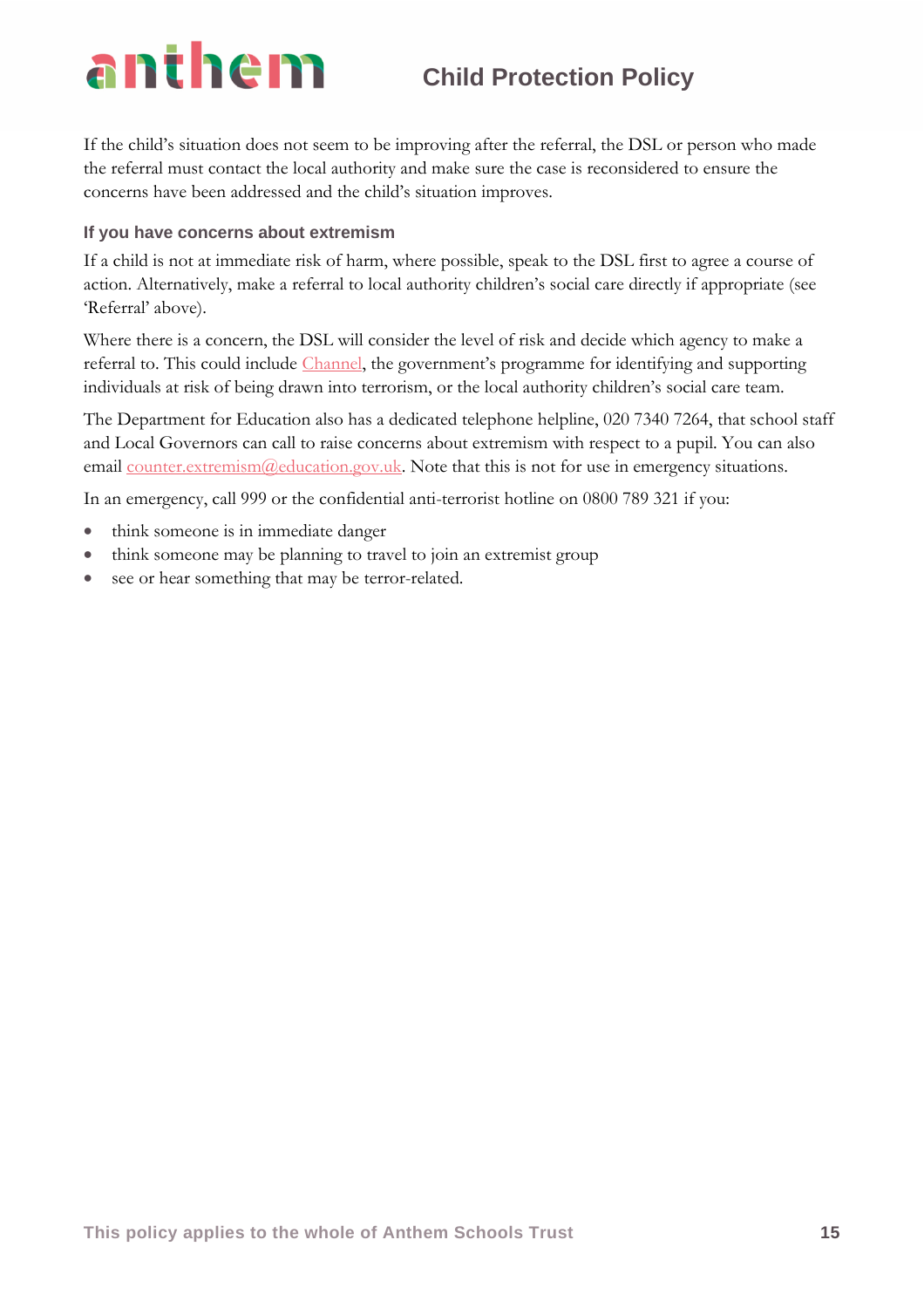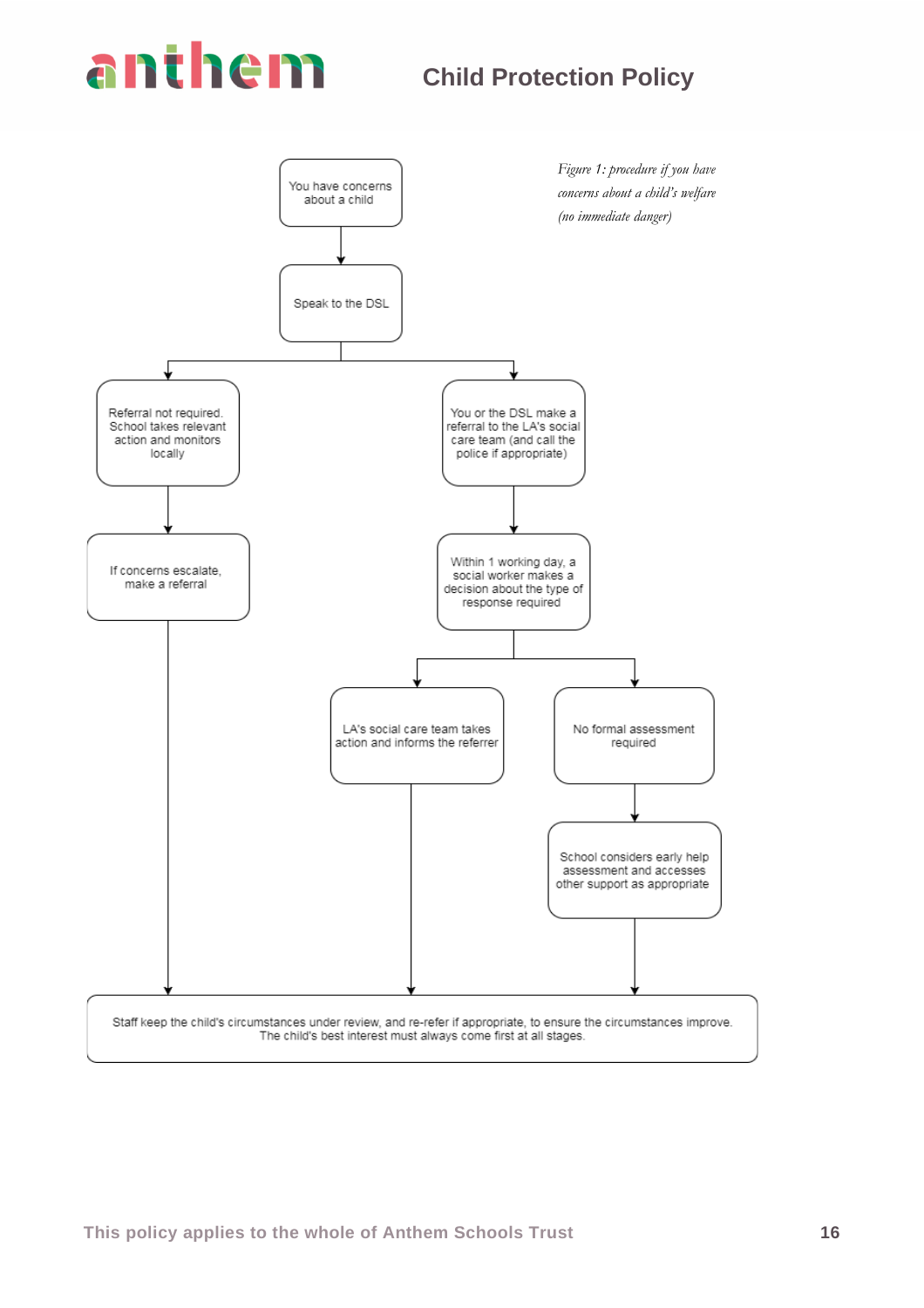### **Allegations of abuse made against other pupils (peer-on-peer/child-onchild abuse)**

All staff should be aware that children are capable of abusing other children, should be able to identify this, be aware of the importance of their role in preventing it and know how to respond where they feel a child may be at risk. They must know to act on any concerns immediately and speak to the DSL without delay.

We recognise that even if there are no reported cases of peer-on-peer abuse, it may still be taking place but is just not being reported. We have a zero-tolerance approach to abuse and it will never be tolerated or passed off as 'banter', 'just having a laugh' or 'part of growing up' as this can lead to a culture of unacceptable behaviours and an unsafe environment for pupils.

We recognise that the abuse can happen in or out of school or online; that it is more likely that girls will be victims and boys' perpetrators, but all peer-on-peer abuse is unacceptable and will be taken seriously

Most cases of pupils hurting other pupils will be dealt with under our school's behaviour policy, but this child protection and safeguarding policy will apply to any allegations that raise safeguarding concerns.

Further guidance is given in, (and should be read together):

- KCSIE September 2021: Part 5 Child on Child Sexual Violence and Sexual Harassment;
- DfE Sexual Violence and Sexual Harassment Between Children in Schools and Colleges 2021, [https://assets.publishing.service.gov.uk/government/uploads/system/uploads/attachment\\_data/fil](https://assets.publishing.service.gov.uk/government/uploads/system/uploads/attachment_data/file/999239/SVSH_2021.pdf) [e/999239/SVSH\\_2021.pdf](https://assets.publishing.service.gov.uk/government/uploads/system/uploads/attachment_data/file/999239/SVSH_2021.pdf)
- •

Peer-on-peer abuse is most likely to include, but may not be limited to:

- bullying ( including cyberbullying, prejudice-based and discriminatory bullying;
- abuse with intimate personal relationships between peers;
- physical abuse which includes hitting, kicking, shaking, biting, hair-pulling or otherwise causing physical harm (this may include an online element which facilitates, threatens and/or encourages physical abuse);
- sexual violence such as rape, assault by penetration and sexual assault; (this may include an online element which facilitates, threatens and/or encourages sexual violence);
- sexual harassment such as sexual comments, remarks, jokes and online sexual harassment which may be stand alone or part of a broader pattern of abuse
- causing someone to engage in sexual activity without consent, such as forcing someone to strip, touch themselves sexually, or to engage in sexual activity with a third party;
- consensual and non-consensual sharing of nude and semi-nude images and/or videos (also/previously known as sexting or youth produced sexual imagery); see Appendix 2
- upskirting, which typically involves taking a picture under a person's clothing without them knowing, with the intention of viewing their genitals or buttocks to obtain sexual gratification, or cause their victim humiliation, distress or alarm. This is a criminal offence thus there is a duty to report to the police
- initiation/hazing type violence and rituals (this could include activities involving harassment, abuse or humiliation used as a way of initiating a person into a group and may also include an online element).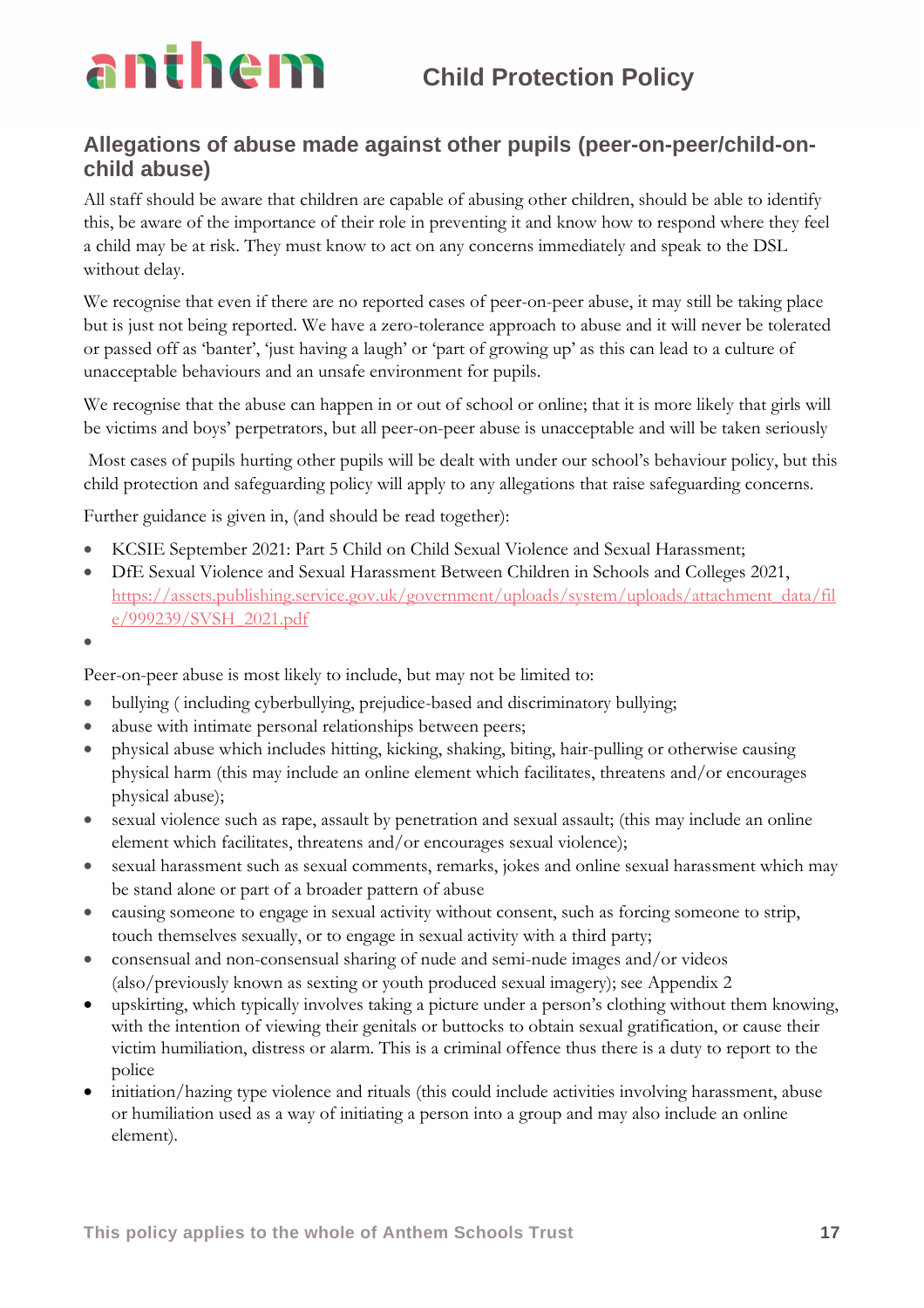• Further support can be found in *UK Council for Internet Safety (UKCIS) Guidance: Sharing nudes and semi- nudes advice for education settings working with children and young people (December 2020)*

### **If a pupil makes an allegation of abuse against another pupil:**

- You must tell the DSL and record the allegation, but do not investigate it.
- The DSL will contact the local authority children's social care team and follow its advice, as well as the police if the allegation involves a potential criminal offence.
- The DSL will put a risk assessment and support plan into place for all children involved the victim(s), the child(ren) against whom the allegation has been made and any other children affected by peer-on-peer abuse – with a named person they can talk to if needed, aware there may be physical and mental health implications requiring further support as well as signposting for additional support
- The DSL will contact the children and adolescent mental health services (CAMHS), if appropriate.

### **We will create a supportive environment in school and minimise the risk of peer-onpeer/child-on-child abuse by:**

- being proactive with action to minimise the risk of peer-on-peer abuse, and creating a supportive environment where victims feel confident in reporting incidents
- challenging any form of derogatory or sexualised language or behaviour between peers including requesting or sending sexual images
- being vigilant to issues that particularly affect different genders for example, sexualised or aggressive touching or grabbing towards female pupils, and initiation or hazing type violence with respect to boys; listening for conversations; being observant about any behavioural changes
- ensuring our curriculum helps to educate pupils about appropriate behaviour and consent
- ensuring pupils know they can talk to staff confidently and confidentially by the use of the feelings box, Place2Be, pupil voice and class teachers reinforcing this throughout the year
- ensuring staff are trained to understand that a pupil harming a peer could be a sign that the child is being abused themselves, and that this would fall under the scope of this policy.
- Dealing with any peer-on-peer abuse in a timely manner

### **Informing parents**

**Parents will normally be kept informed as appropriate of any action to be taken under these procedures. However, there may be circumstances when the DSL will need to consult the LA designated officer(s), the Police and/or the Headteacher before discussing details with parents.**

### **External agencies**

Whether or not the school decides to refer a particular complaint to children's social care services or the police, the parents and pupil will be informed of their right to make their own complaint or referral to the children's social care services or the child protection unit of the Police and will be provided with contact names, addresses and telephone numbers, as appropriate.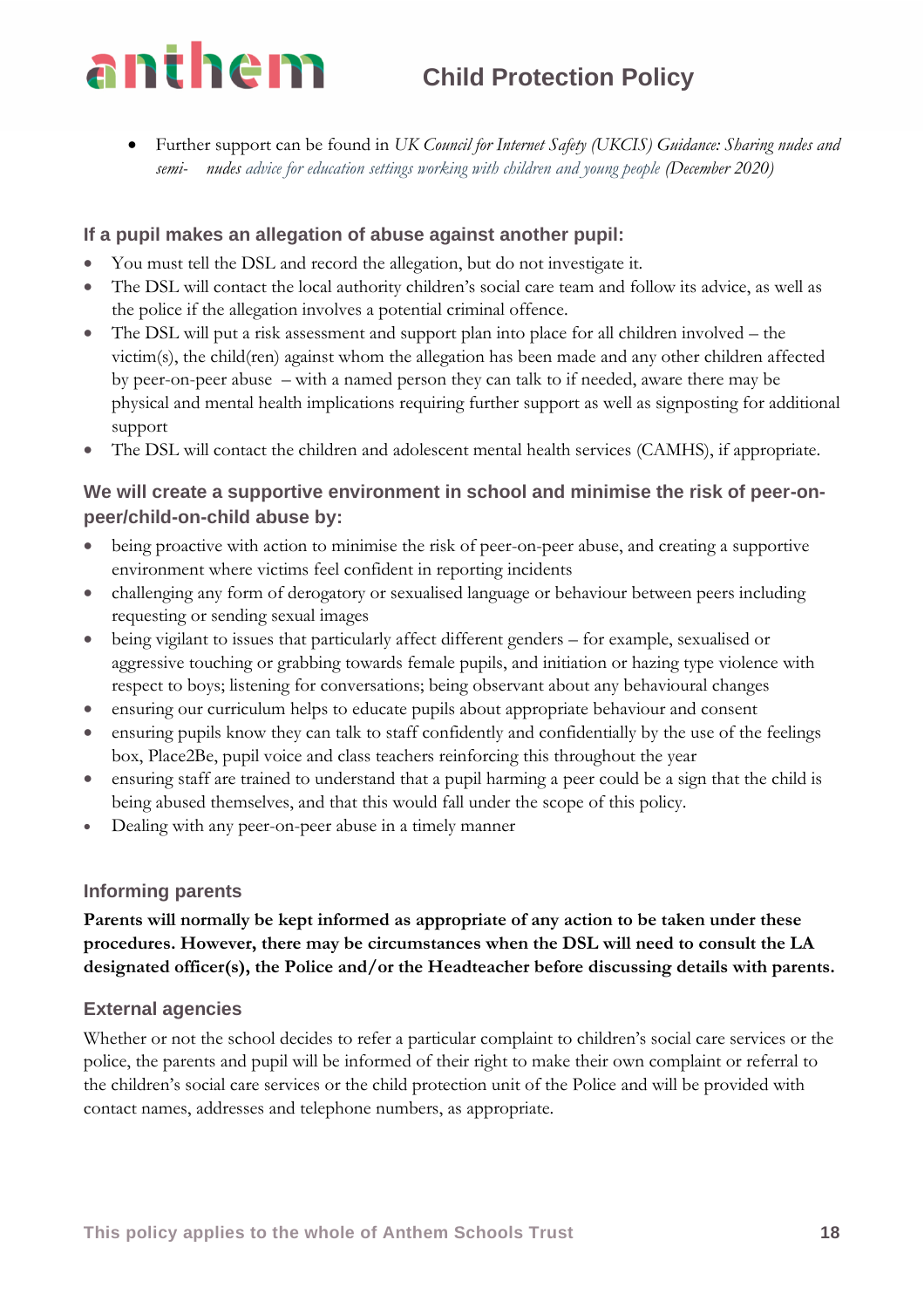### **Specific safeguarding concerns**

**All** staff should have an awareness of the safeguarding issues that can put children at risk of harm. Behaviours linked to issues such as drug taking, alcohol abuse, deliberately missing education and consensual and non-consensual sharing of nude and semi-nude images and/or videos (also known as youth produced sexual imagery) put children in danger. We will take into account the specific needs of children/young people in difficult circumstances and will ensure that their additional needs are taken into account and dealt with according to the local authority arrangements and KCSIE September 2021.

Such circumstances include:

- Child abduction and community safety incidents
- children and the court system
- children with family members in prison
- child criminal exploitation / child sexual exploitation
- county lines
- cybercrime
- domestic abuse
- homelessness
- modern slavery and the National Referral Mechanism
- so-called 'honour-based' abuse (HBA) preventing radicalisation
- peer-on-peer/child-on-child abuse
- sexual violence and sexual harassment between children in schools.

See Appendix 2 below for more details

### **Children with special educational needs, disabilities or certain health conditions**

Children with special educational needs (SEN) and disabilities or certain health conditions can face additional safeguarding challenges. These can include:

- assumptions that indicators of possible abuse such as behaviour, mood and injury relate to the child's disability without further exploration
- being more prone to peer group isolation or bullying (including prejudice-based bullying) than other children
- the potential for children with SEN and disabilities being disproportionally impacted by behaviours such as bullying (including online), grooming and radicalisation without outwardly showing any signs; and
- communication barriers and difficulties in managing or reporting these challenges.

**To this end, we will ensure there is extra pastoral and communication support for children with SEN, disabilities and certain health conditions**

### **Children with a social worker**

It is recognised that when a child has a social worker, it is an indicator that they are more at risk than most pupils. This may mean that they are more vulnerable to further harm, as well as facing educational barriers to attendance, learning, behaviour and poor mental health.

We take these needs into account when making decisions in the best interests of their safety, welfare and educational outcomes.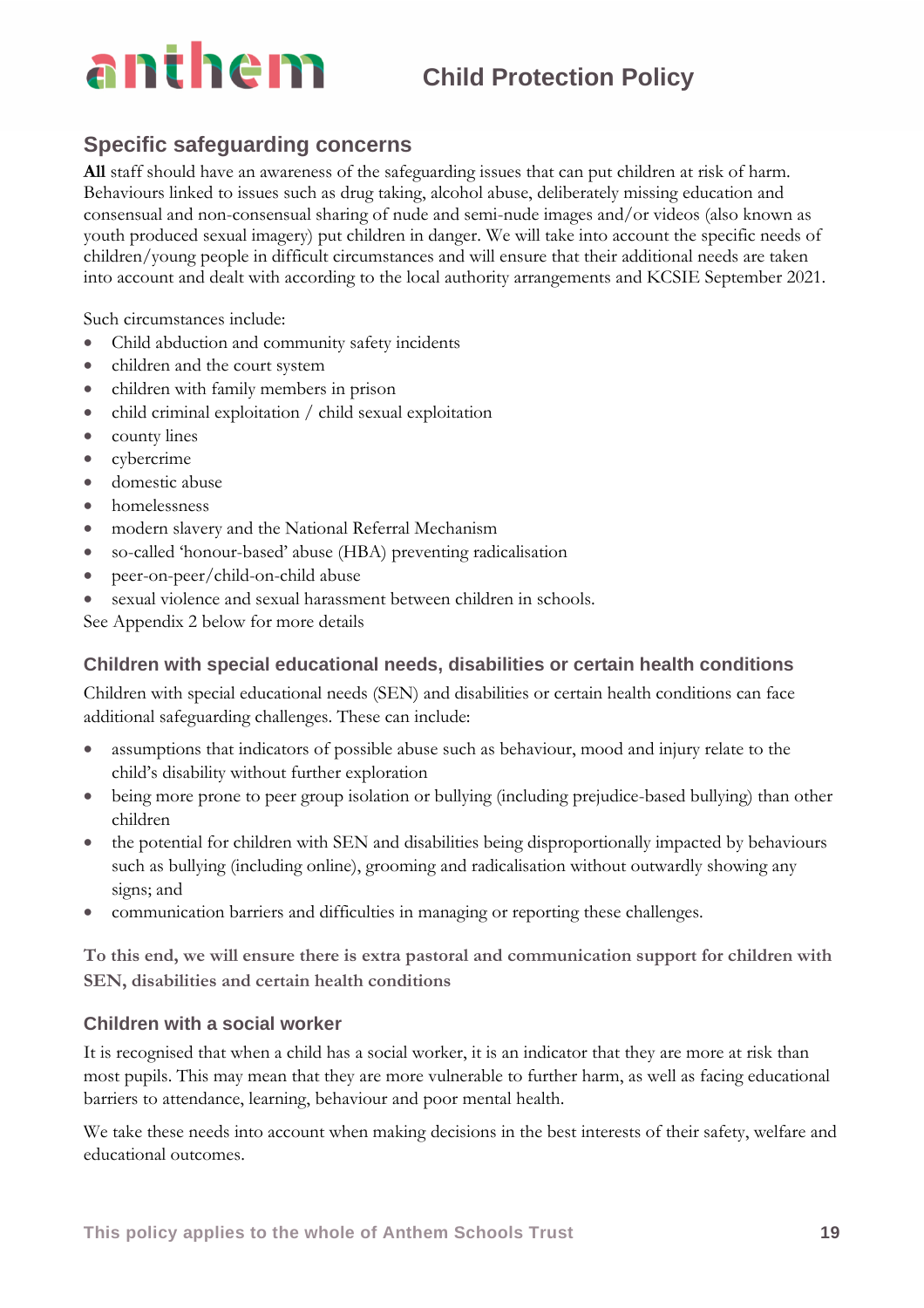- We closely monitor their progress
- We closely monitor their attendance and liaise with the social worker if there are any concerns
- We provide laptops during lockdown
- We prioritise them for targeted support
- We prioritise them for Place 2 Be

### **The use of 'reasonable force' in schools and colleges**

There are circumstances when it is appropriate for staff in schools and colleges to use reasonable force to safeguard children and young people.

The term 'reasonable force' covers the broad range of actions used by staff that involve a degree of physical contact to control or restrain children. This can range from guiding a child to safety by the arm, to more extreme circumstances such as breaking up a fight or where a young person needs to be restrained to violence or injury.

'Reasonable' in these circumstances means 'using no more force than is needed'. The use of force may involve either passive physical contact, such as standing between pupils or blocking a pupil's path, or active physical contact such as leading a pupil by the arm out of the classroom.

When using reasonable force in response to risks presented by incidents involving children with SEN or disabilities or with medical conditions, we will, in considering the risks, carefully recognise the additional vulnerability of these groups (under the Equality Act 2010) in relation to making reasonable adjustments, non-discrimination and their Public Sector Equality Duty.

Further detail is found in the **School Behaviour Policy.**

### *Call Brent family Front Door on 0208 937 4300 to make a referral and follow up with an email to: frontdoor@brent.gcsx.gov.uk*

### **Contextual safeguarding**

All staff, but especially the Designated Safeguarding Lead (and deputies) should consider whether children are at risk of abuse or exploitation in situations outside their families. Extra-familial harms take a variety of different forms and children can be vulnerable to multiple harms including (but not limited to) sexual exploitation, criminal exploitation, and serious youth violence. They should consider the context within which such incidents and/or behaviours occur. Assessments of children should consider whether wider environmental factors/risks/issues are present in a child's life and whether they are a threat to their safety and/or welfare. Details of the school's key contextual issues are shared with the Trust via the Strategic Safeguarding Group.

### **See Appendix 2 for The school's local context.**

(Children's social care assessments should consider such factors, so it is important that schools provide as much information as possible as part of the referral process. This will allow any assessment to consider all the available evidence and the full context of any abuse.)

Further information can be found in Appendix 2 below; **KCSIE September 2021 Part 1, Annex B** and Working Together to Safeguard Children (2018, updated 2020) and [www.contextualsafeguarding.org.uk](http://www.contextualsafeguarding.org.uk/)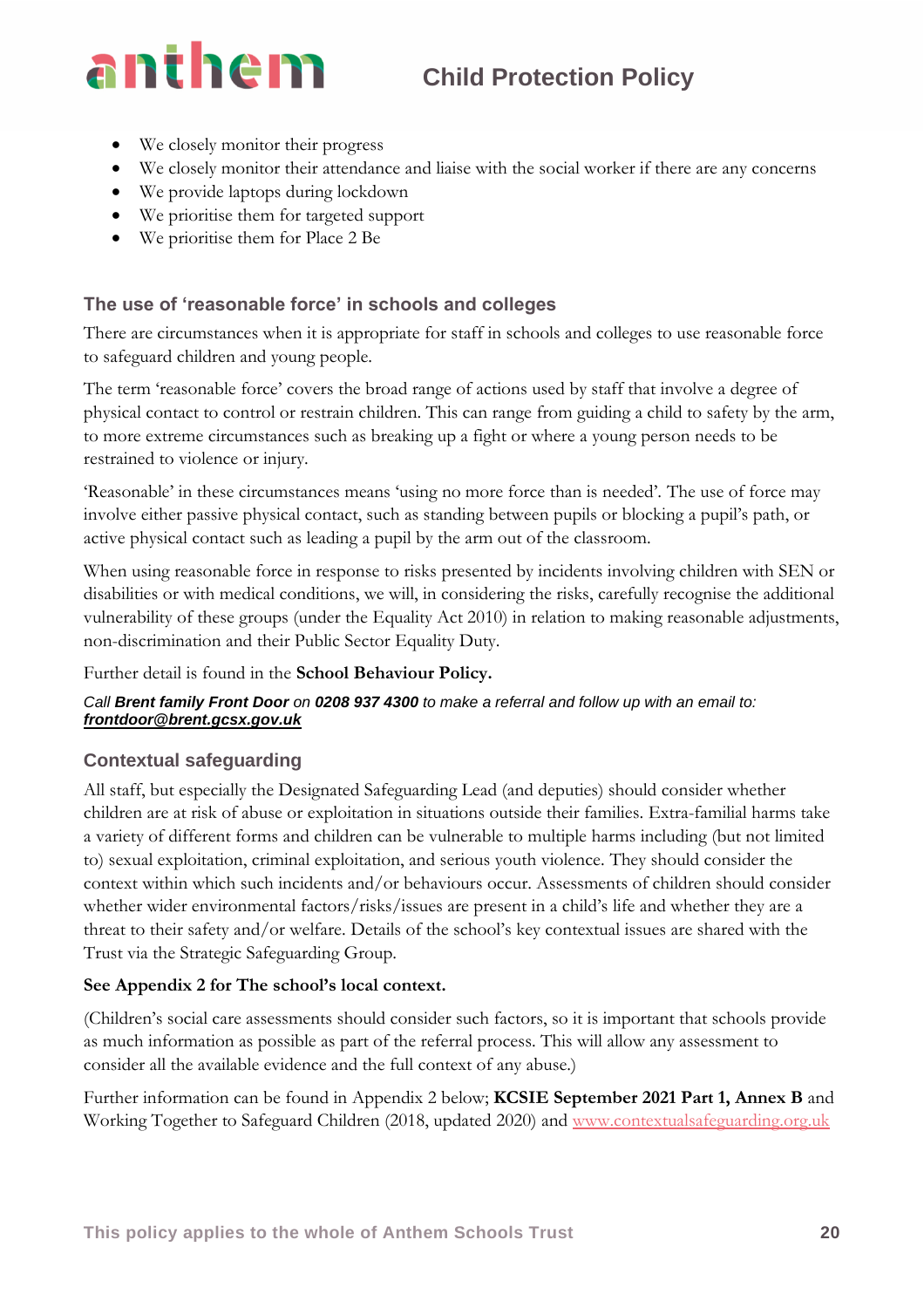

### **Safeguarding concerns about a staff member, supply teacher, volunteer or contractor**

At Gladstone Park Primary School we recognise the possibility that adults working in the school may harm children, including governors, volunteers, supply teachers, agency staff or contractors. If you have concerns about any adult in the school, speak to the Headteacher without delay, in their absence the DSL.

Where there are concerns about the Headteacher, this should be referred to the Education Director who **MUST** inform the Chief Executive Officer of the Trust immediately.

You can also discuss any concerns about any staff member, volunteer or contractor with the DSL.

The Headteacher/Education Director/DSL will then follow the procedures set out in the Trust Managing Allegations Against Staff or Low Level Concerns Policy, as appropriate.

If a staff member feels unable to raise their concerns/issues with their Headteacher then report it directly to the Local Authority Designated Officer (LADO); if they feel that their genuine concerns are not being addressed, they must refer to the Whistleblowing Policy and/or contact the trust or the NSPCC Whistleblowing advice line directly.

### **For Early Years**

Where appropriate, the school will inform Ofsted of the allegation and actions taken, within the necessary timescale (see Trust Managing Allegations Against Staff Policy for more detail).

### **Managing safeguarding allegations about staff**

The school has policies and procedures (see above list) for dealing with allegations against staff (including supply staff, volunteers and contractors) that aim to strike a balance between the need to protect children from abuse and the need to protect staff and volunteers from false, malicious or unfounded allegations. These procedures follow the DfE guidance *Keeping Children Safe in Education September 2021,* and should be used where an allegation is made about a person working in a school/college that provides education for children under 18 years of age, including members of staff, supply staff, volunteers or contractors, that they have:

- behaved in a way that has harmed a child, or may have harmed a child
- possibly committed a criminal offence against or related to a child, OR
- behaved towards a child or children in a way that indicates he or she may pose a risk of harm to children.
- behaved or may have behaved in a way that indicates they may not be suitable to work with children – this includes behaviour taking place both inside and outside the school.
- **(these are also known as the harm test)**

**All allegations will be reported to the Headteacher immediately, or to the Chair of the Local Governing Body and the Education Director in the initial stages where the Headteacher is the subject of the allegation.**

**In the cases of all allegations against staff or volunteers the Headteacher will then inform the relevant Education Director who will escalate this to the CEO, the COO and the Head of HR at the Trust as a serious reportable issue.**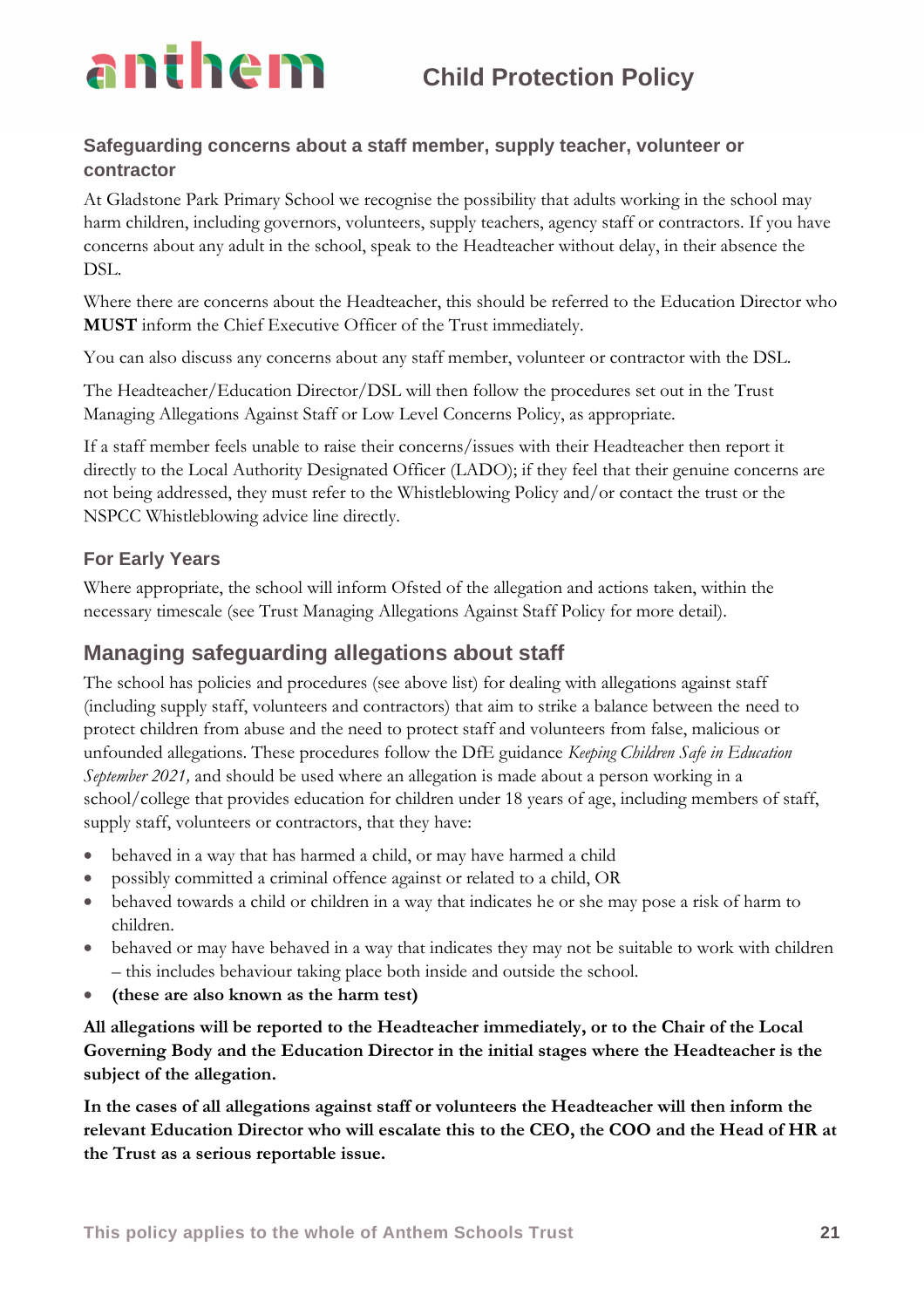### **Allegations must not be shared with other staff, parents or pupils.**

The school has policies and procedures (see above list) for dealing with allegations against staff (including supply staff, volunteers and contractors) that aim to strike a balance between the need to protect children from abuse and the need to protect staff and volunteers from false, malicious or unfounded allegations. These procedures follow the DfE guidance *Keeping Children Safe in Education September 2021,* and should be used where an allegation is made about a person working in a school/college that provides education for children under 18 years of age, including members of staff, supply staff, volunteers or contractors, that they have:

- behaved in a way that has harmed a child, or may have harmed a child
- possibly committed a criminal offence against or related to a child, OR
- behaved towards a child or children in a way that indicates he or she may pose a risk of harm to children.
- behaved or may have behaved in a way that indicates they may not be suitable to work with children – this includes behaviour taking place both inside and outside the school.
- **(these are also known as the harm test)**

**All allegations will be reported to the Headteacher immediately, or to the Chair of the Local Governing Body and the Education Director in the initial stages where the Headteacher is the subject of the allegation.**

**In the cases of all allegations against staff or volunteers the Headteacher will then inform the relevant Education Director who will escalate this to the CEO, the COO and the Head of HR at the Trust as a serious reportable issue.**

### **Ceasing to use staff**

If the school ceases to use the services of an accused member of staff (or a Local Governor/ member or volunteer) because they are unsuitable to work with children, a compromise agreement will **not** be used. A referral to the Disclosure and Barring Service (DBS) will be made. If the staff member is a teacher, a referral may/will be made to both the Disclosure and Barring Service and the Secretary of State via the Teaching Regulations Agency (TRA) **by the school with the support of the Regional Education Directors/ Safeguarding Lead if required.** Any such incidents will be followed by a review of the safeguarding procedures within the school, with a report being presented to the Local Governors and the Trust without delay.

### **Resignation**

If a member of staff (or Local Governor or volunteer) tenders his/her resignation, or ceases to provide his or her services, any child protection allegations will still be followed up by the school. Resignation will not prevent an investigation or the conclusion of an investigation and may prompt detailed referrals being made to the DBS and/or the TRA.

### **Criminal proceedings**

The school will consult with the LA designated officer(s) following the conclusion of a criminal investigation as to whether any further action, including disciplinary action, is appropriate and if so, how to proceed.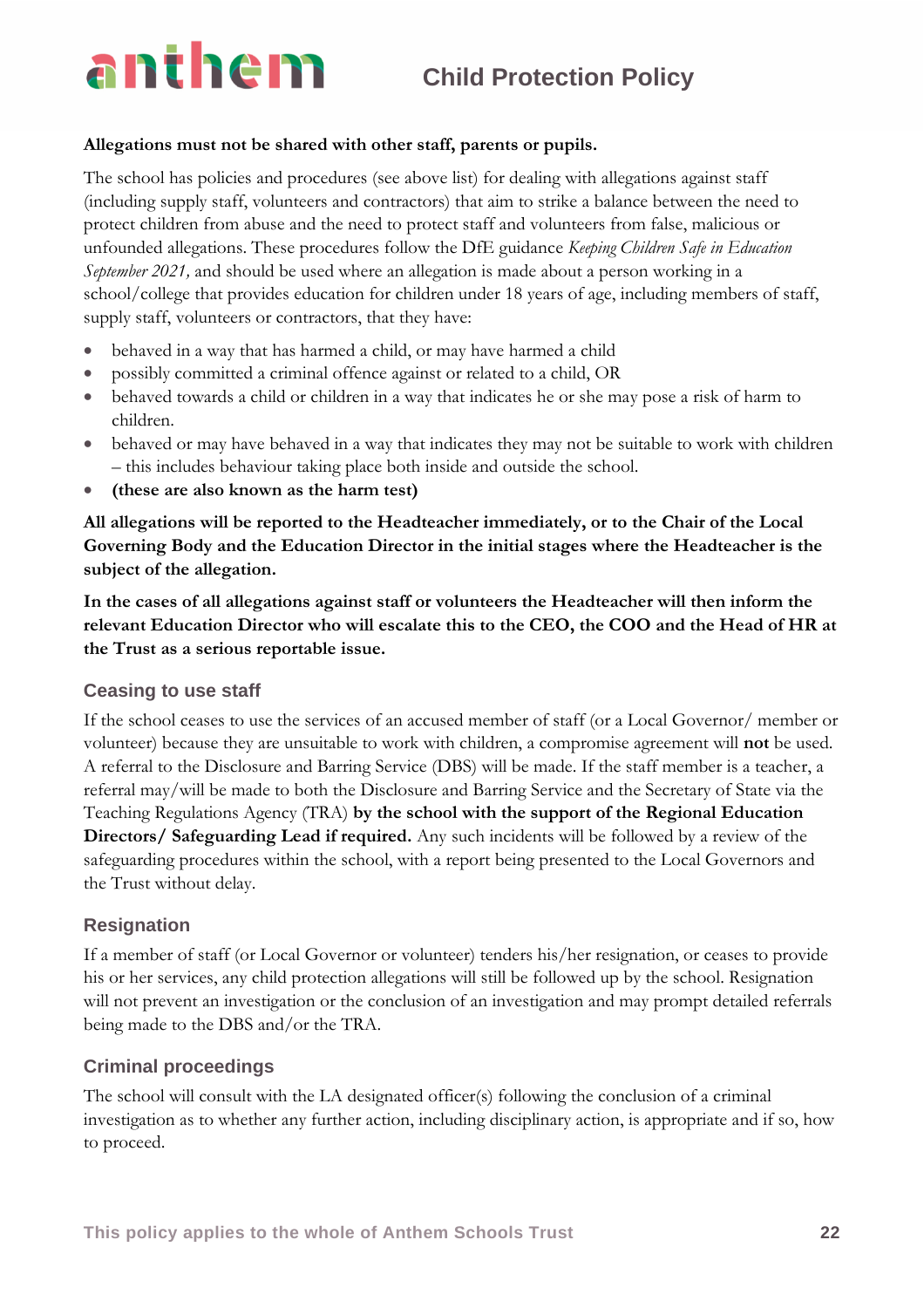### **Record keeping and retention of documentation**

Details of **substantiated** (sufficient evidence to prove the allegation) and **unsubstantiated** (insufficient evidence to prove or disprove the allegation) allegations will be recorded on the employee's file and retained at least until the employee reaches the normal retirement age or for a period of ten years from the date of the allegation, if this is longer.

**Substantiated** allegations will be referred to in references.

**Unsubstantiated** allegations will not normally be referred to in references requests, but if the Headteacher is explicitly requested, s/he will seek the advice of the LA designated officer(s) before responding to the request.

Allegations that are found to have been **malicious** (sufficient evidence to prove the allegation and there has been a deliberate act to deceive), **false** (sufficient evidence to disprove the allegation) or **unfounded** (where there is no evidence or proper basis which supports the allegation being made) will be removed from the employee's records.

### **Malicious and unsubstantiated allegations made by students/pupils**

Where an allegation by a student/pupil is shown to have been deliberately invented or malicious, the Headteacher will consider whether to take disciplinary action in accordance with the school's behaviour policy. The LA designated officer(s) will refer the matter to children's social care to determine whether the child is in need of services, or to consider if the child might have been abused by someone else. Schools may choose to note this malicious allegation on the student's/pupil's record for information only, where a pattern of malicious referrals might be made. (See KCSIE September 2021, Part 4 for further guidance).

### **Low Level Concerns about staff behaviour**

Concerns may be graded low level if the concern does not meet the criteria for an allegation; and the person has acted in a way that is inconsistent with the staff code of conduct, including inappropriate conduct outside of work. Example behaviours include, but are not limited to:

- being over friendly with children;
- having favourites;
- taking photographs of children on their mobile phone;
- engaging with a child on a one-to-one basis in a secluded area or behind a closed door; or,
- using inappropriate sexualised, intimidating or offensive language.

*[Schools should ensure that their Code of Conduct is clear about what low-level concerns are and why it is important that such concerns are shared.]*

If the concern has been raised via a third party, the Headteacher/Principal should collect as much evidence as possible by speaking:

- directly to the person who raised the concern, unless it has been raised anonymously;
- to the individual involved and any witnesses.

Reports about supply staff and contractors should be notified to their employers, so any potential patterns of inappropriate behaviour can be identified.

The school will work to ensure a culture of openness, trust and transparency so staff feel encouraged and feel confident about what appropriate behaviour is, about sharing low level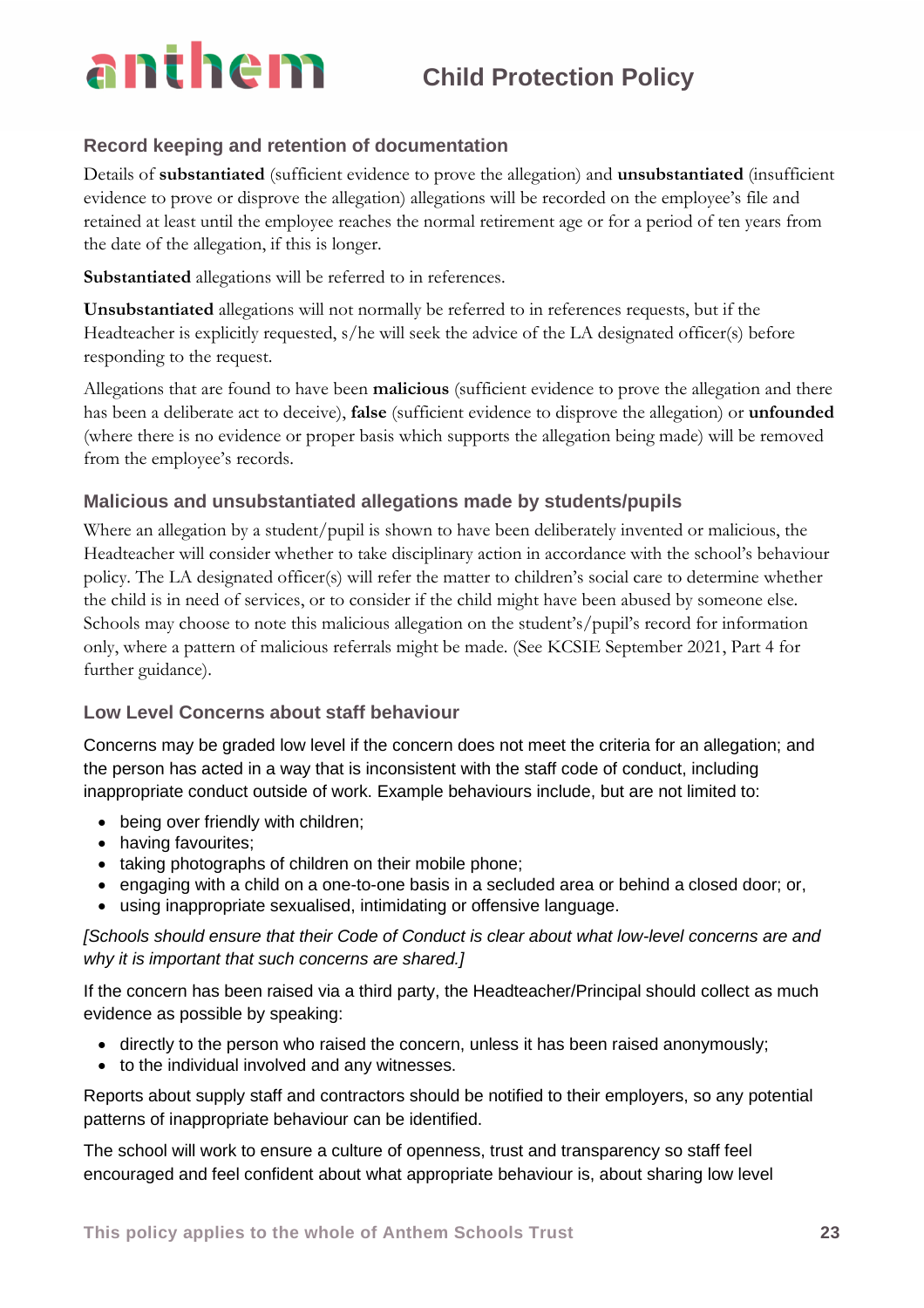concerns, addressing unprofessional behaviour and/or are able to self-refer, where, for example, they have found themselves in a situation which could be misinterpreted, might appear compromising to others, and/or on reflection they believe they have behaved in such a way that they consider falls below the expected professional standards

Low-level concerns should be reported to the Headteacher (or Education Director if about the Headteacher) and recorded in writing, (KCSIE 2021 paragraph 74) including:

- name\* of individual sharing their concerns
- details of the concern
- context in which the concern arose
- action taken

(\* if the individual wishes to remain anonymous then that should be respected as far as reasonably possible)

Records must be kept confidential, held securely and comply with the Data Protection Act 2018. School should decide how long they retain such information, but it is recommended that it is kept at least until the individual leaves their employment (see above)

Records should be reviewed so that potential patterns of concerning, problematic or inappropriate behaviour can be identified.

If a concerning pattern of behaviour is identified and now meets the criteria for an allegation, then the matter should be referred to the LADO.

If the records' review identifies that there are wider cultural issues within the school that enabled the behaviour to occur we will review/revise our policies or processes or deliver extra training to minimise the risk of it happening again.

### **Whistleblowing**

All staff are required to report to the Headteacher, or the Education Director in his/her absence, any concern or allegations about school practices or the behaviour of colleagues which are likely to put pupils at risk of abuse or other serious harm. There will be no retribution or disciplinary action taken against a member of staff for making such a report provided that it is done in good faith.

Concerns regarding the Headteacher should be made to the Education Director whose contact details are readily available to staff. Advice should be sought from the LADO, the Trust or the NSPCC Whistleblowing advice line who provide independent advice. Concerns regarding proprietors or Trustees should be referred to the LADO and the Education Director.

The NSPCC whistleblowing helpline is available for staff who do not feel able to raise concerns regarding child protection failures internally. Staff can call 0800 028 0285 – lines are available from 8:00 AM to 8:00 PM, Monday to Friday and email: help@nspcc.org.uk

More information about whistleblowing can be found within the Whistleblowing Policy or at <https://www.gov.uk/whistleblowing>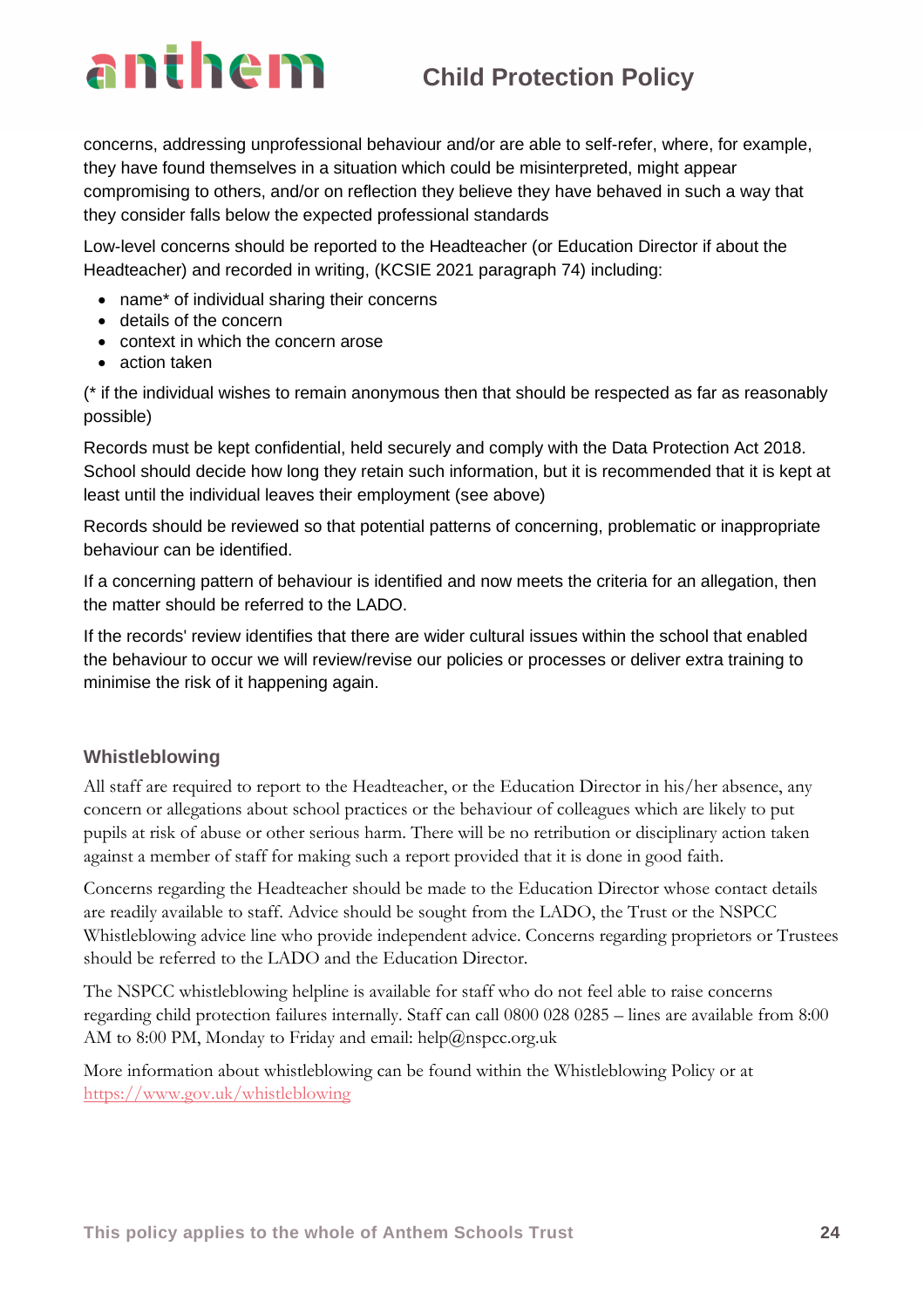### **Safer recruitment**

To ensure that children are protected whilst at this school, we will ensure that our staff and volunteers are carefully selected, screened, supervised and trained.

We accept that it is our responsibility to follow government guidance regarding safer recruitment.

We will ensure that the checks will be made in conjunction with the relevant agencies including the Teaching Regulation Agency (TRA), the Disclosure and Barring Service (DBS) and the Home Office.

The checks include:

- Identity, including name and current address
- Right to work in the UK
- Qualifications
- Police checks through the DBS
- Children's barred list
- Overseas checks
- References (in accordance with the Safer Recruitment Policy)
- Medical Fitness
- Prohibition from teaching
- Prohibition from Management (where applicable to the role)
- Relevant criminal records checks/ professional standing letter from professional regulating authority in the country in which the applicant has worked, for overseas applicants
- Childcare (Disqualification) Regulations 2009 (for staff member but not "disqualification by association)

These checks will be made in accordance with the Safer Recruitment Policy. They will be made in accordance with the role applied for.

For overseas checks post EU exit Jan 2021 see KCSiE Part 3 and https://www.gov.uk/guidance/recruit-teachers-from-overseas

All checks made will be recorded on the school's Single Central Record (also known as the Register) in line with the guidance. Any other checks (medical, references) are not necessarily required to be recorded but may be at the discretion of the organisation. All the checks however must be maintained in the staff personnel files and appropriately recorded as being so (e.g. on a staff personnel file checklist).

### **Full details of our safer recruitment procedures are set out in the school's Safer Recruitment Policy**.

### **E-Safety/Online Safety at home**

We recognise that technology is a significant component of many safeguarding and wellbeing issues and can provide the platform for harmful and inappropriate online material. We endeavour to do everything possible to address this including:

- Having robust processes in place to ensure the online safety of pupils, staff, volunteers and governors
- Protecting and educating the whole school community in its safe and responsible use of technology, including mobile and smart technology (which we refer to as 'mobile phones')
- Setting clear guidelines for the use of mobile phones for the whole school community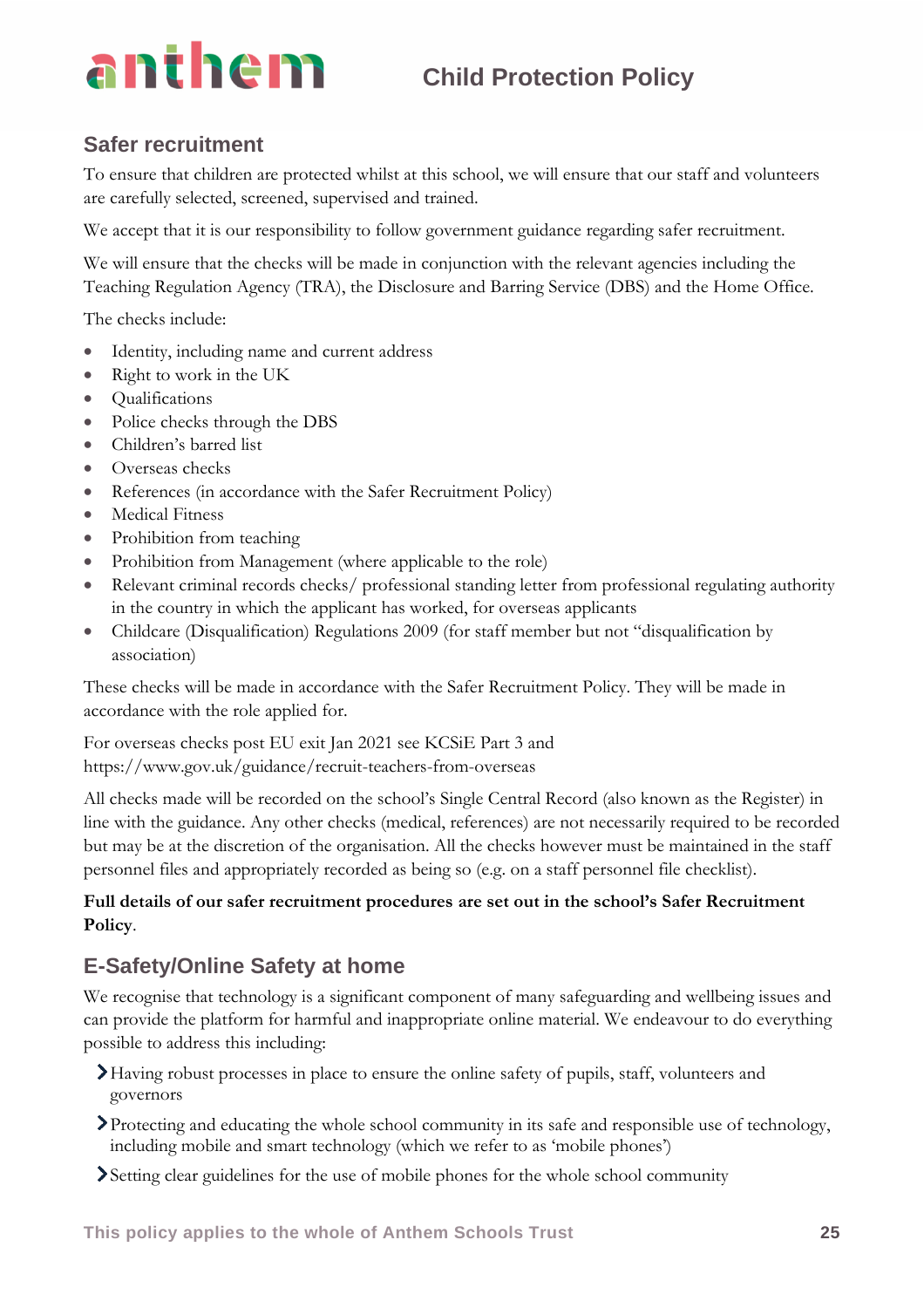

Establishing clear mechanisms to identify, intervene in and escalate any incidents or concerns, where appropriate

The areas of risk are categorised into four areas:

- Content: being exposed to illegal, inappropriate or harmful material
- Contact: being subjected to harmful online interaction with other users, and
- Conduct: personal online behaviour that increases the likelihood of, or causes, harm
- Commerce: risks such as online gambling, inappropriate advertising, phishing and/or financial scams

With a view to this, we will ensure that appropriate filters and monitoring systems are in place at school in order to reduce the risk when using the school's network. We are aware of many children having unlimited and unrestricted access to the Internet via various mobile phone networks. To minimise inappropriate use, as a school we do not allow children to have mobile phones at school.

(Further advice for appropriateness of filters, including for Prevent duty, can be found in KCSIE September 2021, paragraphs 123-135 and *UKSIC: appropriate filtering and monitoring)*.

We will also ensure that:-

pupils/students are taught about safeguarding, including online safety in school and when online at home ensuring they are aware of how to report anything deemed inappropriate

parents are educated about online safety through the school website, school communications and parents evenings ensuring they are aware of how to report anything deemed inappropriate

staff are trained annually on safe Internet use and online safeguarding issues (e.g. cyberbullying, online radicalisation)

<https://www.gov.uk/guidance/safeguarding-and-remote-education-during-coronavirus-covid-19>

Full details are set out in the Trust **E-Safety Policy** and in the government guidance document [Teaching online safety in school, June 2019.](https://assets.publishing.service.gov.uk/government/uploads/system/uploads/attachment_data/file/811796/Teaching_online_safety_in_school.pdf)

KCSiE September 2021: Annex D, Online Safety contains full guidance, support, information and resources to support school, DSL and leadership teams in this area.

### **Mobile phones and cameras**

Staff are allowed to bring their personal phones to school for their own use but will limit such use to non-contact time when pupils are not present. Staff members' personal phones will remain in their bags or cupboards during contact time with pupils.

Staff will not take pictures or recordings of pupils on their personal phones or cameras.

We will follow the General Data Protection Regulation and Data Protection Act 2018 when taking and storing photos and recordings for use in the school.

All staff and visitors and volunteers are informed during induction not to use mobile phones in school except in the designated area. Any photos /videos taken by staff of children are done so with parental consent and stored securely.

### **Record-keeping**

We will hold records in line with our Retaining Records Policy.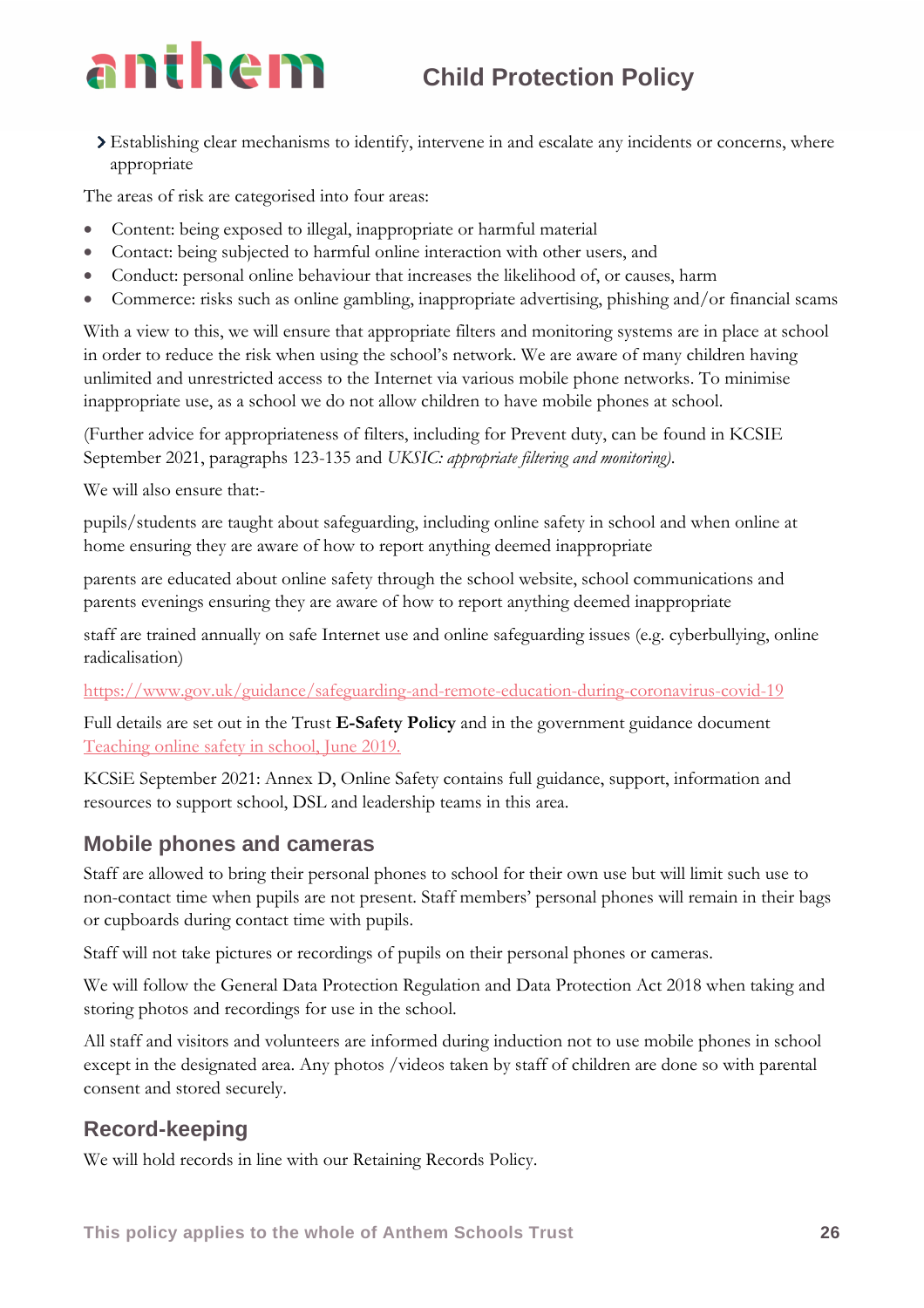All safeguarding concerns, discussions, decisions made and the reasons for those decisions, must be recorded in writing. If you are in any doubt about whether to record something, discuss it with the DSL.

Records will include:

- A clear and comprehensive summary of the concern
- Details of how the concern was followed up and resolved
- A note of any action taken, decisions reached and the outcome

Non-confidential records will be easily accessible and available. Confidential information and records will be held securely and only available to those who have a right or professional need to see them.

Safeguarding records relating to individual children will be retained for a reasonable period of time after they have left the school.

Safeguarding records which contain information about allegations of sexual abuse will be retained for the Independent Inquiry into Child Sexual Abuse (IICSA), for the term of the inquiry.

If a child for whom the school has, or has had, safeguarding concerns moves to another school, the DSL will ensure that their child protection file is forwarded promptly and securely, and separately from the main pupil file. In addition, if the concerns are significant or complex, and/or social services are involved, the DSL will speak to the DSL of the receiving school and provide information to enable them to have time to make any necessary preparations to ensure the safety of the child.

Concerns and referrals will be kept in a separate child protection file for each child

Our safeguarding records are securely stored electronically on the Child protection Online Management System (CPOMS) for the period that the child attends this school. Only the DSL, DDSL and Headteacher have full access to CPOMS thus ensuring confidentiality. Any sharing of information with other agencies is carried out through secure email.

### **Training**

### **All staff**

All staff members will undertake safeguarding and child protection training at induction, including on whistleblowing procedures and online safety, to ensure they understand the school's safeguarding systems and their responsibilities, and can identify signs of possible abuse or neglect. This training will be regularly updated and will be in line with advice from our local safeguarding partnership, national guidance/initiatives and will have regard to the Teachers' Standards. The mandatory training for staff is the child protection policy, the behaviour policy, the staff behaviour policy (code of conduct), the children missing education guidance and the role and identity of the DSL and the deputy DSLs. Staff are expected to have read these documents.

The DSL will plan the training cycle so that it covers all aspects of child protection and safeguarding according to the school's contextual needs and in line with the whole-Trust safeguarding approach and training content overview.

All staff will have training on the government's anti-radicalisation strategy, Prevent, to enable them to identify children at risk of being drawn into terrorism and to challenge extremist ideas.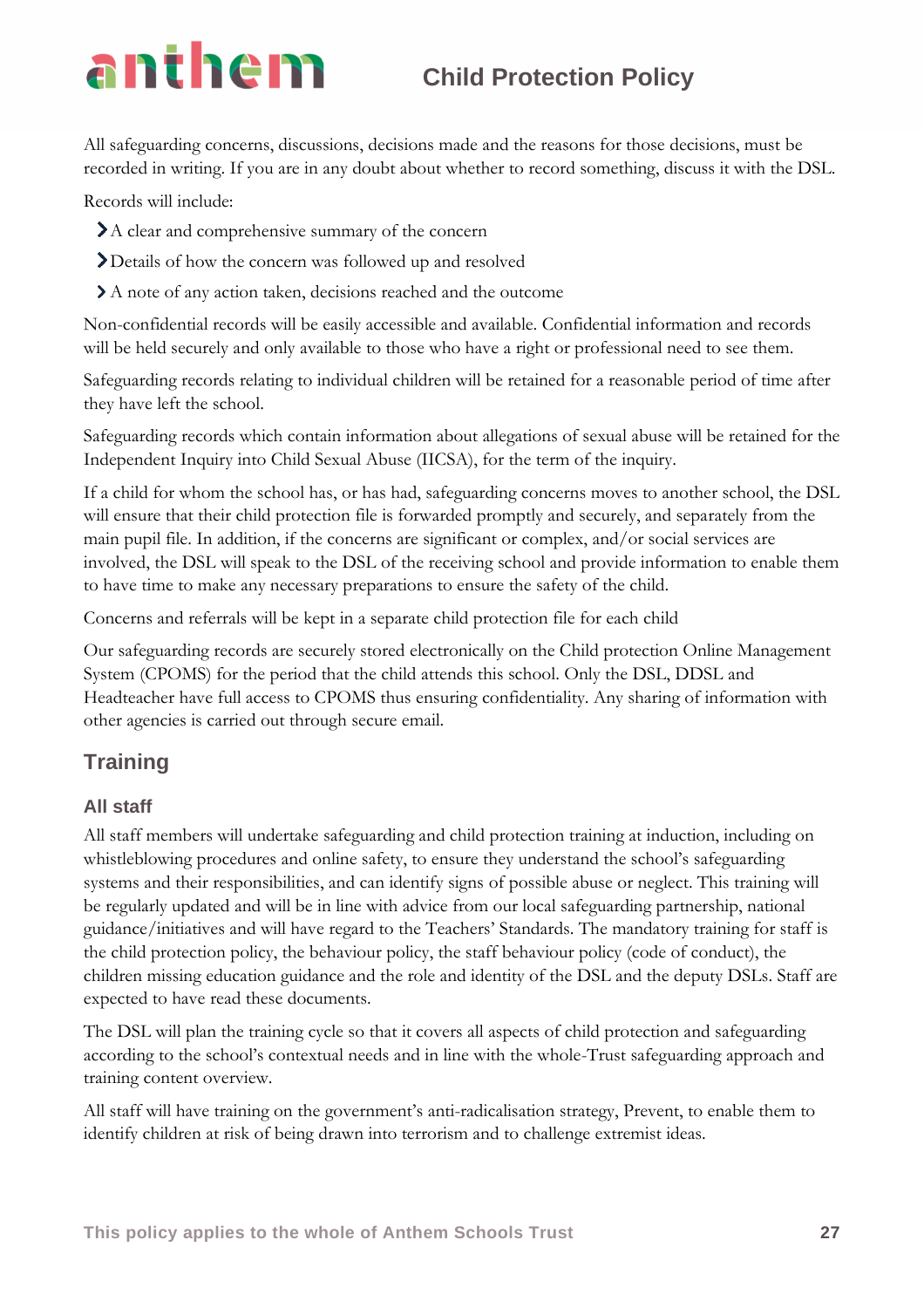Staff will also receive regular safeguarding and child protection updates (for example, through emails, e-bulletins, briefings and staff meetings) as required, but at least annually.

Volunteers, agency/supply staff and contractors working in school will receive appropriate training.

All staff of the Trust, including Trustees, members of the central team, Safeguarding Lead and Education Directors will undertake training relevant to their roles and responsibilities.

### **The DSL and Deputy DSLs**

The DSL and deputies will undertake child protection and safeguarding training at least every two years.

In addition, they will update their knowledge and skills at regular intervals and at least annually (for example, through e-bulletins, meeting other DSLs, or taking time to read and digest safeguarding developments).

They will also undertake Prevent awareness training.

### **Local Governing Body Members**

All Local Governors receive training about safeguarding, to make sure they have the knowledge and information needed to perform their functions and understand their responsibilities.

### **Staff who have contact with pupils and families**

All staff who have contact with children and families will have supervisions which will provide them with support, coaching and training, promote the interests of children and allow for confidential discussions of sensitive issues.

### **Prevention**

We recognise that the school plays a significant part in the prevention of harm to our children by providing children with good lines of communication with trusted adults, supportive friends and an ethos of protection.

### **The school will therefore:**

- Work to establish and maintain an ethos where children feel secure and are encouraged to talk and are always listened to.
- Include regular consultation with children, e.g. through safety questionnaires, participation in antibullying initiatives, participation in the UNICEF Rights Respecting Schools Award or other effective ways of teaching children about their rights (United Nations Convention on the Rights of the Child).
- Encourage self-esteem and self-assertiveness, through the curriculum as well as relationships, whilst not condoning aggression or bullying.
- Promoting a caring, safe and positive environment within the school.
- Liaising and working together with all other support services and those agencies involved in the safeguarding of children.
- Supporting families through Early Help initiatives.
- Provide explicit teaching on safeguarding, Equalities and British Values, which is mapped throughout the curriculum.
- Provide specific teaching on Relationships Education, Relationships and Sex Education and Health Education as outlined by the government requirements making this compulsory in September 2020.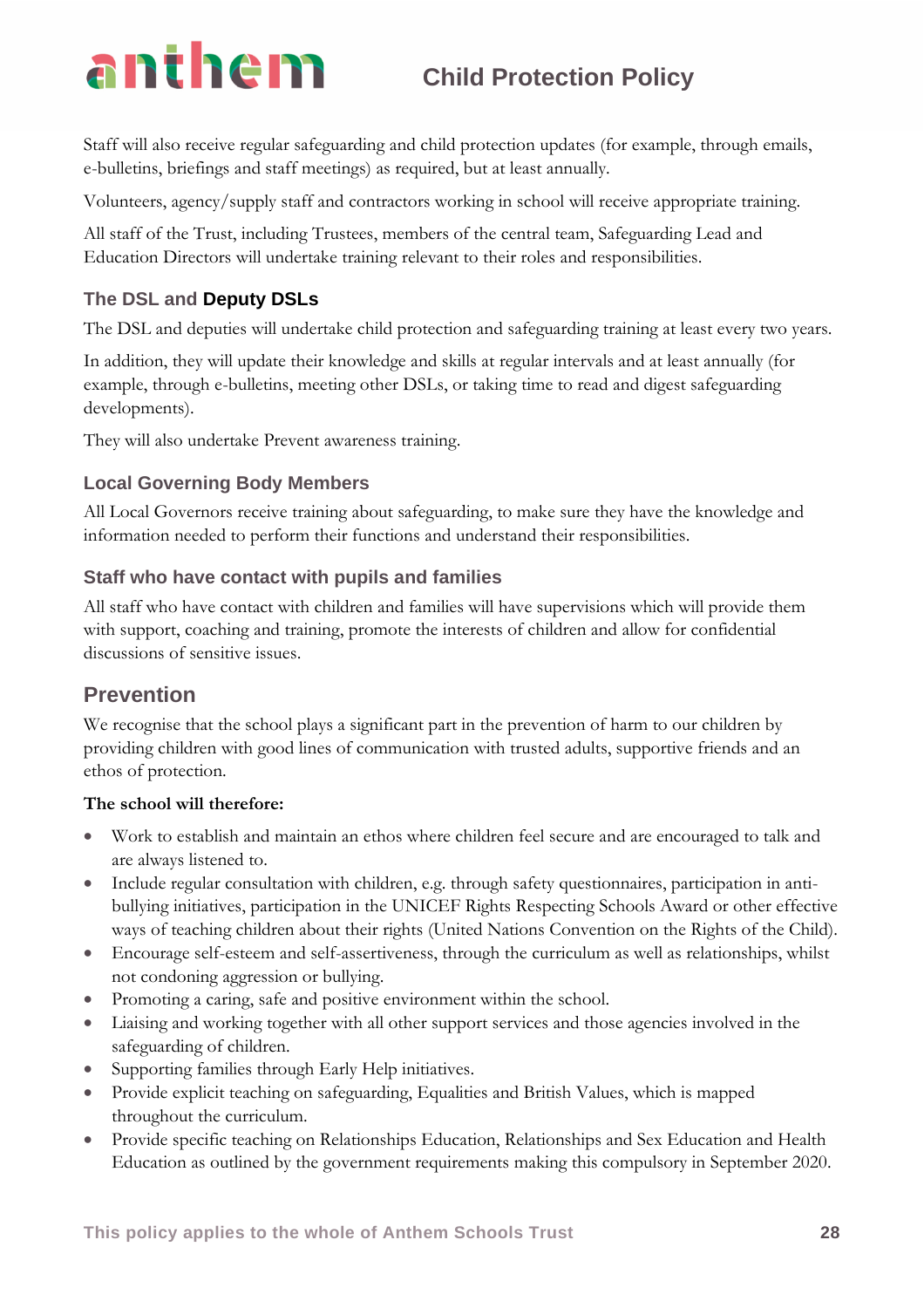

### [https://www.gov.uk/government/publications/relationships-education-relationships-and-sex](https://www.gov.uk/government/publications/relationships-education-relationships-and-sex-education-rse-and-health-education)[education-rse-and-health-education](https://www.gov.uk/government/publications/relationships-education-relationships-and-sex-education-rse-and-health-education)

(see Public Health England: Rise Above for resources and KCSiE September 2021 Paragraphs120-121)

### **As well as ensuring that we address child protection concerns, we will also ensure that children who attend the school are kept safe from harm whilst they are in our charge.**

To this end, this policy must be seen in light of the following school's policies and procedures.

- Anti-bullying Policy: the school will also ensure that bullying is identified and dealt with promptly. Sexualised behaviour, or bullying that is homophobic, trans gendered or gender prejudiced in nature, or where there appear to be links to domestic abuse in the family home will be addressed via local child protection procedures. Concerns about forced marriage and honour-based abuse will be addressed via local child protection procedures.
- Staff Safer Recruitment Policy.
- Staff Code of Conduct.
- Racist & Discriminatory Incidents.
- Confidentiality and Data Protection.
- Behaviour Policy (including rewards, sanctions and the use of exclusion) and the school rules.
- Health and Safety Policy.
- Physical intervention/ Restraints
- Allegations made against members of staff.
- Low-level Concerns Policy
- Tackling Extremism and Anti-Radicalisation (PREVENT) Policy.
- Young Carers.
- Missing Pupils Policy.
- Looked-After Children Policy
- Attendance and Punctuality Policy.
- Registration of Pupils Policy.
- E-Safety Policy.
- Curriculum Policy.

### **That any harm caused by other pupils can be minimised, we will pay particular attention to:**

• **Personal, Social and Health Education, Relationships Education and Relationships and Sex Education**: child protection issues will be addressed through the curriculum as appropriate. Further details can be found in **Relationships and Sex Education Policy.**

### **Alternative Provision**

Where a school places a pupil with an alternative provision provider, the school continues to be responsible for the safeguarding of that pupil and should be satisfied that the provider meets the needs of the pupil. (KCSIE 2021, paragraph 157-158)

Schools should obtain written confirmation from the alternative provider that appropriate safer recruitment checks have been carried out on individuals working at the establishment, i.e. those checks that the school would otherwise perform in respect of its own and agency staff.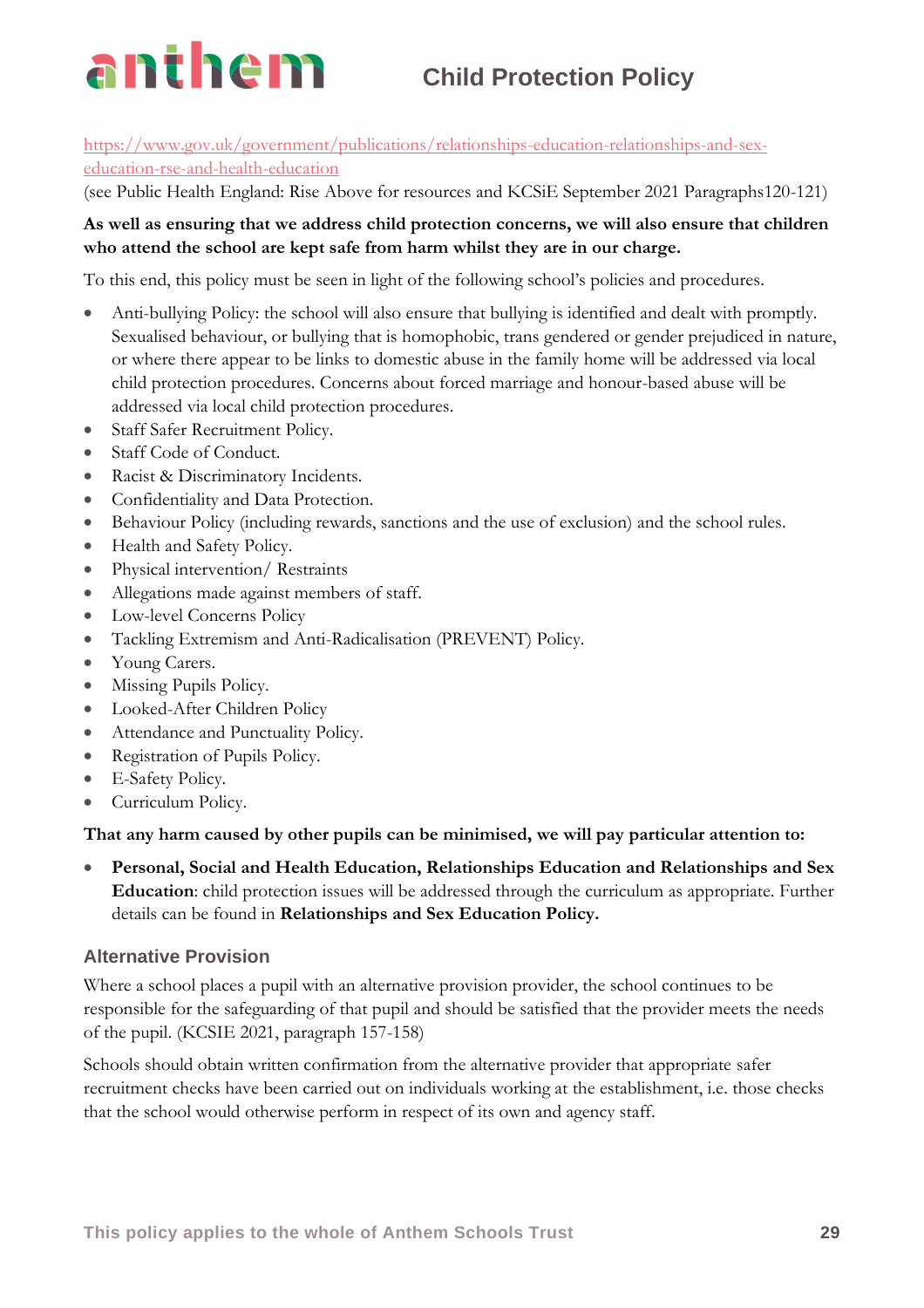### **Adults who supervise children on work experience**

Schools organising work experience placements should ensure that the placement provider has policies and procedures in place to protect children from harm.

Consideration must be given in particular to the nature of the supervision and the frequency of the activity being supervised, to determine what, if any, checks are necessary. These considerations would include whether the person providing the teaching/training/instruction/supervision to the child on work experience will be:

- unsupervised themselves; and
- providing the teaching/training/instruction frequently (more than three days in a 30-day period, or overnight).

If the person working with the child is unsupervised and the same person is in frequent contact with the child, the work is likely to be regulated activity. If so, the school will ask the employer providing the work experience to ensure that the person providing the instruction or training is not a barred person and receive confirmation in writing.

Schools are not able to request an enhanced DBS check with barred list information for staff supervising children aged 16 to 17 on work experience.

If the activity undertaken by the child on work experience takes place in a 'specified place', such as a school or college, and gives the opportunity for contact with children, this may itself be considered to be regulated activity. In these cases, and where the child is 16 years of age or over, the work experience provider should consider whether a DBS enhanced check should be requested for the child/young person in question. (DBS checks cannot be requested for children/young people under the age of 16.

### **Children staying with host families (homestay)**

Schools quite often make arrangements for their children to have learning experiences where, for short periods, the children may be provided with care and accommodation by a host family to whom they are not related i.e., as part of a foreign exchange visit or sports tour, often described as 'homestay' arrangements (see Annex E of KCSIE September 2021 for further details).

School should:

- Consider the suitability of the adults in the host families.
- Obtain a DBS enhanced certificate with barred list information for any adults in the host home. (Where these are volunteer hosts, the check can be obtained free of charge by the school).

NB Where there are 16-18-year-olds also living in the house, schools can obtain an enhanced DBS check for these but cannot request a Barred list check.

Where schools arrange overseas homestays for their own students, they should liaise with their partner schools abroad to establish a shared understanding of the arrangements in place before and during the visit. They should be satisfied that the arrangements are appropriate and sufficient to safeguard their pupils. The school retains the safeguarding responsibility for their students.

Where 'homestays' extend to 28 days or more for a child aged under 16 (under 18 if the child has disabilities) this may amount to 'private fostering' (Children's Act 1989) and must be treated accordingly.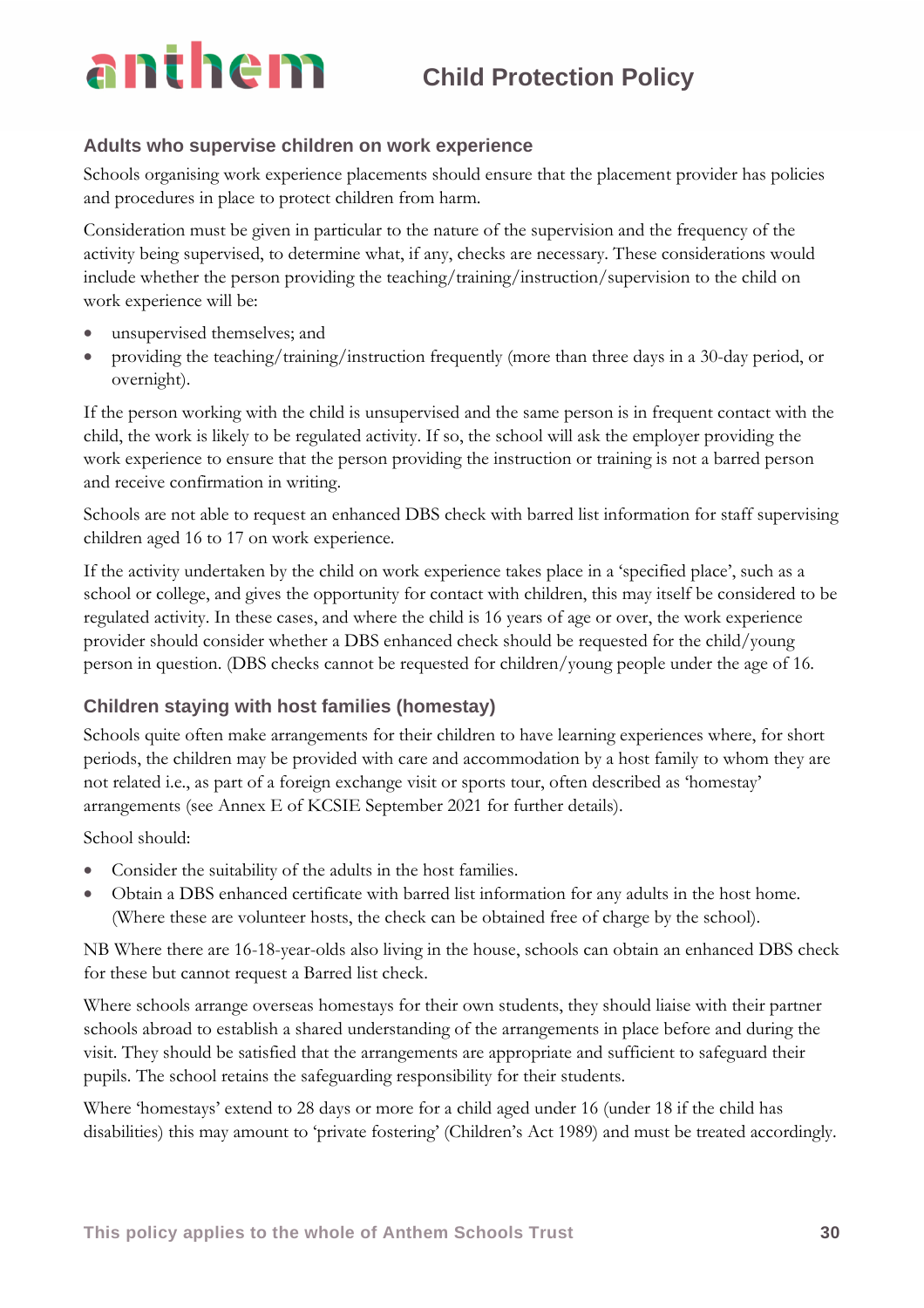### **Private fostering - LA notification when identified**

Private fostering occurs when a child under the age of 16 (under 18, if disabled) is provided with care and accommodation by a person who is not a parent, person with parental responsibility for them or a relative in their own home. A child is not privately fostered if the person caring for and accommodating them has done so for less than 28 days and does not intend to do so for longer. Such arrangements may come to the attention of school staff through the normal course of their interaction, and promotion of learning activities, with children.

School staff should notify the designated safeguarding lead when they become aware of private fostering arrangements.

The school must be clear who has parental responsibility.

The designated safeguarding lead will speak to the family of the child involved to check that they are aware of their legal duty to inform the LA at least six weeks prior to the arrangement starting (it is a criminal offence not to do so)

The school itself has a mandatory duty to inform the local authority of the private fostering arrangements, and thus allow the local authority to check that the arrangement is suitable and safe for the child.

Privately fostered children are a potentially vulnerable group who should be monitored by the LA especially if they have come from another country or could be affected by abuse, neglect, trafficking, CSE or modern day slavery

(A comprehensive guidance on the circumstances in which private fostering may arise can be found at DfE statutory guidance *Children Act 1989 Private fostering*).

### **NSPCC**

- The school will clearly advertise the NSPCC contact and Child Line details with a statement about their statutory powers to take action to safeguard children.
- The school will clearly advertise the NSPCC dedicated helpline for reporting concerns/ suspicions regarding Female Genital Mutilation (FGM) and Gangs.
- The school will clearly advertise the NSPCC Whistleblowing advice line which provides free advice for professionals who wish to raise concerns about how child or young adult protection issues are being handled in their own or other organisations.

### **School premises**

The school will take all practicable steps to ensure that school premises are as secure as circumstances permit, conducting regular risk assessments and maintaining a log of risk assessments, and other health and safety checks. All reportable incidents will be reported to the Trust promptly and health and safety processes followed.

Visitors and parents are not allowed into school buildings without a visitor's badge and will be accompanied by a member of staff whilst inside the building(s). Visitors wishing to enter a school building must sign in on arrival and sign out again on departure. Un-badged and unaccompanied visitors inside buildings will be challenged by a member of staff and escorted to the office to complete the signing-in procedures. Those visiting the school site to collect or drop off children or to watch matches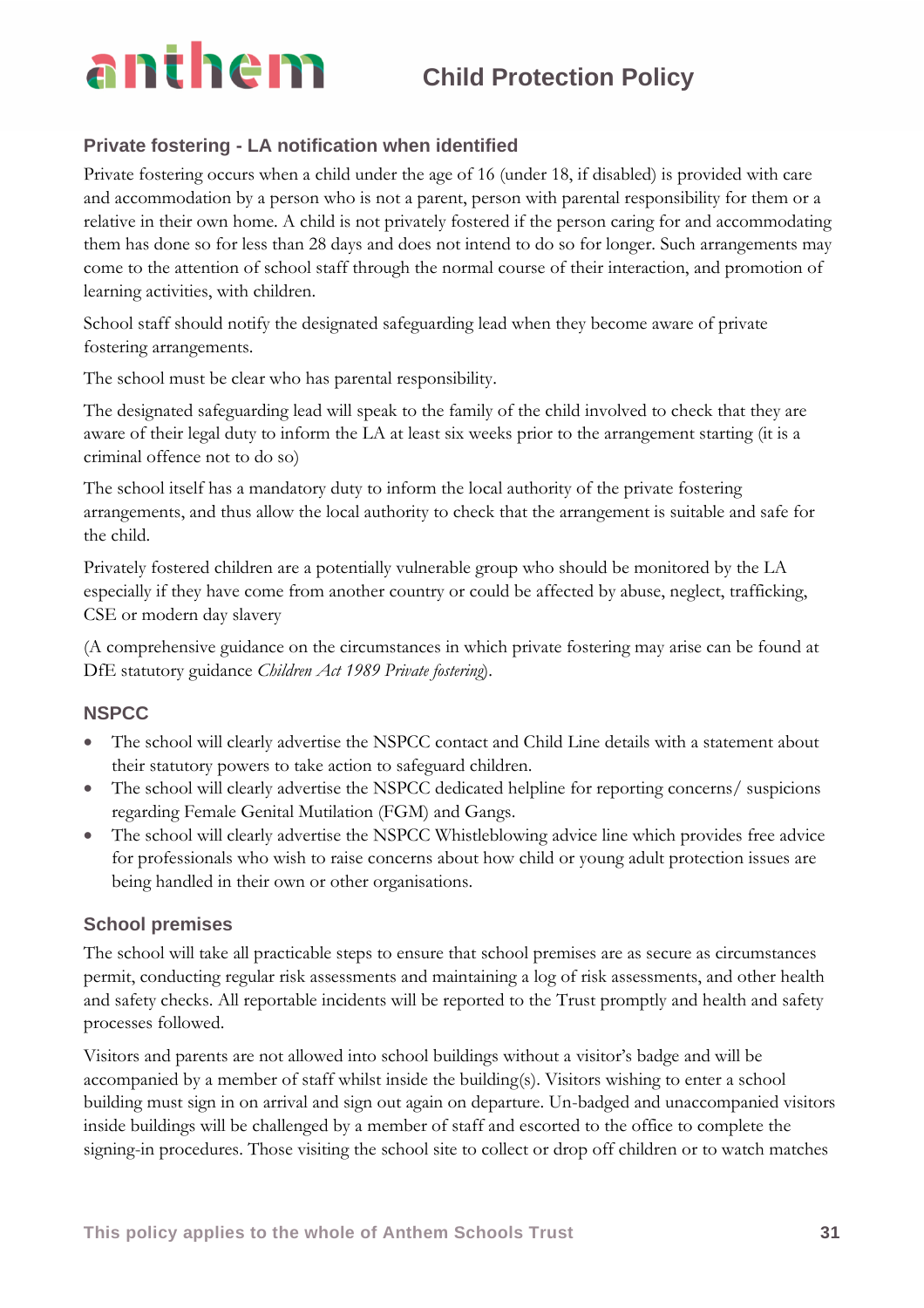or concerts are restricted to appropriate areas and will be directed as to which locations are available to them.

Schools will check the identity of all new agency staff on arrival (by requesting photo id) and ensure the person presenting themselves for work is the same person that the agency has provided vetting checks for.

### **Before and after school activities**

Where permission has been given for the use of school premises to bodies (such as sports clubs) to provide out-of-school-hours activities, Anthem Schools Trust expects that it will ensure that these bodies have appropriate Child Protection and Safeguarding policies and procedures (including appropriate police checks) and that there are arrangements in place to link with the school on such matters. Such considerations will be made explicit in any contract or service level agreement with these bodies.

### **Contracted services**

Where the school contracts its services to outside providers, Anthem Schools Trust expects that it will ensure that these providers have appropriate Child Protection and Safeguarding policies and procedures, and that there are arrangements in place to link with the school on such matters. Such considerations will be made explicit in any contract or service level agreement with the provider. (See also the Trust **Safer Recruitment Policy**).

### **Lettings**

As part of the school's letting procedures, all reasonable checks will be made to ensure hirers will not be using the school premises to promote any extremist views. The school will follow guidance set out in Tackling Extremism and Anti-Radicalisation (Prevent) and Lettings policies.

### **Monitoring and evaluation of safeguarding procedures**

Any serious child protection incidents at the school will be followed by a review of the safeguarding procedures within the school and a prompt report to the Education Director and the Trust. In addition, the DSL will monitor the operation of this policy and its procedures and will make a termly report to the Local Governing Body and termly reports to the Trust.

The Trust will undertake an annual review of this policy and how their duties under it have been discharged. They will ensure that any deficiencies or weaknesses with regard to child protection arrangements at any time are remedied or reported without delay.

Prior to any review of the policy, feedback will be sought from Education Directors, Safeguarding Lead, student school council, pupils, staff and parents on the effectiveness of the policy.

The Safeguarding Strategic Group, formed of the Safeguarding Lead, the Secondary DSLs and the CEO meet three times a year to review the progress of child protection and safeguarding against the action plan.

The Trust will undertake an annual safeguarding review to monitor policy into practice. The findings will be shared with the Trustees, the Education Directors, the Safeguarding Strategic Group and the schools.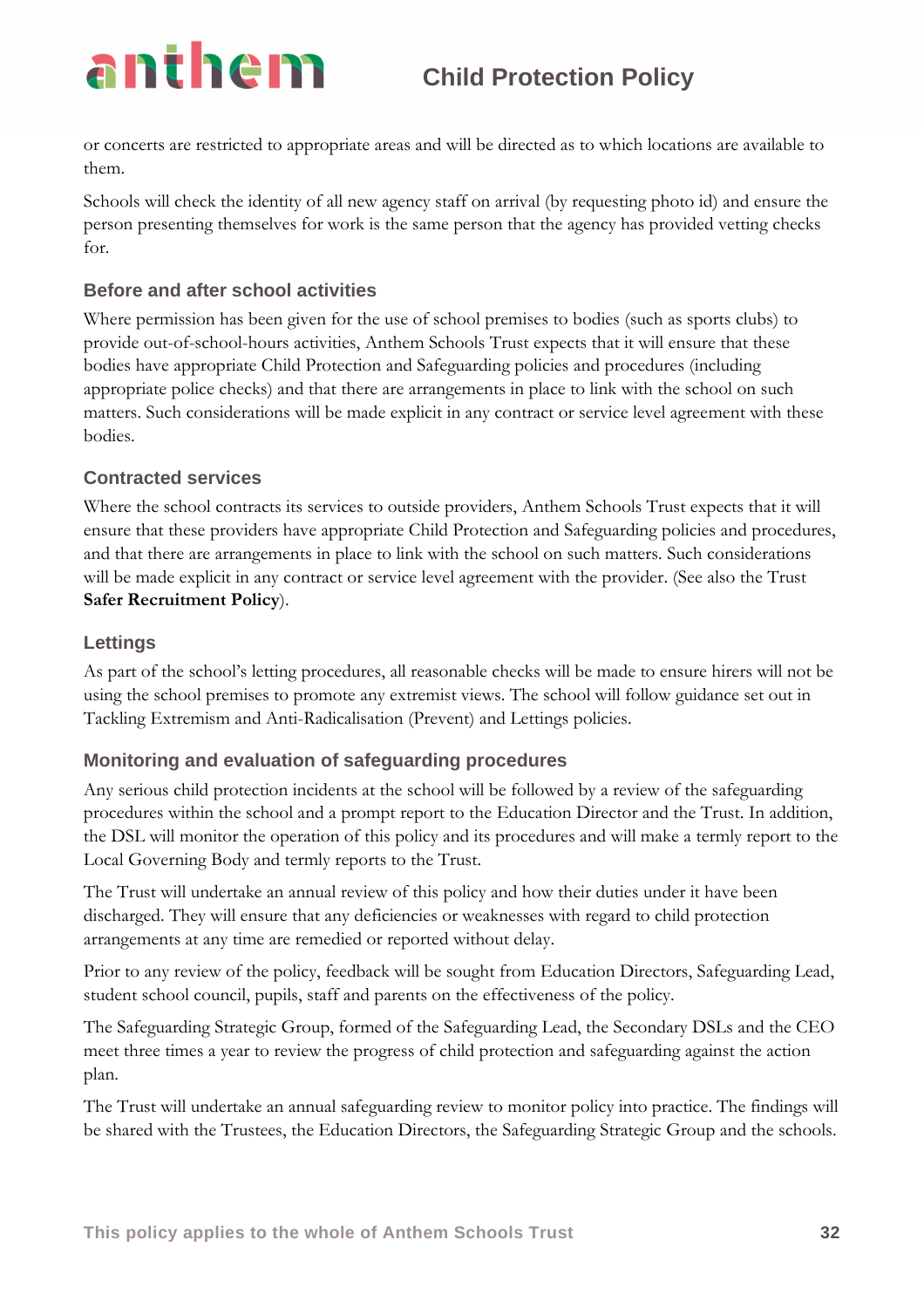The Trust will ensure, through the Safeguarding Lead, that all actions arising from the review are

addressed appropriately and in a timely manner.

Staff should receive training on how to identify vulnerable learners and understand that there may be additional safeguarding vulnerabilities for pupils with SEN and disabilities (SEND), and certain health conditions and how those barriers can be overcome. *Safeguarding disabled children, practice guidance 2009*.

### **Additional safeguarding information**

There are three appendices attached to this policy which supplement the information in this policy, they are:

- Appendix 1: Types of abuse and neglect
- Appendix 2: Specific contextual safeguarding issues
- Appendix 3: Documents used to report, record and refer

### **Links with other policies**

This policy links to the following policies and procedures:

- Anti-bullying (which includes Racist issues)
- Attendance
- Behaviour (which includes Positive handling)
- Concerns and Complaints
- Curriculum
- Exclusions
- First aid
- Health and safety
- Induction
- Low-Level Concerns Policy
- Managing Allegations against staff
- Managing Medicines Policy
- Online safety
- Privacy notices
- Risk Management
- Safer Recruitment
- Sex and relationship education
- Staff code of conduct
- Whistleblowing
- PSHE policy

### **Additional contact information**

### **NSPCC helplines**

Main contact: 0808 800 5000 [\(help@nspcc.org.uk\)](mailto:help@nspcc.org.uk)

ChildLine: 0800 1111

FGM direct line: 0800 028 3550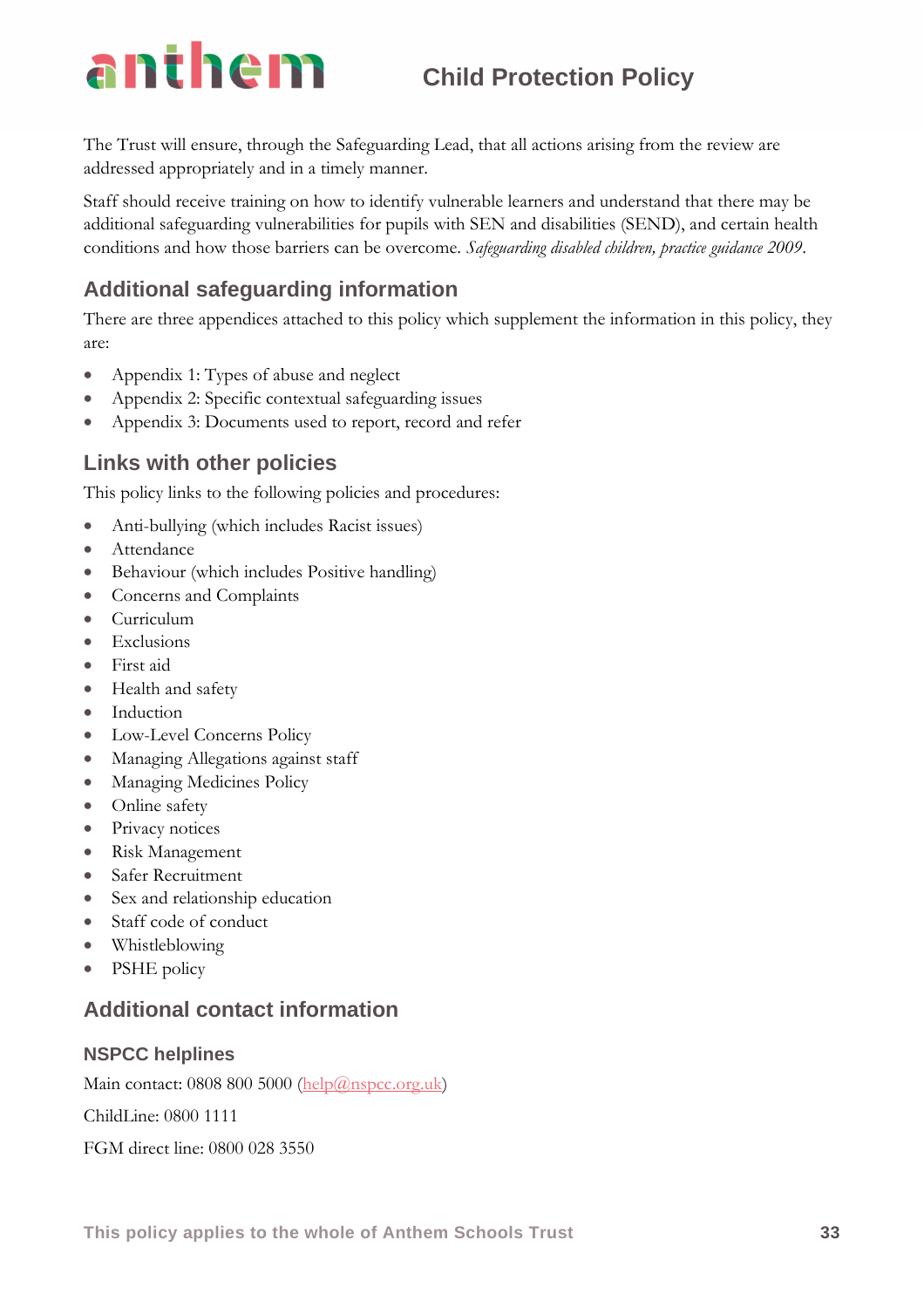

Gangs direct line: 0808 800 5000 Whistleblowing advice line: 0800 028 0285

### **Forced Marriage Unit**

020 70080151 [\(fmu@fco.gov.uk\)](mailto:fmu@fco.gov.uk)

### **Tackling Extremism and Radicalisation (Prevent)**

[counter.extremism@education.gsi.gov.uk](mailto:counter.extremism@education.gsi.gov.uk)

020 7340 7264

**This Policy was evaluated and approved by the Trustees of Anthem Schools Trust in September 2021.**

**Date reviewed:** September 2021

**Signed by:**

Andy Yarrow, Chief Executive, Anthem Schools Trust

**This policy will be reviewed annually**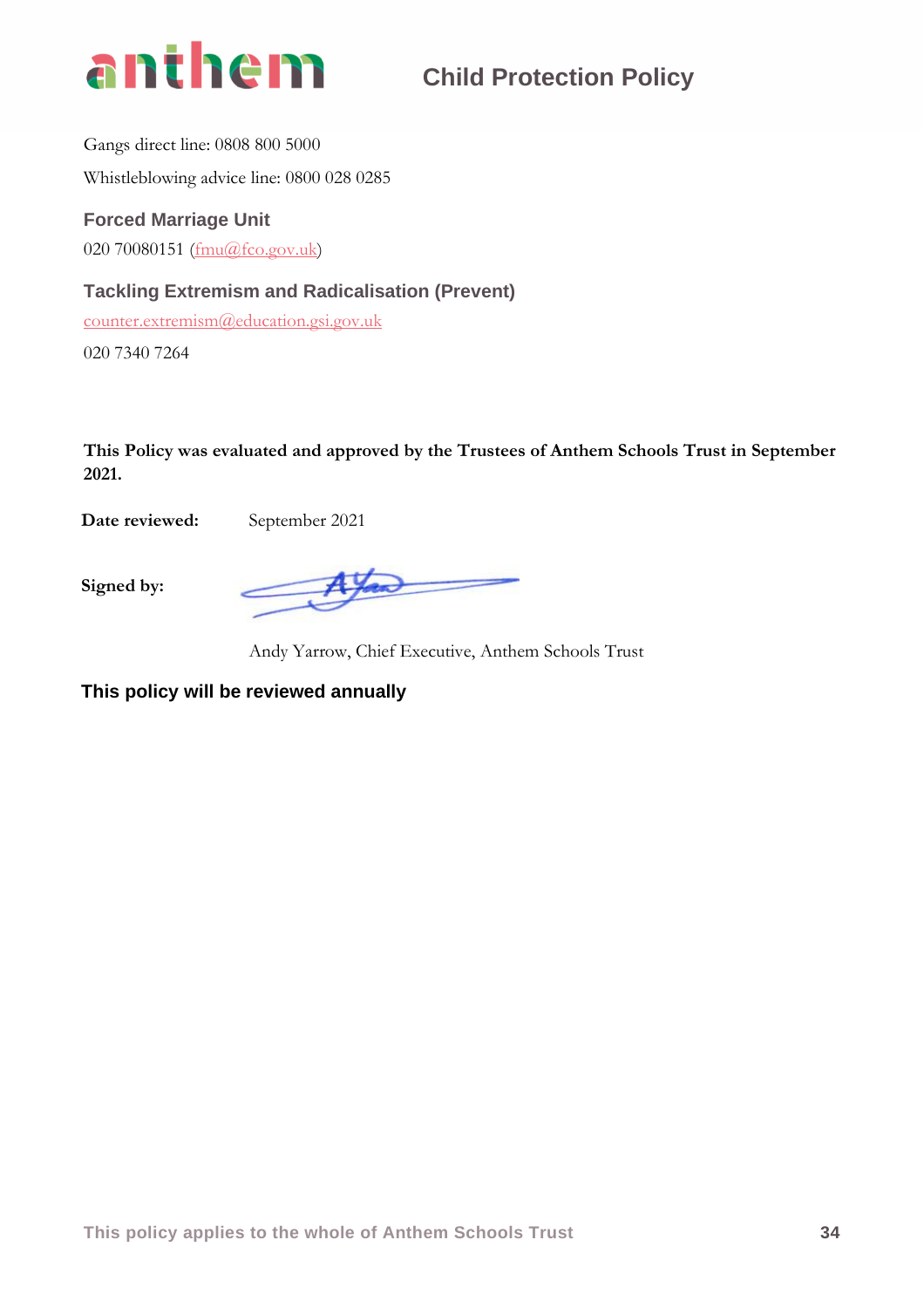These appendices are based on the Department for Education's statutory guidance, Keeping Children Safe in Education September 2021.

### **Appendix 1: Types of abuse and neglect (see KCSiE 2021 (Part 1)**

Abuse, including neglect, and safeguarding issues are rarely standalone events that can be covered by one definition or label. In most cases, multiple issues will overlap. Abuse is a form of maltreatment of a child. Somebody may abuse or neglect a child by inflicting harm, or by failing to act to prevent harm

**Physical abuse** may involve hitting, shaking, throwing, poisoning, burning or scalding, drowning, suffocating or otherwise causing physical harm to a child. Physical harm may also be caused when a parent or carer fabricates the symptoms of, or deliberately induces, illness in a child.

**Emotional abuse** is the persistent emotional maltreatment of a child such as to cause severe and adverse effects on the child's emotional development. Some level of emotional abuse is involved in all types of maltreatment of a child, although it may occur alone.

Emotional abuse may involve:

- Conveying to a child that they are worthless or unloved, inadequate, or valued only insofar as they meet the needs of another person
- Not giving the child opportunities to express their views, deliberately silencing them or 'making fun' of what they say or how they communicate.
- Age or developmentally inappropriate expectations being imposed on children. These may include interactions that are beyond a child's developmental capability, as well as overprotection and limitation of exploration and learning, or preventing the child participating in normal social interaction.
- Seeing or hearing the ill-treatment of another.
- Serious bullying (including cyberbullying.), causing children frequently to feel frightened or in danger,
- Exploitation or corruption of children including CSE/CCE
- Psychological abuse including radicalisation.
- Honour-based abuse used to control behaviour within families to protect perceived cultural or religious beliefs or honour, including forced marriage and FGM.

**Sexual abuse** involves forcing or enticing a child or young person to take part in sexual activities, not necessarily involving a high level of violence, whether or not the child is aware of what is happening. The activities may involve:

- Physical contact, including assault by penetration (for example rape or oral sex) or non-penetrative acts such as masturbation, kissing, rubbing and touching outside of clothing.
- Non-contact activities, such as involving children in looking at, or in the production of, sexual images, watching sexual activities, encouraging children to behave in sexually inappropriate ways, or grooming a child in preparation for abuse (including via the internet).
- Female genital mutilation (FGM) Appendix 2.
- Child Sexual Exploitation (CSE) Appendix 2.
- Forced marriages.

Sexual abuse is not solely perpetrated by adult males. Women can also commit acts of sexual abuse, as can other children.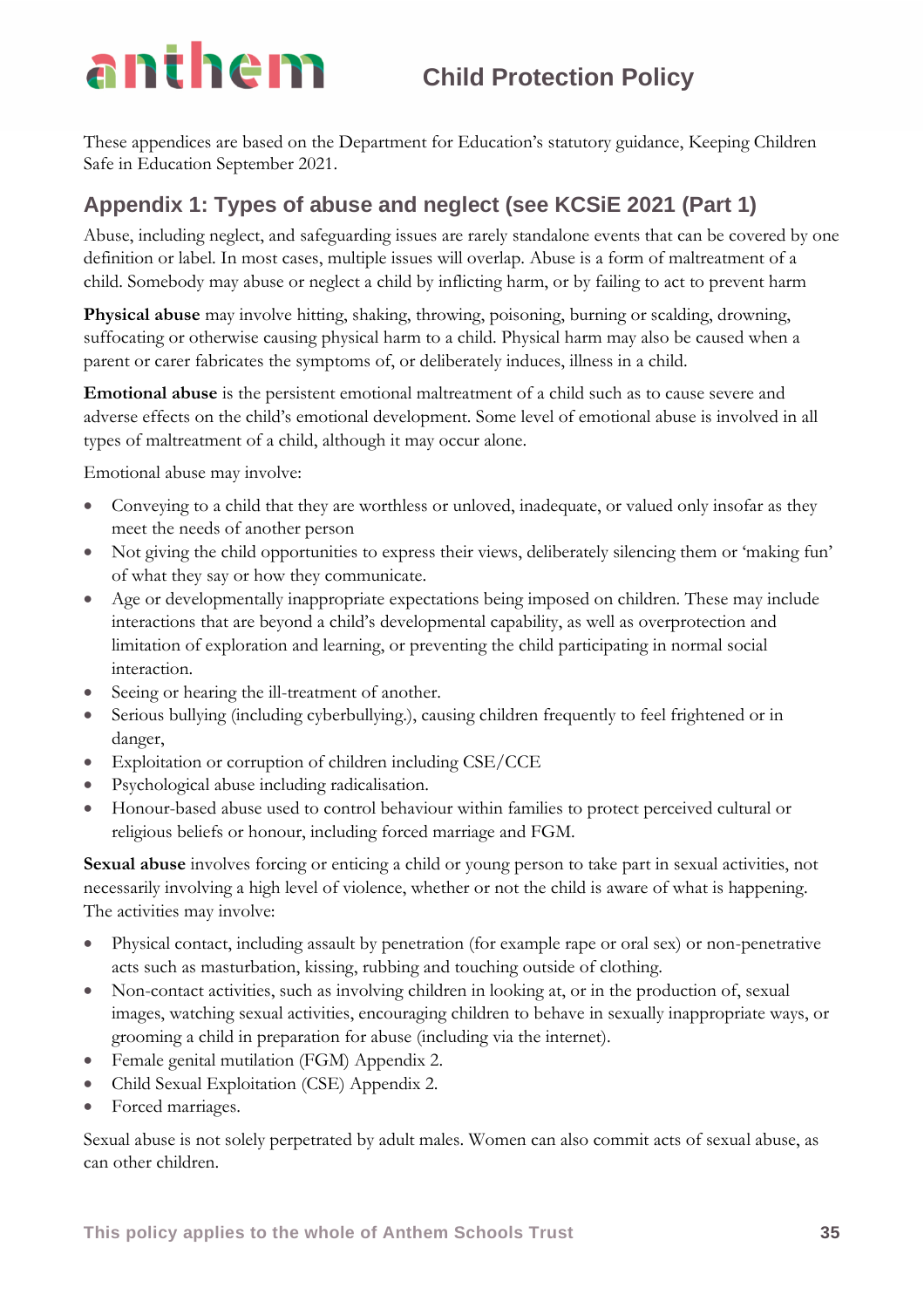**Neglect** is the persistent failure to meet a child's basic physical and/or psychological needs, likely to result in the serious impairment of the child's health or development. Neglect may occur during pregnancy as a result of maternal substance abuse.

Once a child is born, neglect may involve a parent or carer failing to:

- provide adequate food, clothing and shelter (including exclusion from home or abandonment)
- protect a child from physical and emotional harm or danger
- ensure adequate supervision (including the use of inadequate care-givers)
- ensure access to appropriate medical care or treatment.

It may also include neglect of, or unresponsiveness to, a child's basic emotional needs.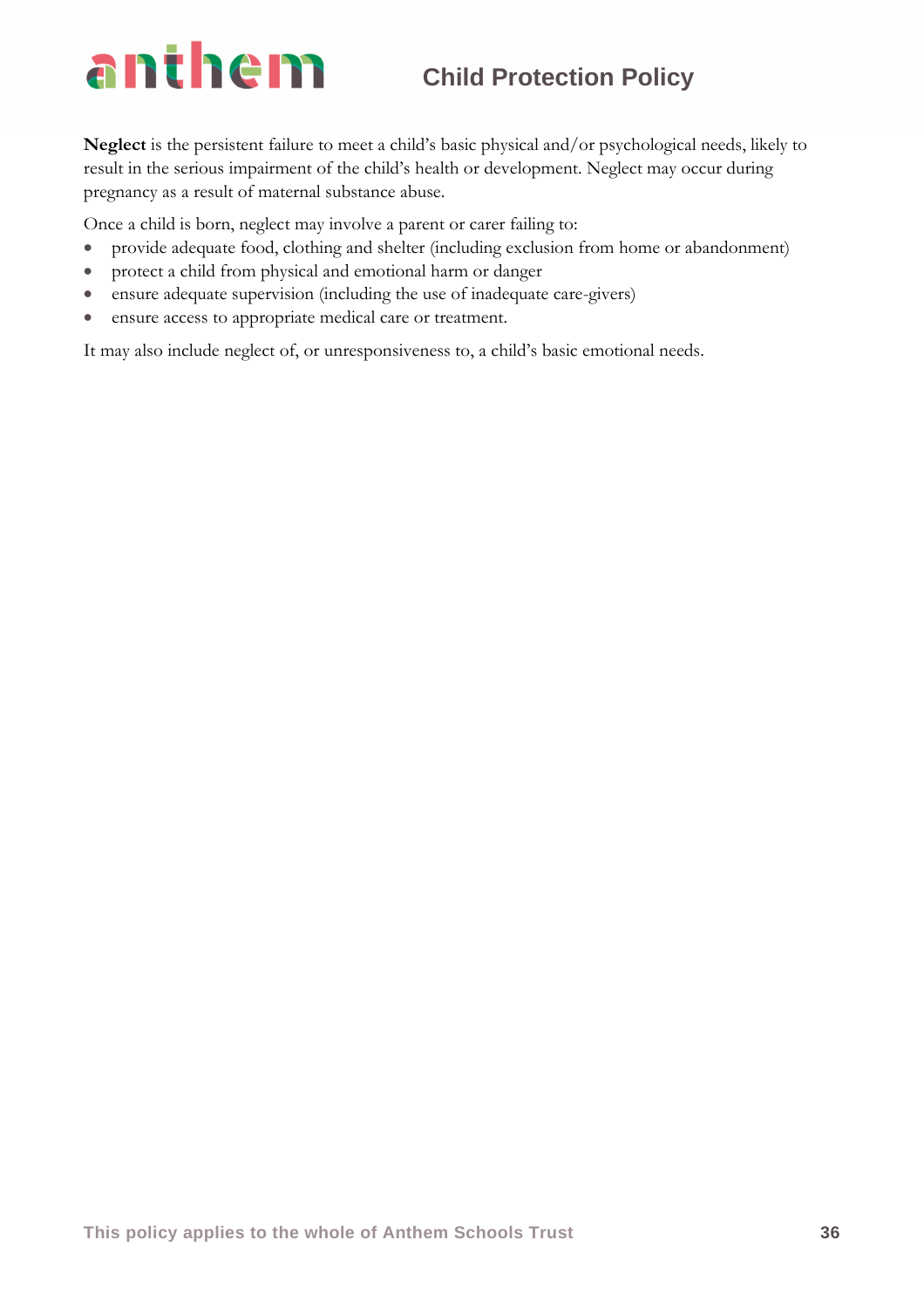### **Appendix 2: Specific contextual safeguarding issues**

### Gang Affiliation

As a school we are aware that gang affiliation is a contextual safeguarding issue for young people living in our locality and in London. The latest Brent Safety Strategy identified 13 named street gangs in Brent. Gang affiliated membership can also be linked to a family member which can put our pupils at risk of associated criminal and dangerous activities. As a school we are aware that children and young people involved with, or on the edges of, gangs might be victims of violence or they might be pressured into doing things like stealing or carrying drugs or weapons. They might be abused, exploited or put into dangerous situations. We are also aware that for lots of young people, being part of a gang makes them feel part of a family and gives them the sense of belonging that they may not have at home due to a number of reasons. We are also aware that there are lots of other reasons why young people feel the pressure to join gangs. They might be bored and looking for excitement or feel attracted to the status and power it can give them. They might join due to peer pressure, money or family issues and feel that joining a gang may make them feel more protected.

### Knife Crime

We are aware as a school that this is a contextual safeguarding issue for any young person living in our locality and in London. We are aware that knives can affect everyone and that this is not just an issue related to gang affiliation. As a school these issues are addressed with our young people so that they understand fully the consequences of these crimes. We will endeavour to ensure that our pupils understand that it is illegal to:

- carry a knife
- threaten someone with a knife
- commit a crime with the use of a weapon like a robbery
- commit a crime by pretending you have a real knife.

### Domestic Abuse

Domestic abuse is any incident of threatening behaviour, violence or abuse (psychological, physical, sexual, financial or emotional) between adults who are or have been intimate partners or family members, regardless of gender or sexuality. A child who is subjected to domestic abuse either through directly observing it or is exposed to its effects in affected emotionally and is under a lot of stress. Domestic abuse is emotional abuse.

### **Mental Health**

All staff should also be aware that mental health problems could, in some cases, be an indicator that a child has suffered or is at risk of suffering abuse, neglect or exploitation.

Only appropriately trained professionals should attempt to make a diagnosis of a mental health problem. School staff are not expected or trained to diagnose mental health conditions or issues but are well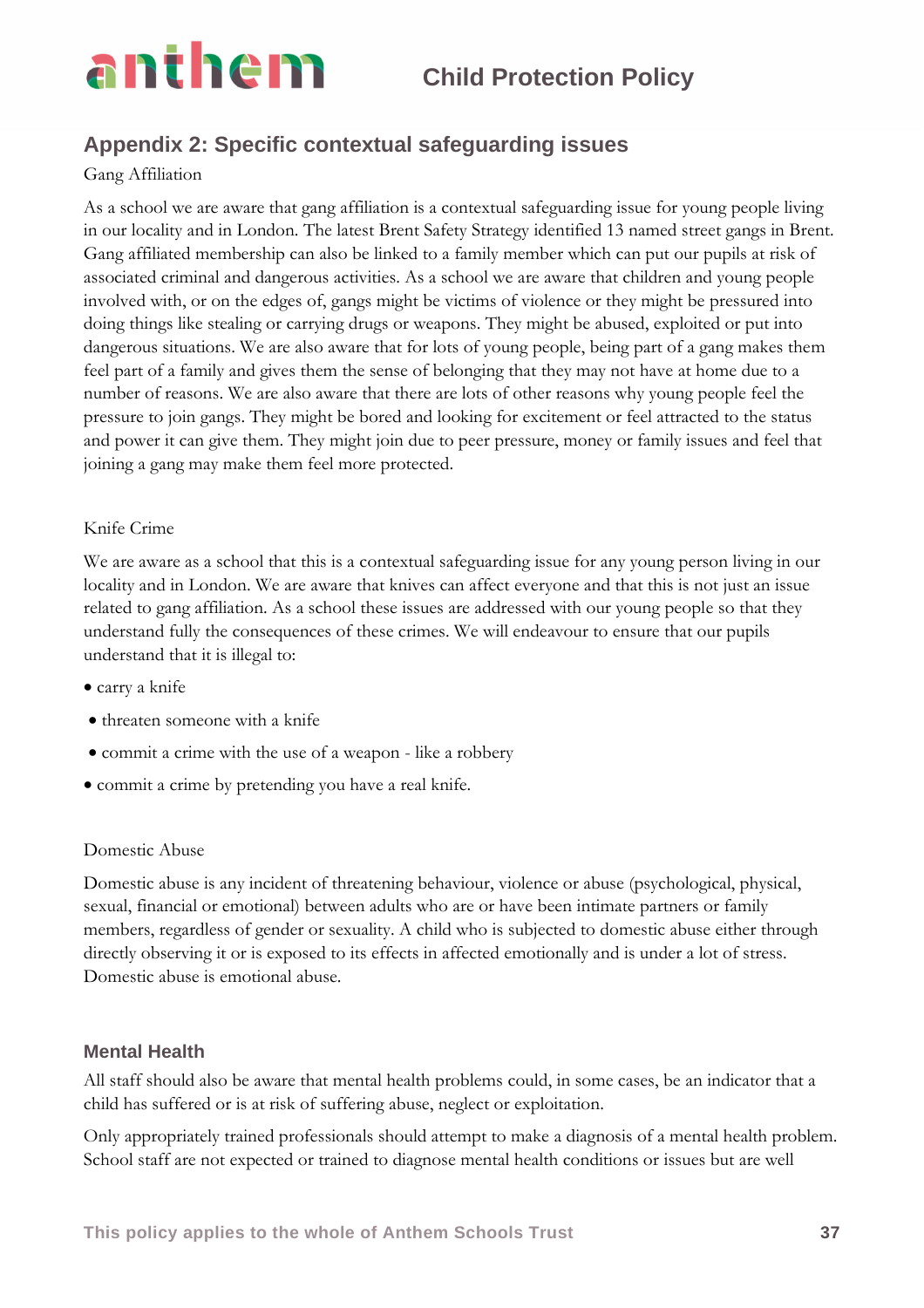placed to observe children day-to-day and may notice behaviours that may be of concern suggesting they may be experiencing a mental health problem or be at risk of developing one.

Where children have suffered abuse and neglect, or other potentially traumatic adverse childhood experiences, this can have a lasting impact throughout childhood, adolescence and into adulthood. It is key that staff are aware of how these children's experiences, can impact on their mental health, behaviour and education.

If staff have a mental health concern about a child that is also a safeguarding concern, immediate action should be taken, following this child protection policy and speaking to the designated safeguarding lead or a deputy.

<https://www.gov.uk/government/publications/mental-health-and-behaviour-in-schools--2>

### *see Rise Above qnd Link programme resources and training*

### **Children missing from education**

A child going missing from education is a potential indicator of abuse or neglect, and may also raise concerns about other safeguarding issues; such children are at risk of being victims of harm, sexual and criminal exploitation or radicalisation and to help prevent the risks of going missing in future.

There are many circumstances where a child may become missing from education, but some children are particularly at risk. These include children who:

- are at risk of harm or neglect
- come from Gypsy, Roma, or Traveller families
- come from the families of service personnel
- go missing or run away from home or care
- are supervised by the youth justice system
- cease to attend a school
- come from new migrant families.

In response to the guidance in Keeping Children Safe in Education (2021) the school has:

- 1. Staff who understand what to do when children do not attend regularly
- 2. Appropriate policies, procedures and responses for pupils with unauthorised absence and/or who go missing from education (especially on repeat occasions).
- 3. Staff who know the signs and triggers for travelling to conflict zones, FGM and forced marriage.
- 4. Procedures to inform the local authority when we plan to take pupils off-roll when they:
	- a. leave school to be home educated
	- b. move away from the school's location
	- c. remain medically unfit beyond compulsory school age
	- d. are in custody for four months or more (and will not return to school afterwards); or
	- e. are permanently excluded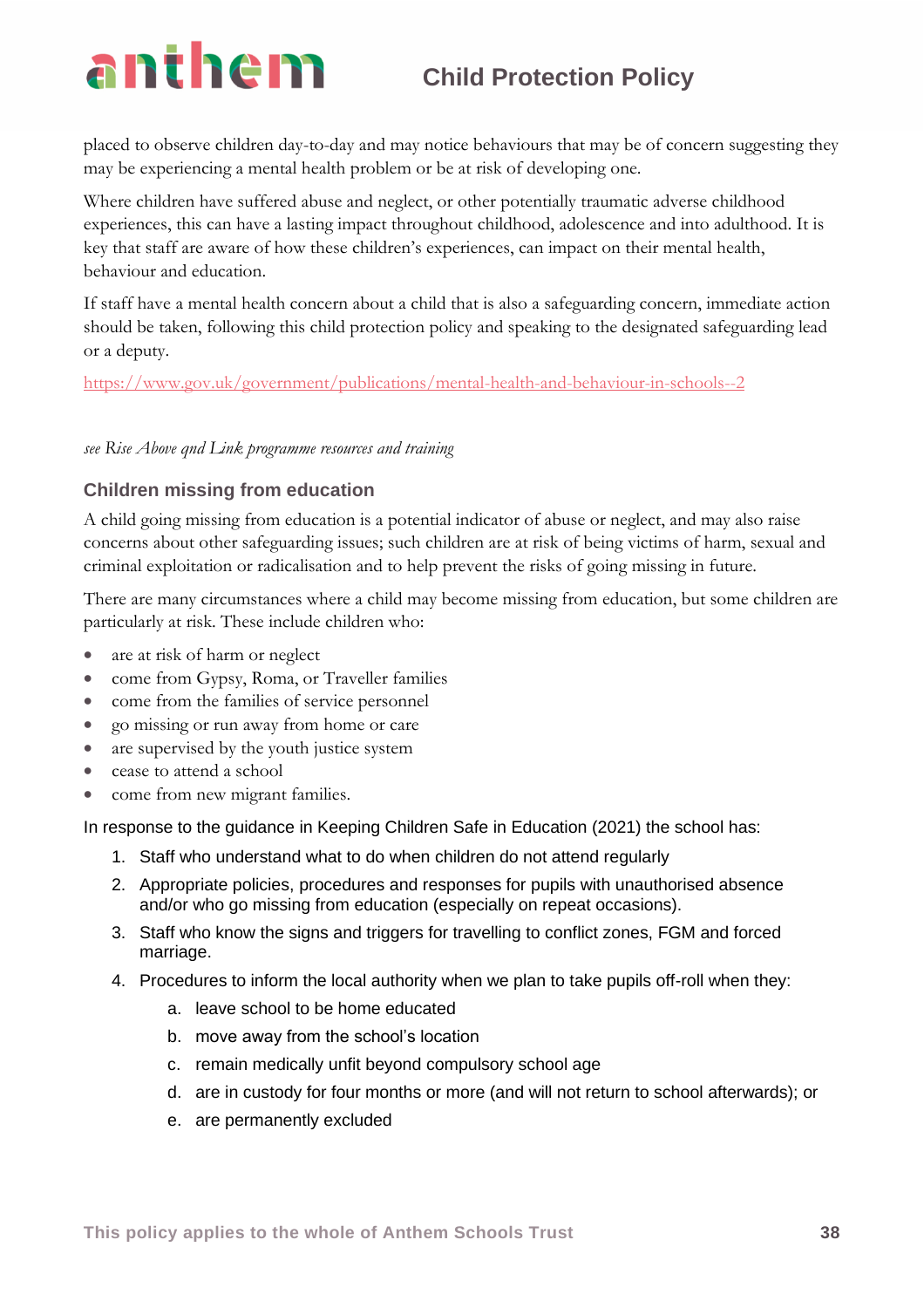We will ensure that pupils who are expected to attend the school, but fail to take up the place will be referred to the local authority.

### When a pupil leaves the school, we will record the name of the pupil's new school and their expected start date.

The school will follow up with parents/carers where pupils are not at school and thus need to ensure they have provided two up to date contact numbers The school will inform the local authority if a child leaves the school without a new school being named and adhering to requirements with respect to sharing information with the local authority, when applicable, when removing a child's name from the admission register at non-standard transition points.

If a staff member suspects that a child is suffering from harm or neglect, we will follow local child protection procedures, including with respect to making reasonable enquiries. We will make an immediate referral to the local authority children's social care team, and the police, if the child is in immediate danger or at risk of harm.

See attendance policy, DfE: *Children missing education: statutory guidance for local authorities*, Sept 2016

### **Child Sexual Exploitation (CSE) and Child Criminal Exploitation (CCE)**

Both CSE and CCE are forms of abuse and both occur where an individual or group takes advantage of an imbalance in power to coerce, manipulate or deceive a child (male or female) into sexual or criminal activity. Whilst age may be the most obvious, this power imbalance can also be due to a range of other factors including sexual identity, cognitive ability, learning difficulties, communication ability, physical strength, status, and access to economic or other resources. In some cases, the abuse will be in exchange for something the victim needs or wants and/or will be to the financial benefit or other advantage (such as increased status) of the perpetrator or females, and children or adults. The abuse can be a one-off occurrence or a series of incidents over time, and range from opportunistic to complex organised abuse. It can involve force and/or enticement-based methods of compliance and may, or may not, be accompanied by violence or threats of violence. Victims can be exploited even when activity appears consensual and it should be noted exploitation as well as being physical can be facilitated and/or take place online.

Staff should be aware of the indicators of and range of risk factors for CSE, CCE, Gang involvement and County Lines, as they may signal that children are at risk from, or are involved with serious violent crime.

### **Child sexual exploitation**

Child sexual exploitation (CSE) is a form of child sexual abuse. It occurs where an individual/group takes advantage of an imbalance of power to coerce, manipulate or deceive a child or young person under the age of 18 into sexual activity (a) in exchange for something the victim needs or wants, and/or (b) for the financial advantage or increased status of the perpetrator or facilitator. The victim may have been sexually exploited even if the sexual activity appears consensual. It does not always involve physical contact; it can occur through the use of technology. (*Child Sexual Exploitation* February 2017)

This can involve violent, humiliating and degrading sexual assaults, but does not always involve physical contact and can happen online. For example, young people may be persuaded or forced to share sexually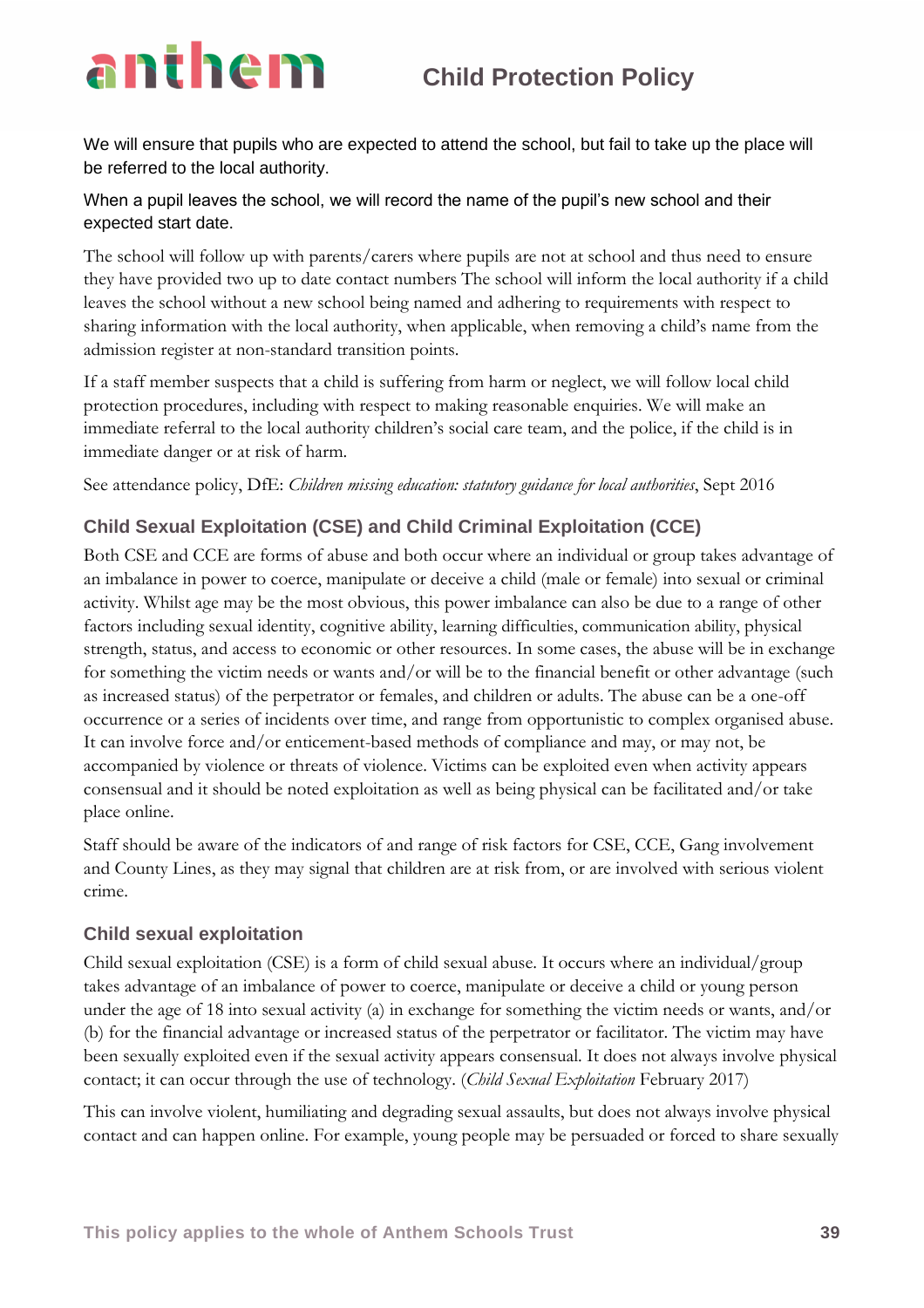explicit images of themselves, have sexual conversations by text, or take part in sexual activities using a webcam.

Children or young people who are being sexually exploited may not understand that they are being abused. They often trust their abuser and may be tricked into believing they are in a loving, consensual relationship.

If a member of staff suspects CSE, they will discuss this with the DSL. The DSL will trigger the local safeguarding procedures, including a referral to the local authority's children's social care team and the police, if appropriate.

Indicators of sexual exploitation can include a child:

- appearing with unexplained gifts or new possessions e.g. money, clothes, mobile phones etc.
- associating with other young people involved in exploitation
- relationships with controlling or significantly older individuals or groups, (having older boyfriends or girlfriends)
- isolation from peers/social networks
- excessive receipt of texts/phone calls (unknown adults or peers)
- concerning use of internet or other social media
- suffering from sexually transmitted infections or becoming pregnant
- displaying inappropriate sexualised behaviour
- evidence or suspicions of physical or sexual assault
- suffering from changes in emotional wellbeing, including self-harm
- increasing secretiveness around behaviours
- misusing drugs and/or alcohol
- going missing for periods of time, or regularly coming home late
- regularly missing school or education, or not taking part in education.

### **Potential vulnerabilities**

Although the following vulnerabilities increase the risk of child sexual exploitation, it must be remembered that not all children with these indicators will be exploited. Child sexual exploitation can occur without any of these issues.

- Having a prior experience of neglect, physical and/or sexual abuse
- Lack of a safe/stable home environment, now or in the past (or parental substance misuse, mental health issues or criminality, for example)
- Recent bereavement or loss
- Social isolation or social difficulties
- Absence of a safe environment to explore sexuality
- Economic vulnerability
- Homelessness or insecure accommodation status
- Connections with other children and young people who are being sexually exploited
- Family members or other connections involved in adult sex work
- Having a physical or learning disability
- Being in care (particularly those in residential care and those with interrupted care histories)
- Sexual identity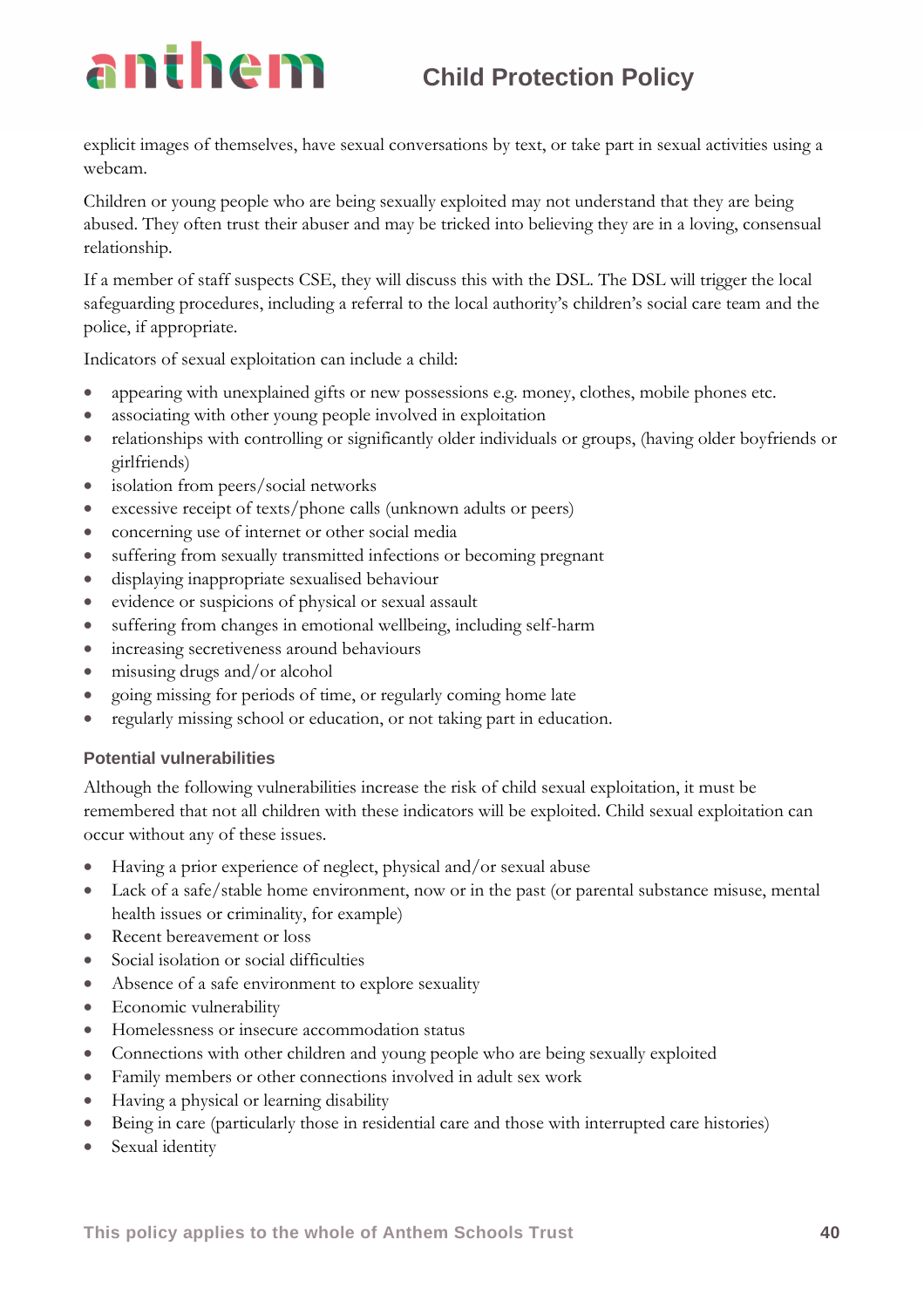More information can be found in: [Child sexual exploitation: Definition and a guide for practitioners](https://www.gov.uk/government/publications/child-sexual-exploitation-definition-and-guide-for-practitioners)  [\(DfE 2017\)](https://www.gov.uk/government/publications/child-sexual-exploitation-definition-and-guide-for-practitioners)

### **Child criminal exploitation**

Child criminal exploitation (CCE) is where an individual or group takes advantage of an imbalance of power to coerce, control, manipulate or deceive a child into any criminal activity (a) in exchange for something the victim needs or wants, and/or (b) for the financial or other advantage of the perpetrator or facilitator and/or (c) through violence or the threat of violence.

The victim may have been criminally exploited even if the activity appears consensual. CCE does not always involve physical contact; it can also occur through the use of technology.

Indicators of criminal exploitation can include a child:

- appearing with unexplained gifts or new possessions
- associating with other young people involved in exploitation
- suffering from changes in emotional wellbeing
- misusing drugs and alcohol
- missing for periods of time or regularly come home late; and
- regularly missing school or education or who do not take part in education.

If a member of staff suspects CCE, they will discuss this with the DSL. The DSL will trigger the local safeguarding procedures, including a referral to the local authority's children's social care team and the police, if appropriate. (see KCSIE Sept 2021 Annex B

### **County Lines**

County lines is a term used to describe gangs and organised criminal networks involved in exporting illegal drugs (primarily crack cocaine and heroin) into one or more importing areas (within the UK), using dedicated mobile phone lines or other form of 'deal line'.

Exploitation is an integral part of the county lines offending model with children and vulnerable adults exploited to move (and store) drugs and money. Offenders will often use coercion, intimidation, violence (including sexual violence) and weapons to ensure compliance of victims. Children are often recruited to move drugs and money between locations and are known to be exposed to techniques such as 'plugging', where drugs are concealed internally to avoid detection

Children can easily become trapped by this type of exploitation as county lines gangs create drug debts and can threaten serious violence and kidnap towards victims (and their families) if they attempt to leave the county lines network.

Indicators of criminal exploitation can include a child missing from education or home for periods of time.

If a member of staff suspects involvement in county lines, they will discuss this with the DSL. The DSL will trigger the local safeguarding procedures, including a referral to the local authority's children's social care team, the police and relevant support agencies, if appropriate. (see KCSIE Sept 2021 Annex B)

### **Domestic abuse**

Definition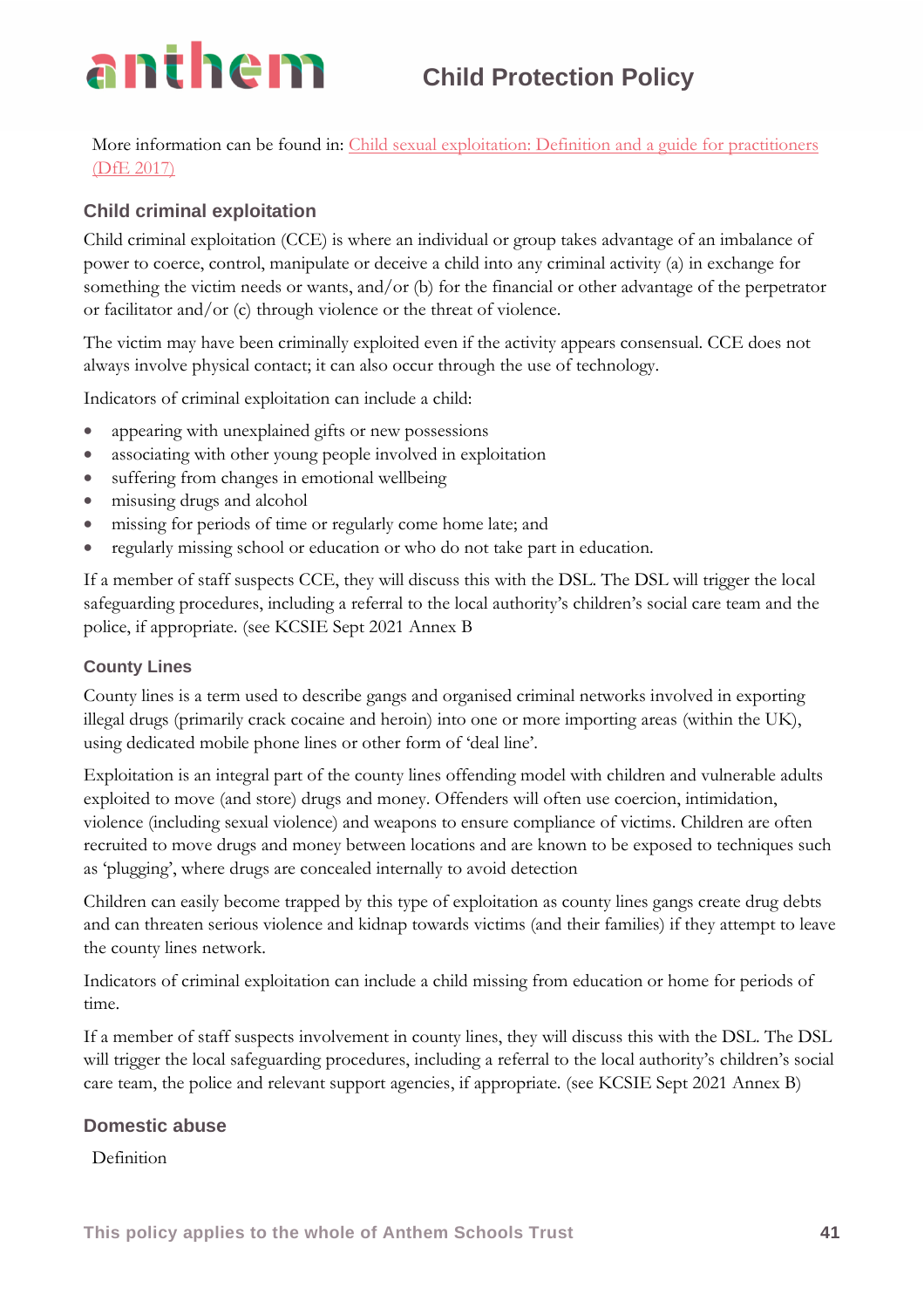The Domestic Abuse Act April 2021 (Part 1) defines domestic abuse as any of the following behaviours, either as a pattern of behaviour, or as a single incident, between two people over the age of 16, who are 'personally connected' to each other:

(a) physical or sexual abuse;

(b) violent or threatening behaviour;

(c) controlling or coercive behaviour;

(d) economic abuse (adverse effect of the victim to acquire, use or maintain money or other property; or obtain goods or services); and

(e) psychological, emotional or other abuse.

People are 'personally connected' when they are, or have been married to each other or civil partners; or have agreed to marry or become civil partners. If the two people have been in an intimate relationship with each other, have shared parental responsibility for the same child, or they are relatives.

The definition of Domestic Abuse applies to children if they see or hear, or experience the effects of, the abuse; and they are related to the abusive person.

(The definition can be found here: [https://www.legislation.gov.uk/ukpga/2021/17/part/1/enacted\)](https://www.legislation.gov.uk/ukpga/2021/17/part/1/enacted)

Types of domestic abuse include intimate partner violence, abuse by family members, teenage relationship abuse and child/adolescent to parent violence and abuse. Anyone can be a victim of domestic abuse, regardless of sexual identity, age, ethnicity, socio-economic status, sexuality or background and domestic abuse can take place inside or outside of the home.

All children can witness and be adversely affected by domestic abuse in the context of their home life where domestic abuse occurs between family members. Exposure to domestic abuse and/or violence can have a serious, long lasting emotional and psychological impact on children. In some cases, a child may blame themselves for the abuse or may have had to leave the family home as a result.

### **Operation Encompass**

.

Operation Encompass operates in the majority of police forces across England. It helps police and schools work together to provide emotional and practical help to children. The system ensures that when police are called to an incident of domestic abuse, where there are children in the household who have experienced the domestic incident, the police will inform the key adult (usually the designated safeguarding lead) in school before the child or children arrive at school the following day. This ensures that the school has up to date relevant information about the child's circumstances and can enable support to be given to the child according to their needs. Police forces not signed up to operation encompass will have their own arrangements in place.

### **National Domestic Abuse Helpline**

The National Domestic Abuse Helpline can be called free of charge and in confidence, 24 hours a day on 0808 2000 247. Its website provides guidance and support for potential victims, as well as those who are worried about friends and loved ones. It also has a form through which a safe time from the team for a call can be booked.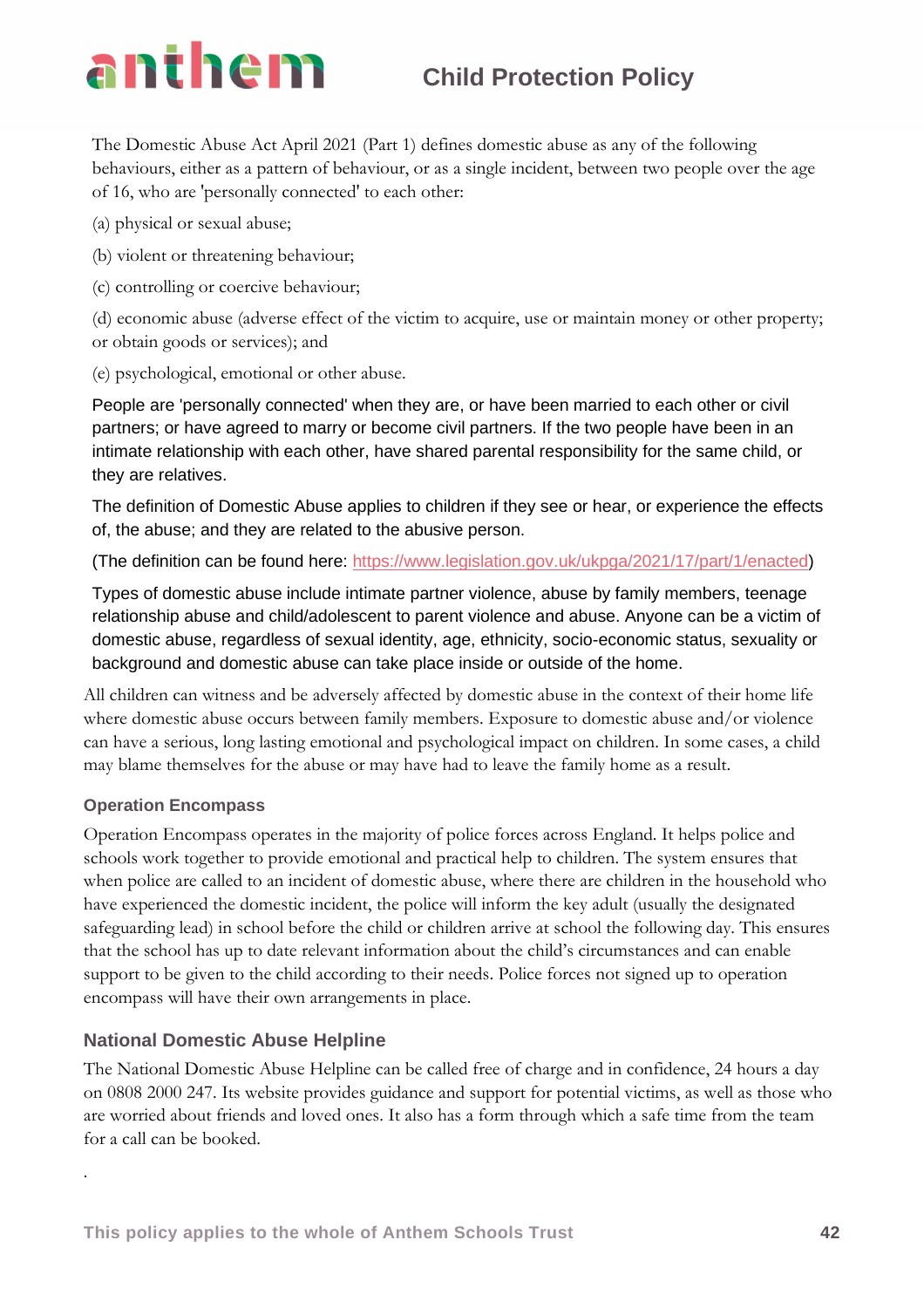Additional advice on identifying children who are affected by domestic abuse and how they can be helped is available at:

NSPCC- [UK domestic-abuse Signs Symptoms Effects](https://www.nspcc.org.uk/what-is-child-abuse/types-of-abuse/domestic-abuse/)

[Refuge what is domestic violence/effects of domestic violence on children](http://www.refuge.org.uk/get-help-now/support-for-women/what-about-my-children/)

[SafeLives: young people and domestic abuse](https://safelives.org.uk/knowledge-hub/spotlights/spotlight-3-young-people-and-domestic-abuse)

### **FGM**

FGM, as defined on P12 above, typically takes place between birth and around 15 years old; although it is believed that the majority of cases happen between the ages of 5 and 8 years old.

The DSL will make sure that staff have access to appropriate training to equip them to be alert to children affected by FGM or at risk of FGM.

Page 12 of this policy sets out the procedures to be followed if a staff member discovers that an act of F appears to have been carried out or suspects that a pupil is at risk of FGM.

Indicators that FGM has already occurred include:

- A pupil confiding in a professional that FGM has taken place.
- A mother/family member disclosing that FGM has been carried out.
- A family/pupil already being known to social services in relation to other safeguarding issues.
- A girl:
	- o having difficulty walking, sitting or standing, or looking uncomfortable
	- o finding it hard to sit still for long periods of time (where this was not a problem previously)
	- o spending longer than normal in the bathroom or toilet due to difficulties urinating
	- o having frequent urinary, menstrual or stomach problems
	- o avoiding physical exercise or missing PE
	- o being repeatedly absent from school, or absent for a prolonged period
	- o demonstrating increased emotional and psychological needs for example, withdrawal or depression, or significant change in behaviour
	- o being reluctant to undergo any medical examinations
	- o asking for help, but not being explicit about the problem
	- o talking about pain or discomfort between her legs.

Potential signs that a pupil may be at risk of FGM include:

- The girl's family having a history of practising FGM (this is the biggest risk factor to consider).
- FGM being known to be practised in the girl's community or country of origin.
- A parent or family member expressing concern that FGM may be carried out.
- A family not engaging with professionals (health, education or other) or already being known to social care in relation to other safeguarding issues.
- A girl:
	- o having a mother, older sibling or cousin who has undergone FGM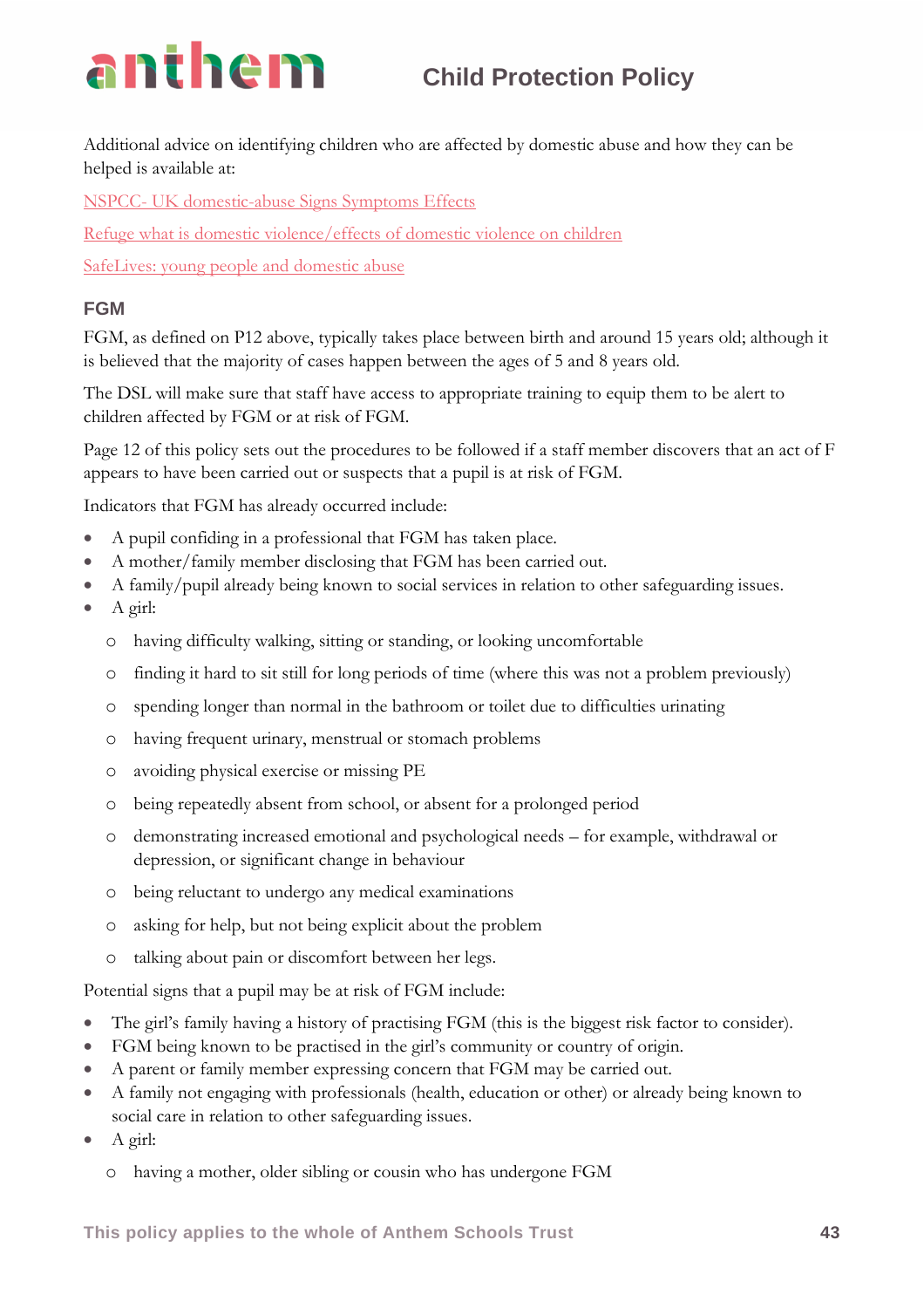- o having limited level of integration within UK society
- o confiding to a professional that she is to have a 'special procedure' or to attend a special occasion to 'become a woman'
- o talking about a long holiday to her country of origin, including visiting a family elder, or another country where the practice is prevalent, or parents stating that they or a relative will take the girl out of the country for a prolonged period
- o being withdrawn from PSHE or similar
- o requesting help from a teacher or another adult because she is aware or suspects that she is at immediate risk of FGM
- o requesting help from a teacher or another adult because she is aware or suspects that she is at immediate risk of FGM
- o talking about FGM in conversation for example, a girl may tell other children about it (although it is important to take into account the context of the discussion)
- o being unexpectedly absent from school
- o having sections missing from her 'red book' (child health record) and/or attending a travel clinic or equivalent for vaccinations/anti-malarial medication.

The above indicators and risk factors are not intended to be exhaustive.

### **So-called 'honour-based abuse' (HBA)**

This encompasses incidents or crimes, which have been committed to protect or defend the honour of the family and/or the community, including female genital mutilation (FGM), forced marriage, and practices such as breast ironing.

All forms of so-called HBA are abuse (regardless of the motivation) and should be handled and escalated as such.

Where staff are concerned that a child might be at risk of HBA, they must contact the Designated Safeguarding Lead as a matter of urgency.

### **Forced marriage**

Forcing a person into marriage is a crime. A forced marriage is one entered into without the full and free consent of one or both parties and where abuse, violence, threats, or any other form of coercion is used to cause a person to enter into a marriage. Threats can be physical or emotional and psychological.

Staff will receive training around forced marriage and the presenting symptoms. We are aware of the 'one chance' rule, i.e. we may only have one chance to speak to the potential victim and only one chance to save them.

If a member of staff suspects that a pupil is being forced into marriage, they will speak to the pupil about their concerns in a secure and private place. They will then report this to the DSL.

The DSL will:

Speak to the pupil about the concerns in a secure and private place.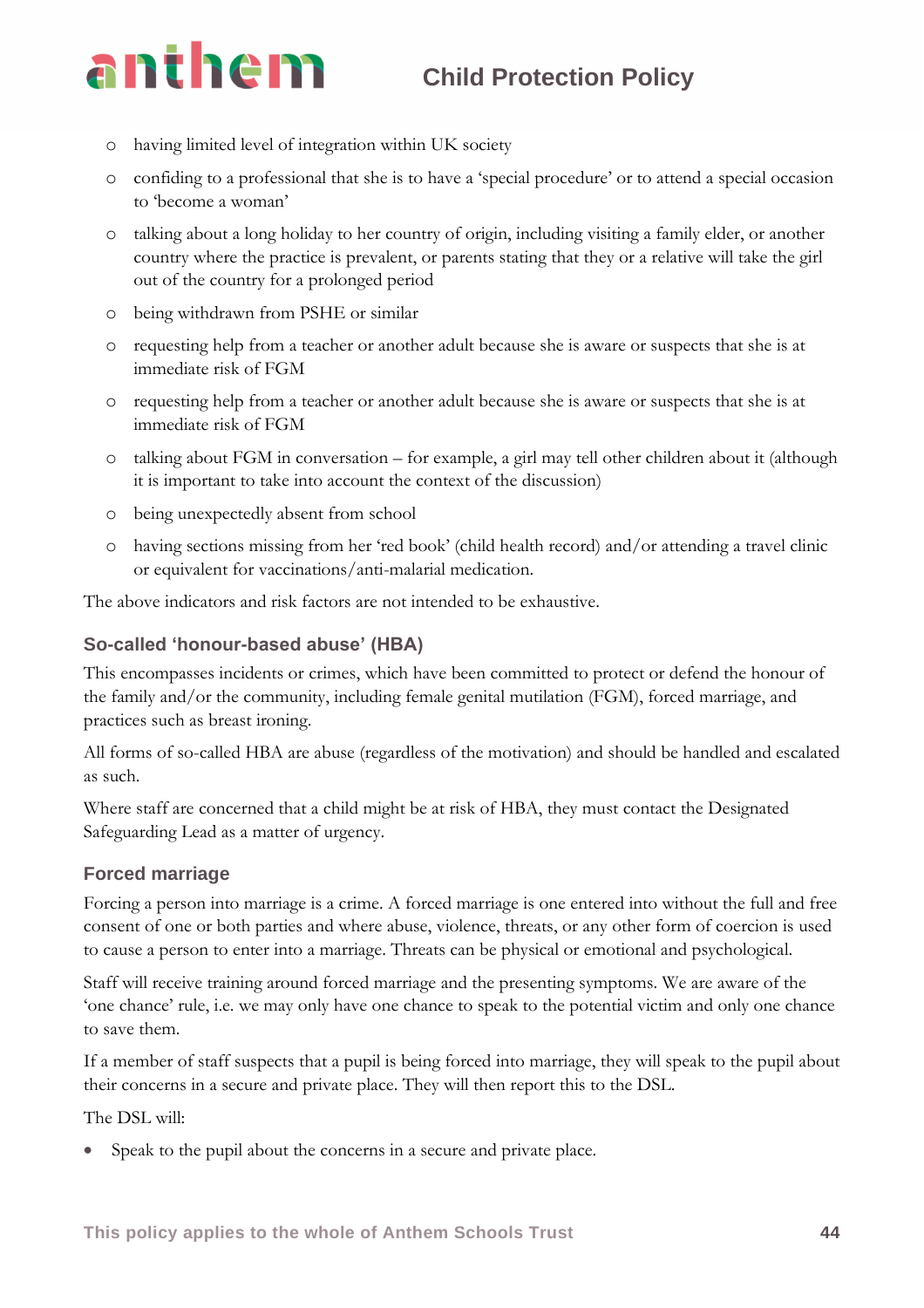- Activate the local safeguarding procedures and refer the case to the local authority's designated officer.
- Seek advice from the Forced Marriage Unit on 020 7008 0151 or  $\frac{\text{fmu}(Q\text{fco.gov.uk.}}{P}$
- Refer the pupil to an education welfare officer, pastoral tutor, learning mentor, or school counsellor, as appropriate.

### **Preventing radicalisation**

Radicalisation refers to the process by which a person comes to support terrorism and forms of extremism. Extremism is vocal or active opposition to fundamental British values, such as democracy, the rule of law, individual liberty, and mutual respect and tolerance of different faiths and beliefs.

Terrorism is an action that endangers or causes serious violence to a person/people; causes serious damage to property; or seriously interferes or disrupts an electronic system. The use or threat must be designed to influence the government or to intimidate the public and is made for the purpose of advancing a political, religious, or ideological cause.

Schools have a duty to prevent children from being drawn into terrorism – the 'Prevent Duty' (Counter Terrorism and Security Act 2015). The DSL will undertake Prevent awareness training and make sure that staff have access to appropriate training to equip them to identify children at risk.

We will assess the risk of children in our school being drawn into terrorism. This assessment will be based on an understanding of the potential risk in our local area, in collaboration with our local safeguarding partnership and local police force.

We are committed to ensuring that our pupils are offered a broad and balanced curriculum that aims to prepare them for life in modern Britain. Teaching the school's core values alongside the fundamental British Values supports quality teaching and learning, whilst making a positive contribution to the development of a fair, just and civil society.

We use the curriculum to ensure that children and young people understand how people with extreme views share these with others, especially using the Internet.

We will ensure that suitable Internet filtering is in place and equip our pupils to stay safe online at school and at home.

Staff should be alert to changes in children's behaviour, which could indicate that they may be in need of help or protection. Staff should use their judgement in identifying children who might be at risk of radicalisation and act proportionately which may include the designated safeguarding lead (or deputy) making a Prevent referral.

Staff should be aware of Channel - a voluntary, confidential support programme which focuses on providing support at an early stage to people who are identified as being vulnerable to being drawn into terrorism. Prevent referrals may be passed to a multi-agency Channel panel, which will discuss the individual referred to determine whether they are vulnerable to being drawn into terrorism and consider the appropriate support required.

There is no single way of identifying an individual who is likely to be susceptible to an extremist ideology. Radicalisation can occur quickly or over a long period.

The government website [Educate Against Hate](http://educateagainsthate.com/parents/what-are-the-warning-signs/) and charity [NSPCC](https://www.nspcc.org.uk/what-you-can-do/report-abuse/dedicated-helplines/protecting-children-from-radicalisation/) say that signs that a pupil is being radicalised can include: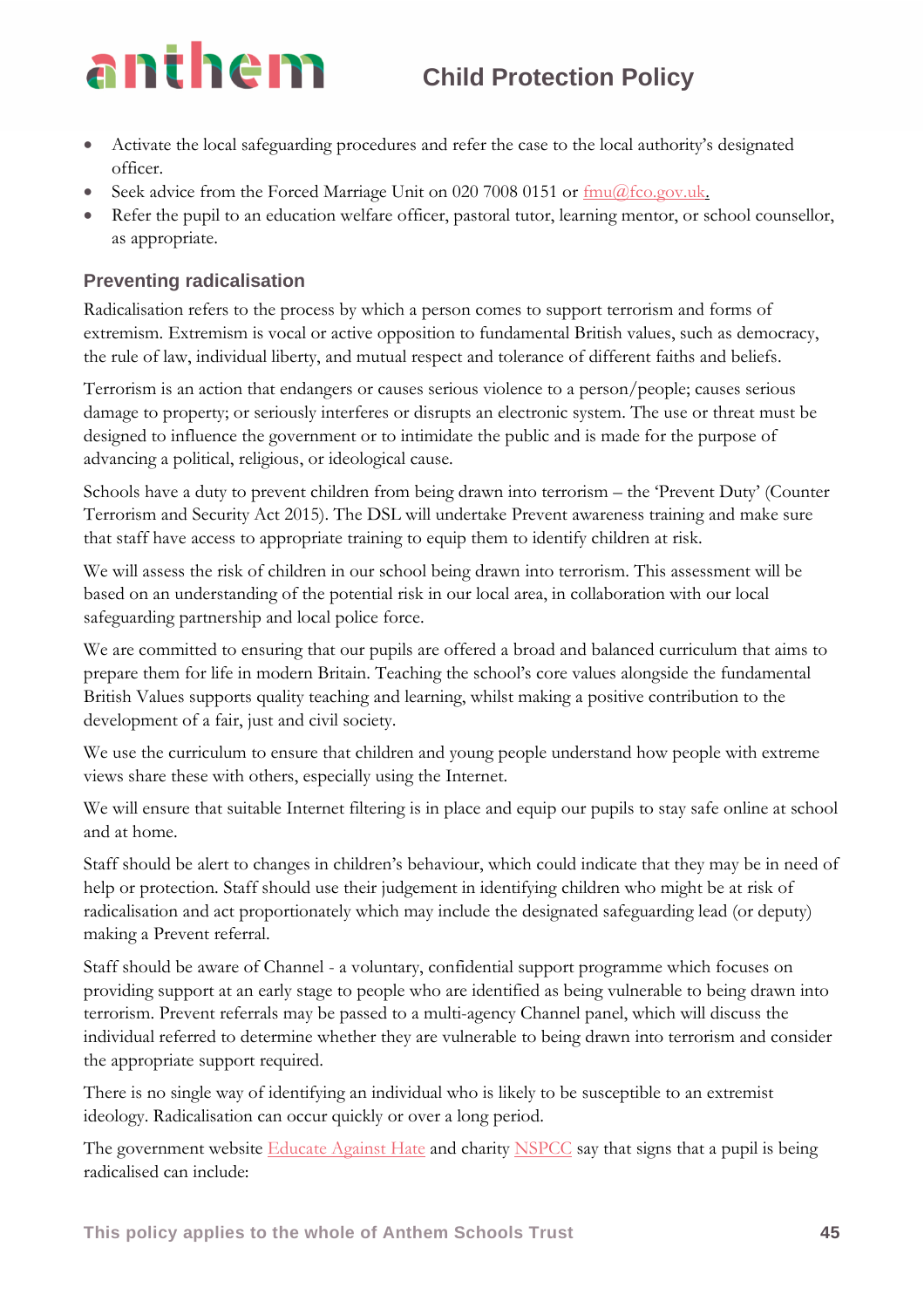- Refusal to engage with, becoming abusive to, or intolerant of peers who are different from themselves (based on faith, culture, gender, race or sexuality)
- Becoming susceptible to conspiracy theories and feelings of persecution/ verbalising antiwestern/British views
- Changes in friendship groups and appearance
- Rejecting activities they used to enjoy
- Converting to a new religion
- Isolating themselves from family and friends
- Talking as if from a scripted speech/advocating messages similar to extremist groups/imposing extremist views/practices on others
- An unwillingness or inability to discuss their views
- A sudden disrespectful attitude towards others
- Increased levels of anger/advocating violence towards others
- Increased secretiveness, especially around internet use
- Expressions of sympathy for extremist ideologies and groups, or justification/glorification of their actions, especially to other faiths or cultures – verbally or through any written or art work
- Accessing and/or sharing extremist material online, including on Facebook or Twitter
- Possessing extremist literature, attending extremist events/rallies
- Being in contact with extremist recruiters and joining, or seeking to join, extremist organisations

Children who are at risk of radicalisation may have low self-esteem or be victims of bullying or discrimination. It is important to note that these signs can also be part of normal teenage behaviour – staff should have confidence in their instincts and seek advice if something feels wrong.

If staff are concerned about a pupil, they will follow our procedures set out on Page 10 of this policy, including discussing their concerns with the DSL.

Staff should **always** take action if they are worried.

### **Checking the identity and suitability of visitors**

All visitors will be required to verify their identity to the satisfaction of staff and to leave their belongings, including their mobile phone(s), in a safe place during their visit.

If the visitor is unknown to the setting, we will check their credentials and reason for visiting before allowing them to enter the setting. Visitors should be ready to produce identification.

Visitors are expected to sign the visitors' book and wear a visitor's badge.

All visitors to our setting, including visiting speakers, will be accompanied by a member of staff at all times. We will not invite into the school any speaker who is known to disseminate extremist views and will carry out appropriate checks to ensure that any individual or organisation using school facilities is not seeking to disseminate extremist views or radicalise pupils or staff.

### **Non-collection of children**

If a child is not collected at the end of the day, we will take the child to the school office at 3.30pm and follow the steps set out in the Late Collection of Children procedure.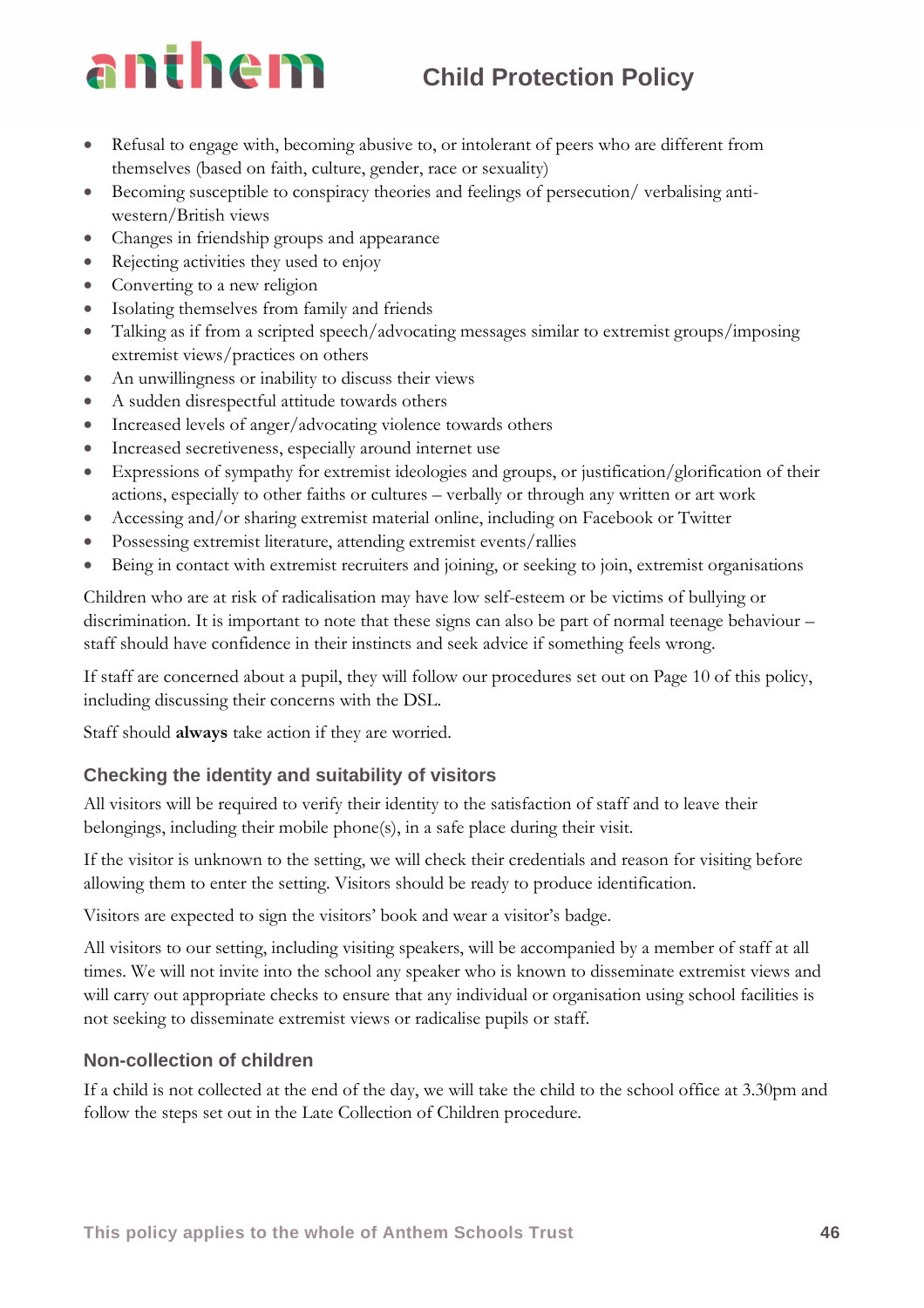### **Missing pupils**

Our procedures are designed to ensure that a missing child is found and returned to effective supervision as soon as possible. If a child goes missing, we will follow the procedure below:

### **Missing Pupil:**

If a teacher notes that a pupil is missing from class the adult responsible should contact the school office immediately.

The school office will then:

- check the school register or child's timetable for that day
- ring the medical room to check whether the pupil has reported sick

If the pupil cannot be found following the above investigation, the class teacher will notify the Designated Safeguarding Lead (DSL), or, in his/her absence, the senior member of staff on duty.

The senior member of staff will conduct an initial search using assistance from the office/ other staff as available or required. The Headteacher will be kept informed by the Designated Safeguarding Lead or Senior Member of staff on duty.

As part of the initial search process, the pupil's fellow friends and classmates will be asked if they have any knowledge of the missing pupil's whereabouts.

If the pupil is found on site or in the vicinity, the school staff will make a concerted effort to persuade the pupil to return to the school. If the pupil refuses to do so, staff members at the scene will attempt to continue to monitor the pupil's whereabouts. Staff should consider contacting the parents in such circumstances.

If the pupil is not found after the initial search, the Designated Safeguarding Lead/senior teacher will ring Reception to register the pupil as missing together with any suggestions as to where the pupil might be based on information gained from speaking to staff and other pupils.

The Designated Safeguarding Lead/senior teacher will contact the pupil's parents at this point and the situation must be reported to the Headteacher and Senior Management Team along with the relevant details. If the parents are abroad, there may need to be a delay in contacting them. All decisions on contacting parents should be made by the Headteacher/Designated Safeguarding Lead.

If the initial search is unsuccessful, the Designated Safeguarding Lead will contact the Police after consultation with the parents (where appropriate) and provide the Police with the information listed below, as well as any other information reasonably requested by the Police. A decision will be taken in accordance with the school's safeguarding procedures as to whether the school should also contact children's social care in line with local procedures.

### **Sharing of nude and semi-nude images and/or videos ('sexting')**

**Your responsibilities when responding to an incident**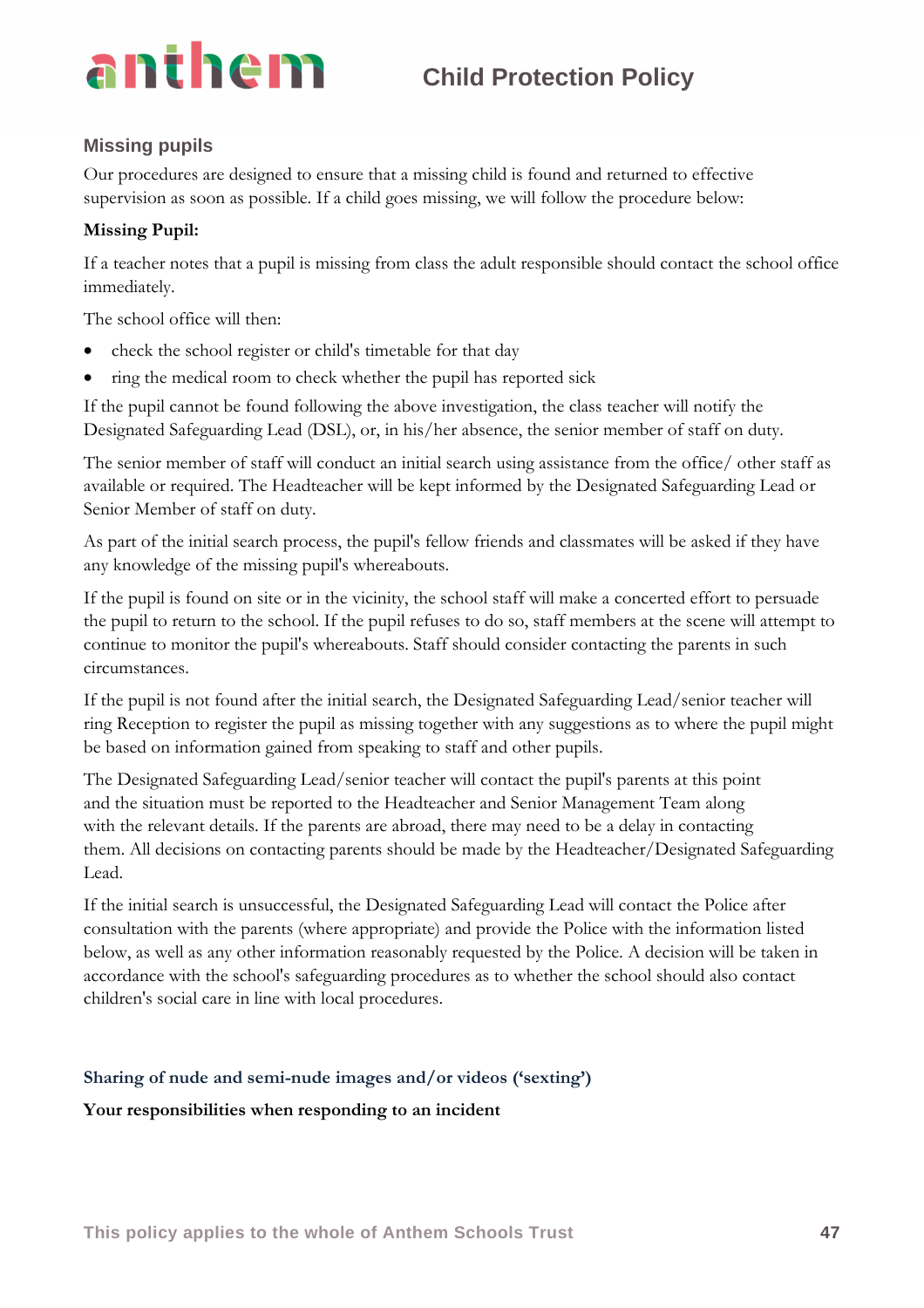If you are made aware of an incident involving the consensual or non-consensual sharing of nude or semi-nude images/videos (also known as 'sexting' or 'youth produced sexual imagery'), you must report it to the DSL immediately.

You must **not**:

- View, copy, print, share, store or save the imagery yourself, or ask a pupil to share or download it (if you have already viewed the imagery by accident, you must report this to the DSL)
- Delete the imagery or ask the pupil to delete it
- Ask the pupil(s) who are involved in the incident to disclose information regarding the imagery (this is the DSL's responsibility)
- Share information about the incident with other members of staff, the pupil(s) it involves or their, or other, parents and/or carers
- Say or do anything to blame or shame any young people involved

You should explain that you need to report the incident, and reassure the pupil(s) that they will receive support and help from the DSL.

### **Initial review meeting**

Following a report of an incident, the DSL will hold an initial review meeting with appropriate school staff – this may include the staff member who reported the incident and the safeguarding or leadership team that deals with safeguarding concerns. This meeting will consider the initial evidence and aim to determine:

- Whether there is an immediate risk to pupil(s)
- If a referral needs to be made to the police and/or children's social care
- $\sum$ If it is necessary to view the image(s) in order to safeguard the young person (in most cases, images or videos should not be viewed)
- What further information is required to decide on the best response
- Whether the image(s) has been shared widely and via what services and/or platforms (this may be unknown)
- Whether immediate action should be taken to delete or remove images or videos from devices or online services
- Any relevant facts about the pupils involved which would influence risk assessment
- If there is a need to contact another individual
- Whether to contact parents or carers of the pupils involved (in most cases parents/carers should be involved)

The DSL will make an immediate referral to police and/or children's social care if:

- >The incident involves an adult
- There is reason to believe that a young person has been coerced, blackmailed or groomed, or if there are concerns about their capacity to consent (for example owing to special educational needs)
- What the DSL knows about the images or videos suggests the content depicts sexual acts which are unusual for the young person's developmental stage, or are violent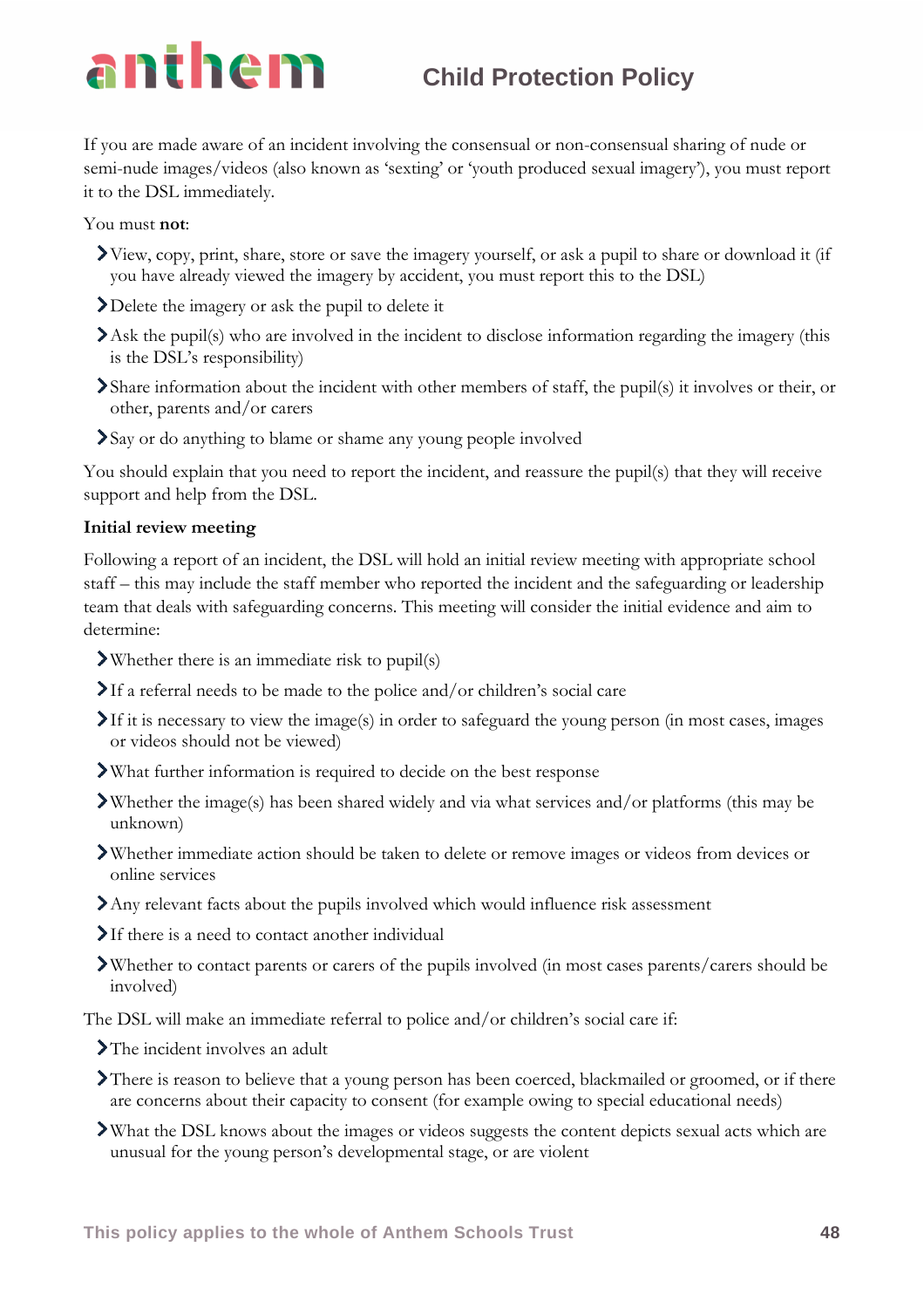- The imagery involves sexual acts and any pupil in the images or videos is under 13
- The DSL has reason to believe a pupil is at immediate risk of harm owing to the sharing of nude and semi-nude images and/or videos (for example, the young person is presenting as suicidal or selfharming)

If none of the above apply then the DSL, in consultation with the headteacher, may decide to respond to the incident without involving the police or children's social care. The decision will be made and recorded in line with the procedures set out in this policy.

### **Further review by the DSL**

If at the initial review stage a decision has been made not to refer to police and/or children's social care, the DSL will conduct a further review to establish the facts and assess the risks.

They will hold interviews with the pupils involved (if appropriate).

If at any point in the process there is a concern that a pupil has been harmed or is at risk of harm, a referral will be made to children's social care and/or the police immediately.

### **Informing parents/carers**

The DSL will inform parents/carers at an early stage and keep them involved in the process, unless there is a good reason to believe that involving them would put the pupil at risk of harm.

### **Referring to the police**

If it is necessary to refer an incident to the police, this will be done through dialling 101.

### **Recording incidents**

All incidents of sharing of nude and semi-nude images and/or videos, and the decisions made in responding to them, will be recorded in line with the school's record-keeping arrangements

### **Curriculum coverage**

Y6 pupils are taught about the issues surrounding the sharing of nude and semi-nude images as part of our relationships and sex education and computing programmes. Teaching covers the following in relation to the sharing of nude and semi-nude images and/or videos:

- What it is
- How it is most likely to be encountered
- The consequences of requesting, forwarding or providing such images, including when it is and is not abusive and when it may be deemed as online sexual harassment
- Issues of legality
- The risk of damage to people's feelings and reputation

Pupils also learn the strategies and skills needed to manage:

- Specific requests or pressure to provide (or forward) such images
- The receipt of such images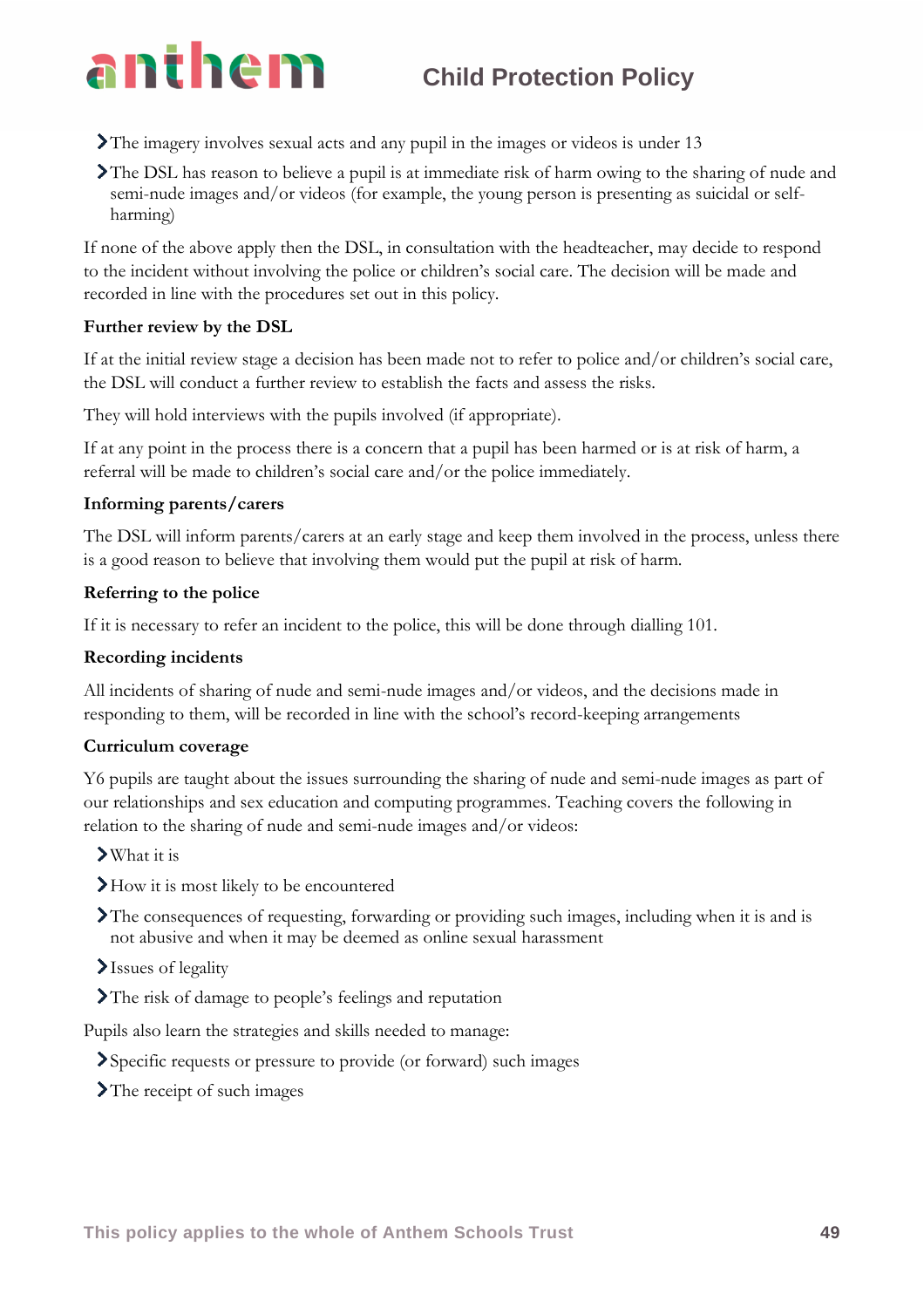

### **Upskirting**

'Upskirting' typically involves taking a picture under a person's clothing (not necessarily a skirt) without their permission and/or knowledge, with the intention of viewing their genitals or buttocks (with or without underwear) to obtain sexual gratification, or cause the victim humiliation, distress or alarm. It is now a criminal offence. This offence come under the Voyeurism (Offences) Act 2019. Anyone of any gender, can be a victim.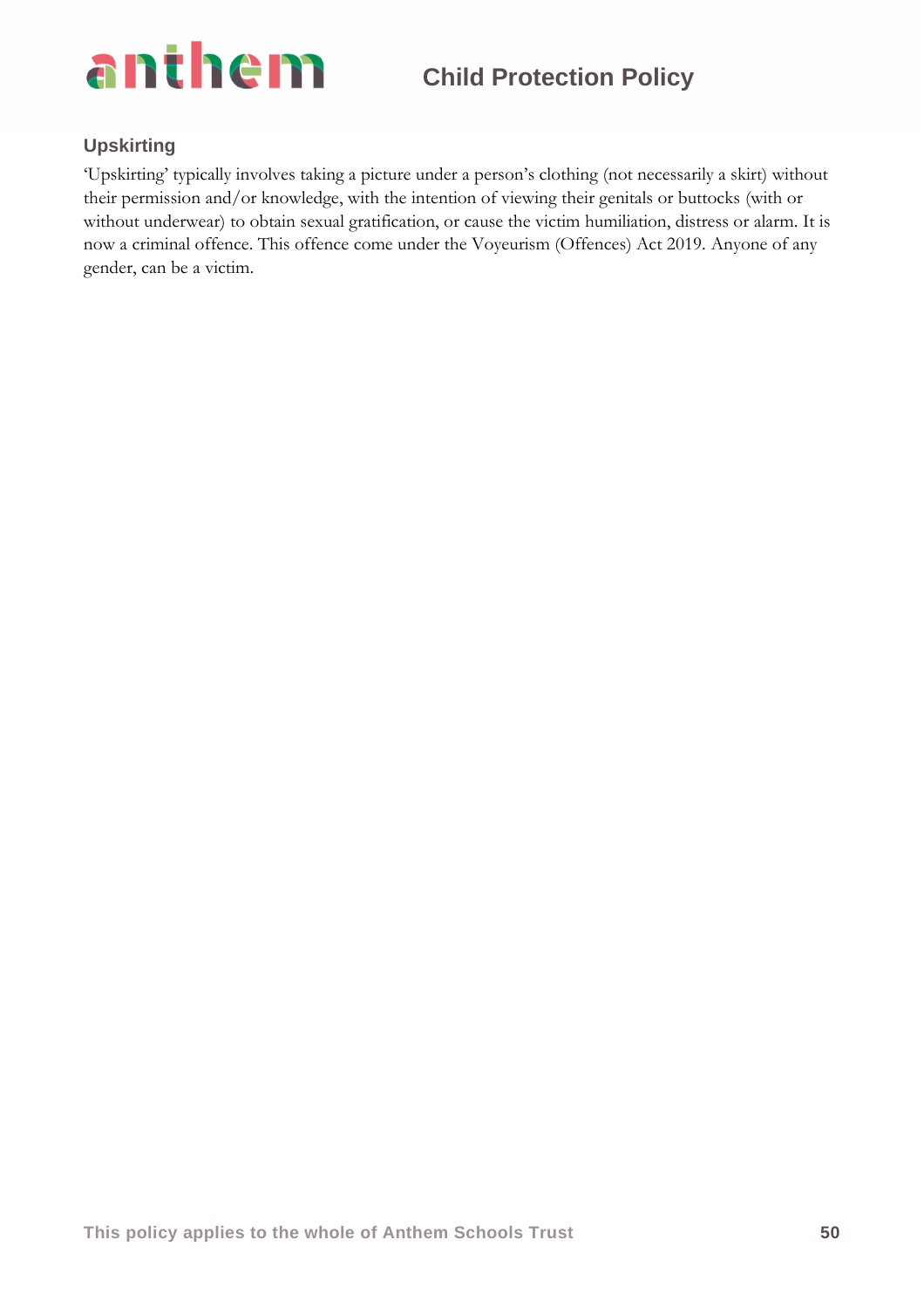

**Appendix 3: Documents used to report, record and refer**

All records are recorded on CPOMS